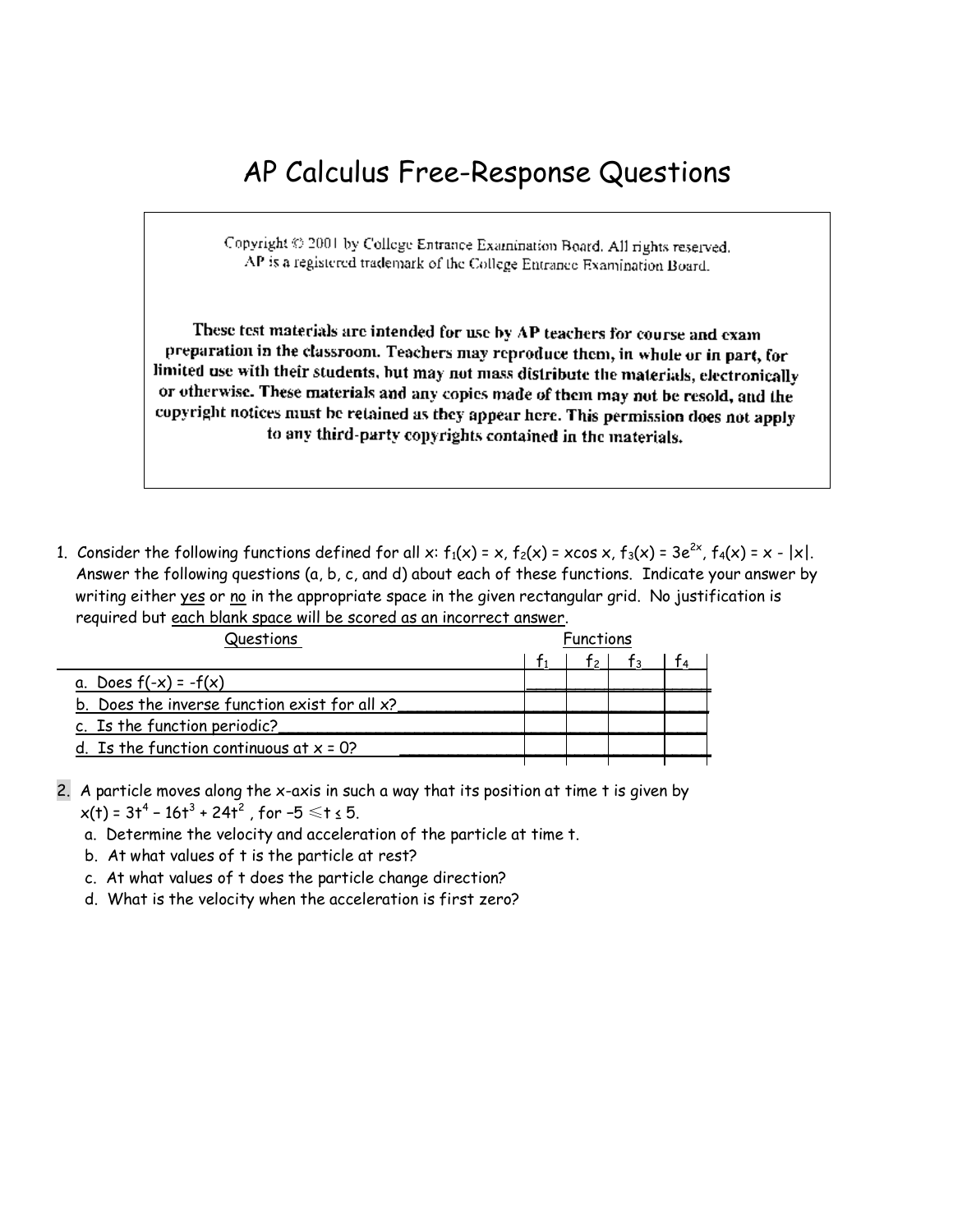- 3. Given  $f(x) = \frac{1}{x}$  $\frac{1}{x}$  + ln x, defined only on the closed interval  $\frac{1}{e}$  $\frac{1}{\tau} \leqslant \mathsf{x}$  s e,
	- a. Showing your reasoning, determine the value of  $x$  at which  $f$  has its (i) absolute maximum,
		- (ii) absolute minimum.
	- b. For what values of  $x$  is the curve concave up?
- c. On the coordinate axes provided, sketch the graph of f over the interval *e*  $\frac{1}{\epsilon} \leqslant \mathsf{x}$  s e.
- d. Given that the mean value (average ordinate) of f over the interval is  $\frac{1}{e-1}$ 2  $\frac{2}{e-1}$  , state in words

a geometrical interpretation of this number relative to the graph.

- 4. The number of bacteria in a culture at time t is given approximately by y = 1000(25 +te<sup>-t/20</sup>) for  $0 \le t \le 100$ .
	- a. Find the largest number and the smallest number of bacteria in the culture during the interval.
	- b. At what time in the interval is the rate of change in the number of bacteria a minimum?
- 5. Let R denote the region enclosed between the graph of y =  $x^2$  and the graph of y = 2x.
	- a. Find the area of region R.
	- b. Find the volume of the solid obtained by revolving the region R about the y-axis.



- 6. An arched window with base width 2b and height h is set into a wall. The arch is to be either an arc of a parabola or a half-cycle of a cosine curv.
	- a. If the arch is an arc of a parabola, write an equation for the parabola relative to the coordinate system shown in the figure.
- 7.  $\alpha$ . Sketch the graph of y =  $\frac{1}{\alpha}$  $\frac{e^{x}+e^{-x}}{2}$ .
- b. Let R be a point on the curve and let the x-coordinate of R be r (r  $\neq$  0). The tangent line to the curve at R crosses the x-axis at a point Q. Find the coordinates of Q.
	- c. If P is the point (r, 0), find the length of PQ as function of r and the limiting value of this length as r increases without bound.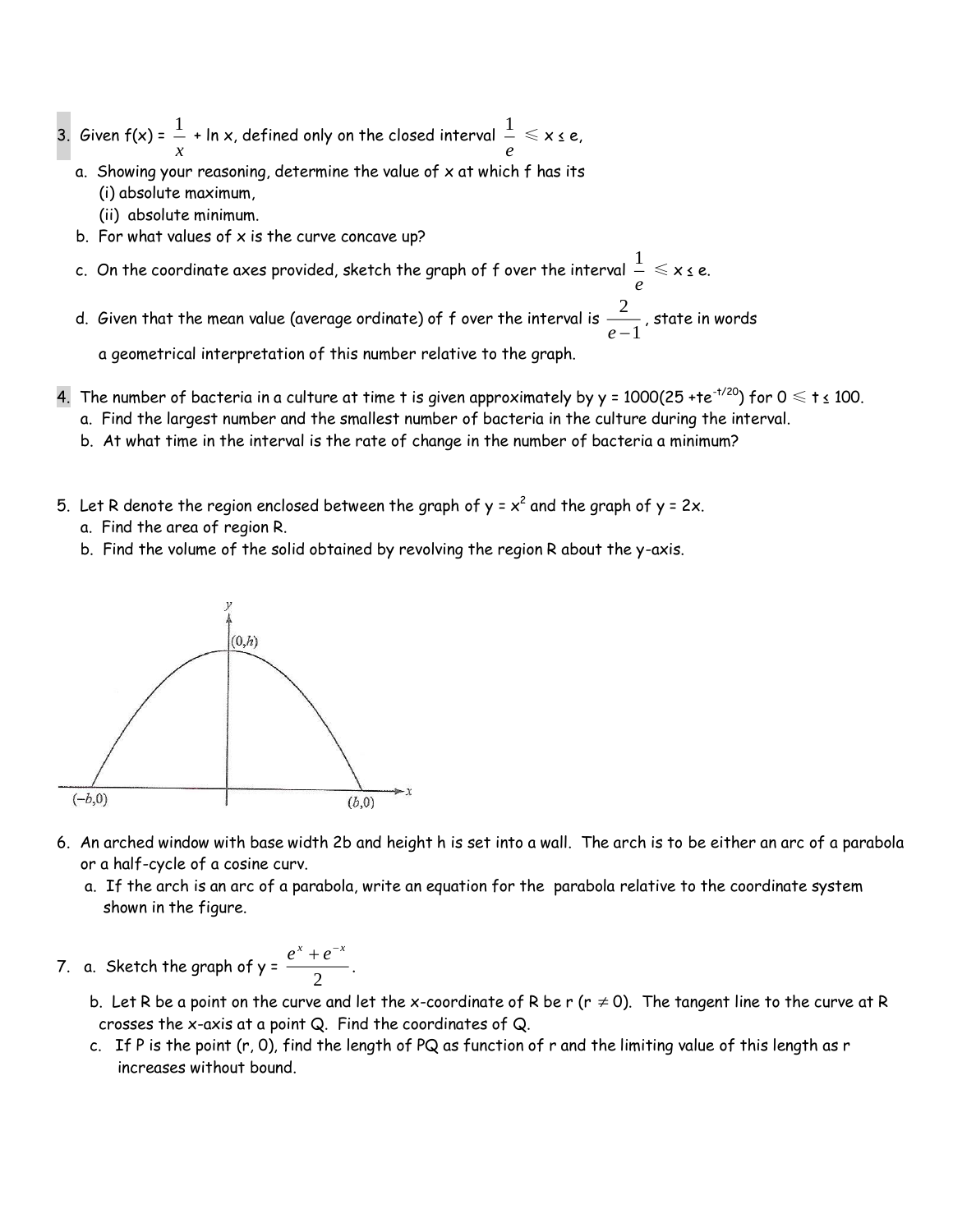- 8. Given the parabola  $y = x^2 2x + 3$ :
	- a. find an equation for the line L, which contains the point (2,3) and is perpendicular to the line tangent to the parabola at (2,3).
	- b. find area of that part of the first quadrant which lies below both the line L and the parabola.
- 9. A function f is defined on the closed interval from -3 to 3 and has the graph shown below.



- a. Sketch the entire graph of  $y = |f(x)|$ .
- b. Sketch the entire graph of  $y = f(|x|)$ .
- c. Sketch the entire graph of  $y = f(-x)$ .
- d. Sketch the entire graph of y = f( $\frac{1}{2}$  x)
	- e. Sketch the entire graph of  $y = f(x 1)$
- 10. Consider the function f given by  $f(x) = x^{4/3} + 4x^{1/3}$  on the interval -8  $\le x \le 8$ .
	- a. Find the coordinates of all points at which the tangent to the curve is a horizontal line.
	- b. Find the coordinates of all points at which the tangent to the curve is a vertical line.
	- c. Find the coordinates of all points at which the absolute maximum and absolute minimum occur.
	- d. For what values of  $x$  is this function concave down?
	- e. Sketch the graph of the function on this interval.
- 11. A right circular cone and a hemisphere have the same base, and the cone is inscribed in the hemisphere. The figure is expanding in such a way that the combined surface area of the hemisphere and its base is increasing at a constant rate of 18 square inches per second. At what rate is the volume of the cone changing at the instant when the radius of the common base is 4 inches. Show your work.

<u>NOTE:</u> The surface area of a sphere of radius r is S =  $4\pi r^2$  and the volume of a right circular cone oh height

h and base radius r is V = 
$$
\frac{1}{3} \pi r^2 h
$$
.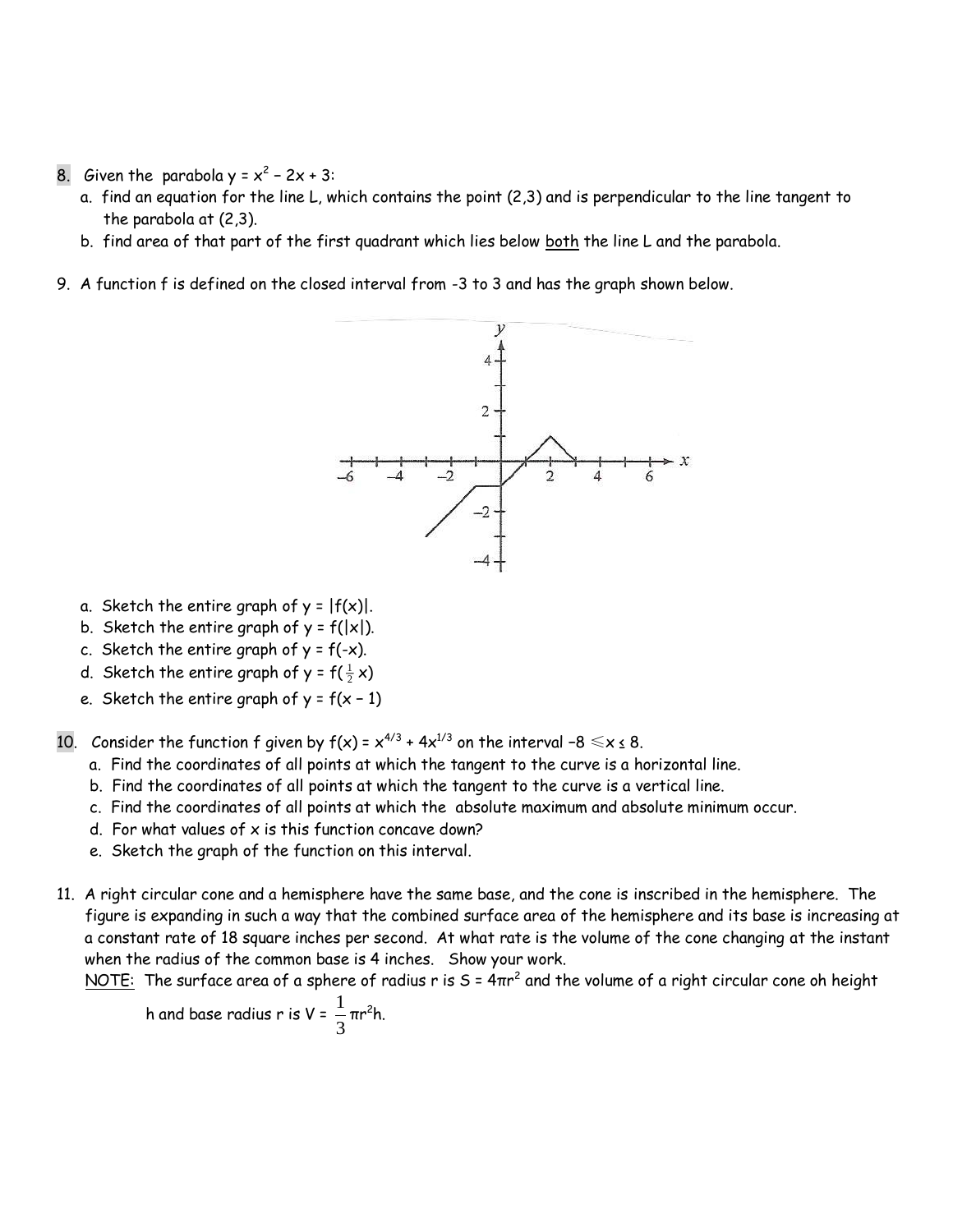- 12. A particle moves along the x-axis in such a way that at time t > 0 its position coordinate is x = sin(e<sup>t</sup>). a. Find the velocity and acceleration of the particle at time t.
	- b. At what time does the particle first have zero velocity?
	- c. What is the acceleration of the particle at the time determined in part b?
- 13. A parabola P is symmetric to the y-axis and passes through (0, 0) and (b,  $e^{-b^2}$  ) where b > 0.
	- a. Write an equation for P.
- b. The closed region bounded by P and the line y =  $\,e^{-b^2}\,$  is revolved about the y-axis to form a solid figure F. Compute the volume of F.
	- c. For what value of b is the volume of F a maximum? Justify your answer.
- 14. From the fact that sint  $\leqslant$  t for all t  $\geqslant$  0, use integration repeatedly to prove the following inequalities. Show your work.

$$
1 - \frac{1}{2!}x^2 \le \cos x \le 1 - \frac{1}{2!}x^2 + \frac{1}{4!}x^4 \text{ for all } x \ge 0.
$$

- 15. Let f(x) = ln(x) for all x >0, and let g(x) = x  $^{2}$  4 for all real x. Let H be the composition of f with g, that is,  $H(x) = f(q(x))$ . Let K be the composition of q with f, that is,  $K(x) = g(f(x))$ .
	- a. Find the domain of H.
	- b. Find the range of H.
	- c. Find the domain of K.
	- d. Find the range of K.
	- e. Find  $H'(7)$ .

16. Let R be the region in the first quadrant that lies below both of the curves y =3x  $\overline{\stackrel{2}{\mathsf{2}}}$  and to *x*

the left of the line  $x = k$ , where  $k > 1$ .

- a. Find the area of R as a function of k.
- b. When the area of R is 7, what is the value of k?
- c. If the area of R is increasing at the constant rate of 5 square units per second at what rate is k increasing when  $k = 15$ ?
- 17. Consider F(x)=  $\cos x$  + 2 $\cos x$  over one complete period beginning with x = 0.
	- a. Find all values of x in this period at which  $F(x) = 0$ .
	- b. Find all values of  $x$  in this period at which the function has a minimum. Justify your answer.
	- c. Over what intervals in this period is the curve concave up?
- 18. Find the area of the largest rectangle (with sides parallel to the coordinate axes) that can be inscribed in the region enclosed by the graphs of  $f(x)$  = 18 -  $x^2$  and  $G(x)$  = 2 $x^2$  - 9.
	- 19. Let R be the region of the first quadrant bounded by the x-axis and the curve y = 2x x 2 .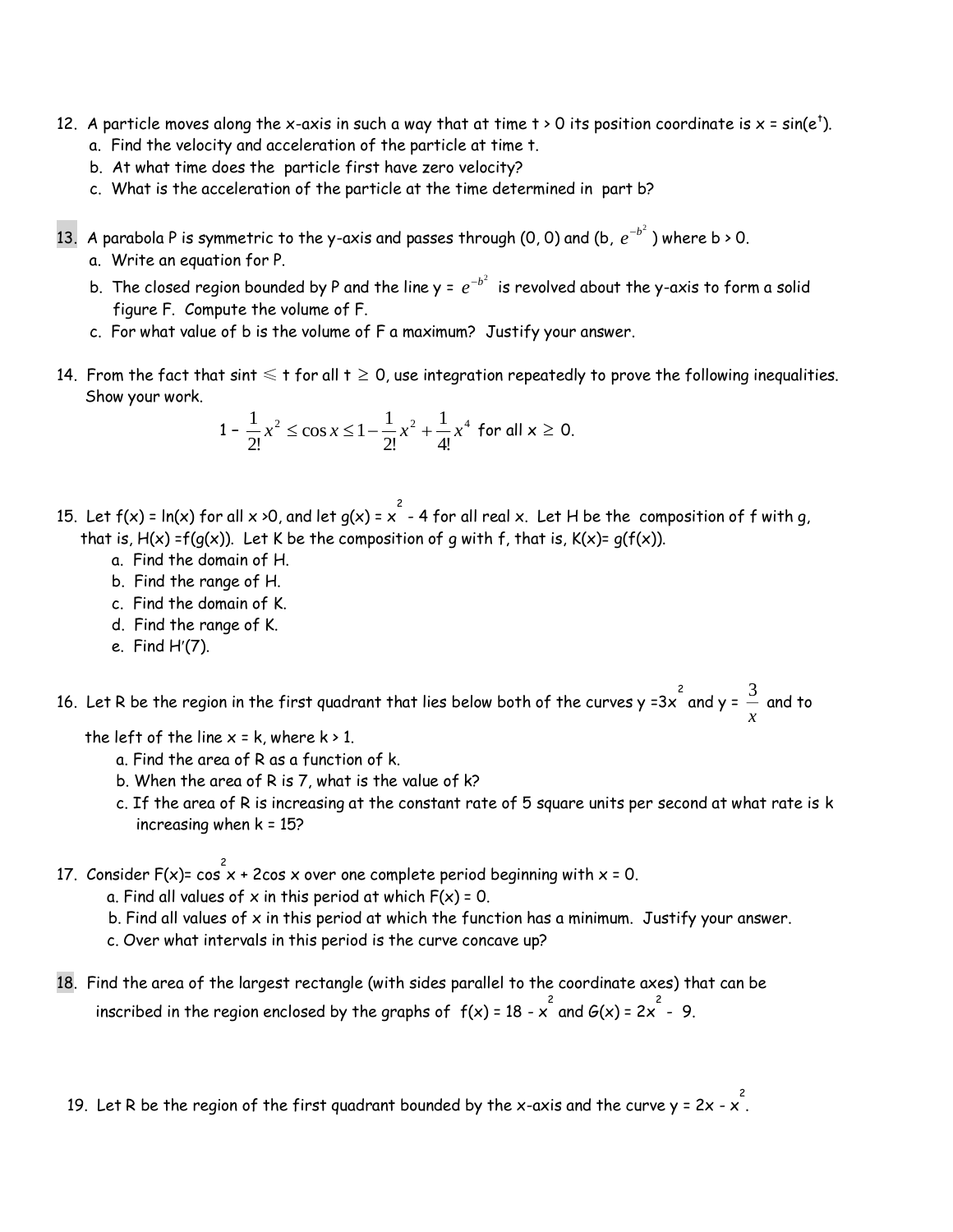- a. Find the volume produced when R is revolved around the x-axis.
- b. Find the volume produced when R is revolved around the y-axis.
- 20. A particle starts at the point (5,0) at t=0 and moves along the x-axis in such a way that at time t > 0

its velocity v(t) is given by v(t) =  $\frac{t}{t}$  $\frac{1}{1+t^2}$ .

- a. Determine the maximum velocity attained by the particle. Justify your answer.
- b. Determine the position of the particle at  $t = 6$ .
- c. Find the limiting value of the velocity as t increases without bound.
- d. Does the particle ever pass the point (500,0)? Explain.

21. Let f be the function defined by  $f(x) = |x|$  .5  $e^{-x^2}$  for all real numbers x.

- a. Describe the symmetry of the graph of f.
- b. Over what intervals of the domain is this function increasing?
- c. Sketch the graph of f on the axes provided showing clearly:
	- (i) behavior near the origin
	- (ii) maximum and minimum points
	- (iii) behavior for large  $|x|$ .

## 22. Let  $f(x) = 4x^3 - 3x - 1$ .

- a. Find the x-intercepts of the graph of f.
- b. Write an equation for the tangent line to the graph of  $f$  at  $x = 2$ .
- c. Write an equation of the graph that is the reflection across the y-axis of the graph of f.
- 23. A particle starts at time t = 0 and moves on a number line so that its position at time t is given by

 $x(t) = (t - 2)^3 (t - 6)$ .

- a. When is the particle moving to the right?
- b. When is the particle at rest?
- c. When does the particle change direction?
- d. What is the farthest to the left of the origin that the particle moves?

24. Let  $f(x) = k \sin (kx)$ , where k is a positive constant.

- a. Find the area of the region bounded by one arch of the graph of f and the x-axis.
- b. Find the area of the triangle formed by the x-axis and the tangent to one arch of f at the points where the graph of f crosses the x-axis.

<sup>25.</sup> A man has 340 yards of fencing for enclosing two separate fields, one of which is to be a rectangle twice as long as it is wide and the other a square. The square field must contain at least 100 square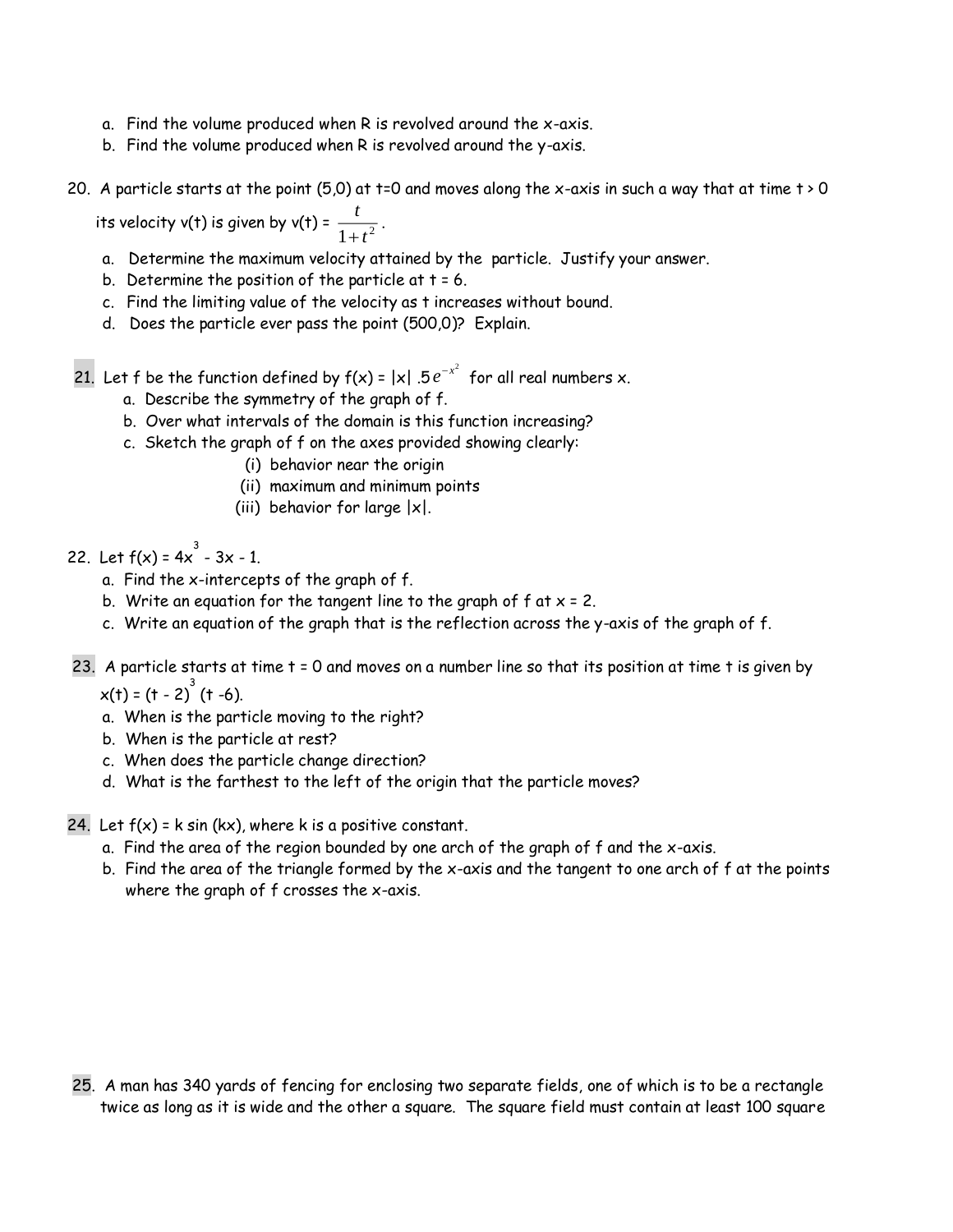yards and the rectangular one must contain at least 800 square yards.

- a. If x is the width of the rectangular field, what are the maximum and minimum possible values of  $x$ ?
- b. What is the greatest number of square yards that can be enclosed in the two fields? Justify Your answer.

26. Let y = 2 e  $\frac{\cos(x)}{x}$ 

- a. Calculate *dy*  $\frac{dy}{dx}$  and  $\frac{d^2y}{dx^2}$ *dx* 2  $\frac{y}{2}$ .
- b. If x and y both vary with time in such a way that y increases at a steady rate of 5 units per

second, at what rate is x changing when x =  $\frac{\pi}{\sqrt{2}}$  $\frac{1}{2}$ .

- 27. The shaded region R is bounded by the graphs of  $xy = 1$ ,  $x = 1$ ,  $x = 2$ , and  $y = 0$ .
	- a. Find the volume of the solid figure generated by revolving the region R about the x-axis.
	- b. Find the volume of the solid figure generated by revolving the region R about the line  $x = 3$ .
- 28. A function f is defined for all real numbers and has the following three properties:
	- (i)  $f(1) = 5$ ,
	- (ii) f(3) = 21, and
	- (iii) for all real values of a and b, f(a + b) f(a) = kab + 2b  $^{\text{2}}$  where k is a fixed real number independent of a and b.
	- a. Use  $a = 1$  and  $b = 2$  to find the value of k.
	- b. Find  $f'(3)$ .
	- c. Find  $f'(x)$  and  $f(x)$  for all real x.

29. Given  $f(x) = x^3 - 6x^2 + 9x$  and  $g(x) = 4$ .

- a. Find the coordinates of the points common to the graphs of f and g.
- b. Find all the zeros of f.
- c. If the domain of f is limited to the closed interval [0,2], what is the range of f? Show your reasoning.

30. A particle moves on the x-axis so that its acceleration at any time t > 0 is given by a = *t* 8 *t* 1  $-\frac{1}{t^2}$ .

When 
$$
t = 1
$$
,  $v = \frac{9}{16}$ , and  $s = \frac{25}{48}$ .

- a. Find the velocity v in terms of t.
- b. Does the numerical value of the velocity ever exceed 500? Explain.
- c. Find the distance  $s$  from the origin at time  $t = 2$ .

31. Given the curve  $x + xy + 2y^2 = 6$ .

- a. Find an expression for the slope of the curve at any point  $(x,y)$  on the curve.
- b. Write an equation for the line tangent to the curve at the point (2,1).
- c. Find the coordinate of all other points on this curve with slope equal to the slope at (2,1).
- 32. a. What is the set of all values of b for which the graphs of y = 2x + b and y  $^{2}$  = 4x intersect in two distinct points?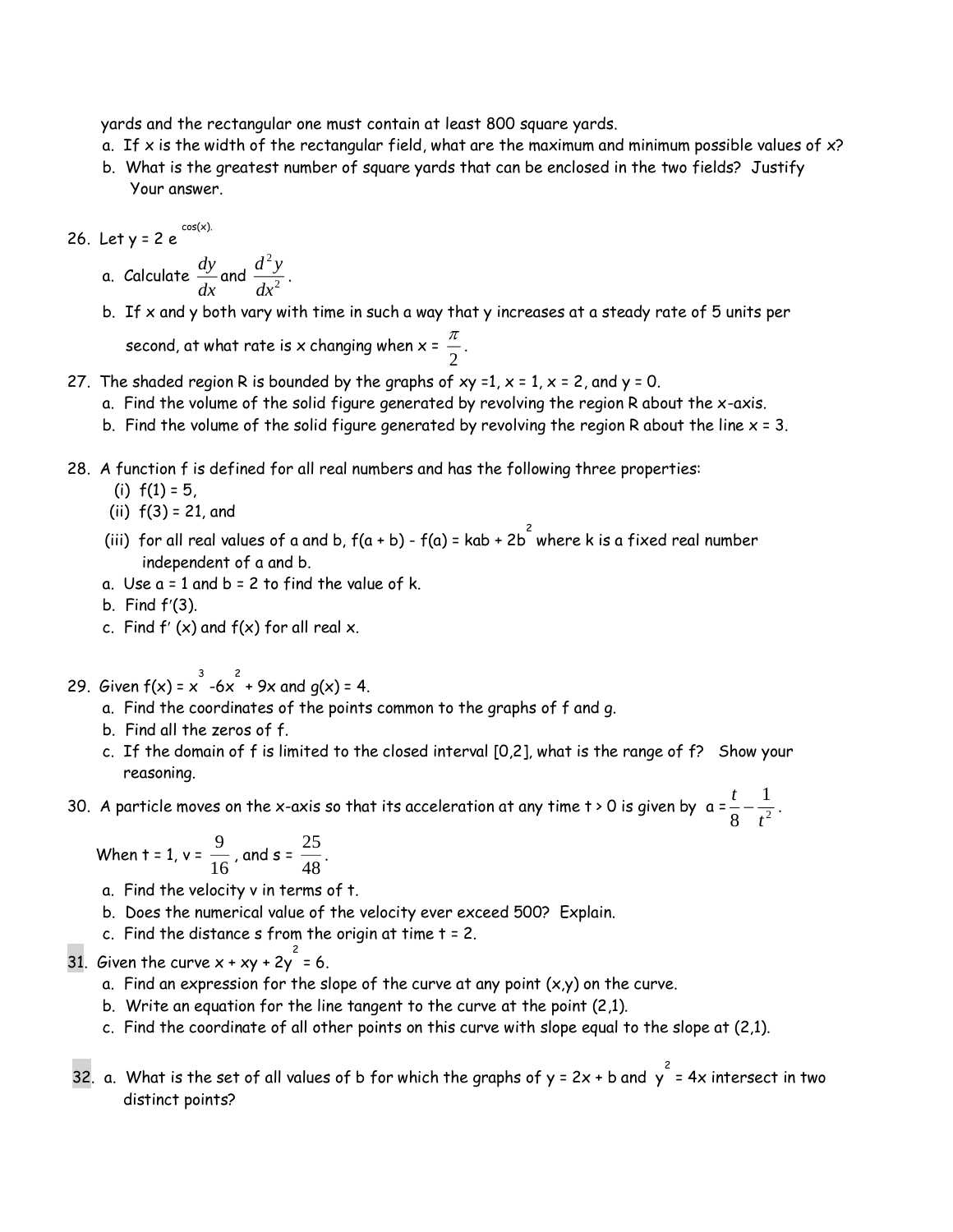- b. In the case b = -4, find the area of the region enclosed by y = 2x 4 and y  $^2$  = 4x.
- c. In the case b = 0, find the volume of the solid generated by revolving about the x-axis the region bounded by  $y = 2x$  and  $y^2 = 4x$ .
- 33. a. Find the coordinate of the absolute maximum point for the curve y = x e  $\overset{\textup{4x}}{\textup{}}$  where k is a fixed positive number. Justify your answer.
	- b. Write an equation for the set of absolute maximum points for the curves y = x e  $\overline{\phantom{a}}^{\text{-kx}}$  as k varies through positive values.
- 34. A manufacturer finds it costs him  $\frac{2}{x}$  + 5x + 7 dollars to produce x tons of an item. At production levels above 3 tons, he must hire additional workers, and his costs increase by  $3(x - 3)$  dollars on his total production. If the price he receives is \$13 per ton regardless of how much he manufactures and if he has a plant capacity of 10 tons, what level of output maximizes his profits?
- 35. a. Find the area A, as a function of k, of the region in the first quadrant enclosed by the y-axis and the graphs of  $y = \tan x$  and  $y = k$  for  $k > 0$ .
	- b. What is the value of  $A$  when  $k = 1$ ?
- c. If the line y = k is moving upward at the rate of  $\frac{1}{\sqrt{2}}$  $\frac{\_}{10}$  units per second, at what rate is A changing when k = 1?
- 36. Given f(x) =  $|\sin x|$ , - $\pi \le x \le \pi$ , and g(x) =  $x^2$  for all real x.
	- a. On the axes provided, sketch the graph of f.
	- b. Let  $H(x) = q(f(x))$ . Write an expression for  $H(x)$ .
	- c. Find the domain and range of H.
	- d. Find an equation of the line tangent to the graph of H at the point where  $x = \pi/4$ .
- 37. Let P(x) =  $x^4 + ax^3 + bx^2 + cx + d$ . The graph of y = P(x) is symmetric with respect to the y-axis, has a relative maximum at  $(0,1)$ , and has an absolute minimum at  $(q, -3)$ .
	- a. Determine the values of a, b, c, and d, and using these values write an expression for  $P(x)$ .
	- b. Find all possible values for q.

38. Let  $f(x) = kx^{2} + c$ .

- a. Find  $x_\circ$  in terms of k such that the tangent lines to the graph of f at ( $\mathsf{x}_\circ$ , f( $\mathsf{x}_\circ$ )) and (- $\mathsf{x}_\circ$ , f(- $\mathsf{x}_\circ$ )) are perpendicular.
- b. Find the slopes of the tangent lines mentioned in a.
- c. Find the coordinates, in terms of k and c, of the point of intersection of the tangent lines mentioned in a.

39. Let f be a function defined for all  $x > -5$  and having the following properties.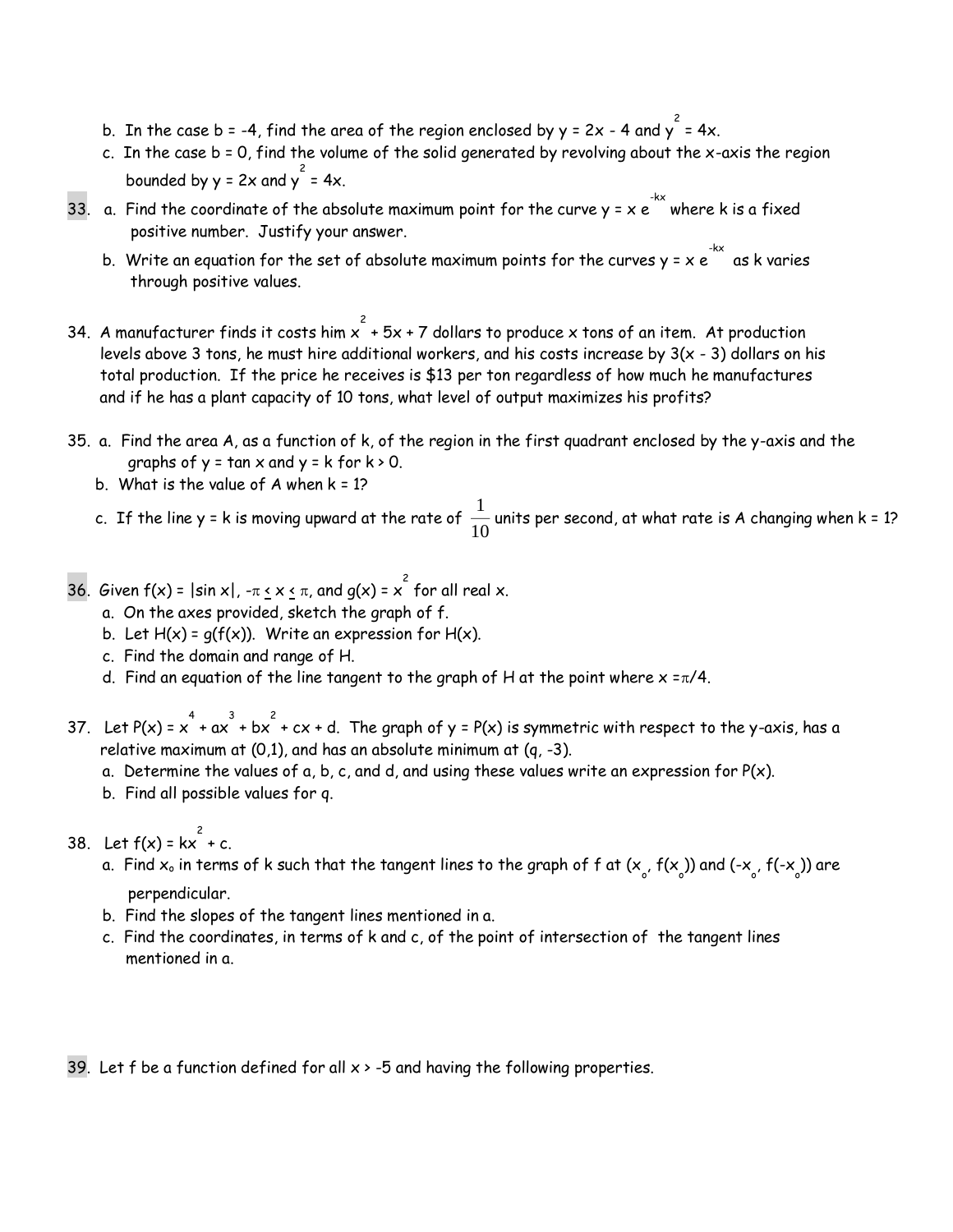- (i)  $f''(x) = \frac{1}{3\sqrt{x+1}}$  $3\sqrt{x}+5$ for all x in the domain of f.
- (ii) The line tangent to the graph of f at (4,2) has an angle of inclination of 45  $\degree$  . Find an expression for  $f(x)$ .
- 40. A ball is thrown from the origin of a coordinate system. The equation of its path is

y = m x - (1/1000)e  $\sum_{x=1}^{2m}$  x  $\hat{z}$  , where m is positive and represents the slope of the path of the ball at the orig

- a. For what value of m will the ball strike the horizontal axis at the greatest distance from the origin? Justify your answer.
- b. For what value of m will the ball strike at the greatest height on a vertical wall located 100 feet from the origin?
- 41. Given two functions f and g defined by f(x) = tan (x) and g(x) =  $\sqrt{2}$  cos x.
	- a. Find the coordinates of the point of intersection of the graphs of f and g in the interval  $0 \times x \times (\pi/2)$ .
	- b. Find the area of the region enclosed by the y-axis and the graphs of f and g.
- 42. The rate of change in the number of bacteria in a culture is proportional to the number present. In a certain laboratory experiment, a culture had 10,000 bacteria initially, 20,000 bacteria at time  $\bm{{\mathsf{t}}}_1$  minutes, and 100,000

bacteria at  $(t + 10)$  minutes.

- a. In terms of t only, find the number of bacteria in the culture at any time t minutes,  $t \ge 0$ .
- b. How many bacteria were there after 20 minutes?
- c. How many minutes had elapsed when the 20,000 bacteria were observed?
- 43. Given the function  $f$  defined by  $f(x)$  = ln  $(x^2 9)$ .
	- a. Describe the symmetry of the graph of f.
	- b. Find the domain of f.
	- c. Find all values of  $x$  such that  $f(x) = 0$ .
	- d. Write a formula for  $f^{\text{-}1}(x)$ , the inverse function of f, for x > 3.
- 44. A particle moves along the x-axis in such a way that its position at time t for  $t \ge 0$  is given by

$$
x = \frac{1}{3}t^3 - 3t^2 + 8t.
$$

- a. Show that at time t= 0 the particle is moving to the right.
- b. Find all values of t for which the particle is moving to the left.
- c. What is the position of the particle at time  $t = 3$ ?
- d. When t = 3, what is the total distance the particle has traveled?

45. Given the function  $f$  defined for all real numbers by  $\ f(x)$  = 2|x - 1| x  $\overset{\text{2}}{.}$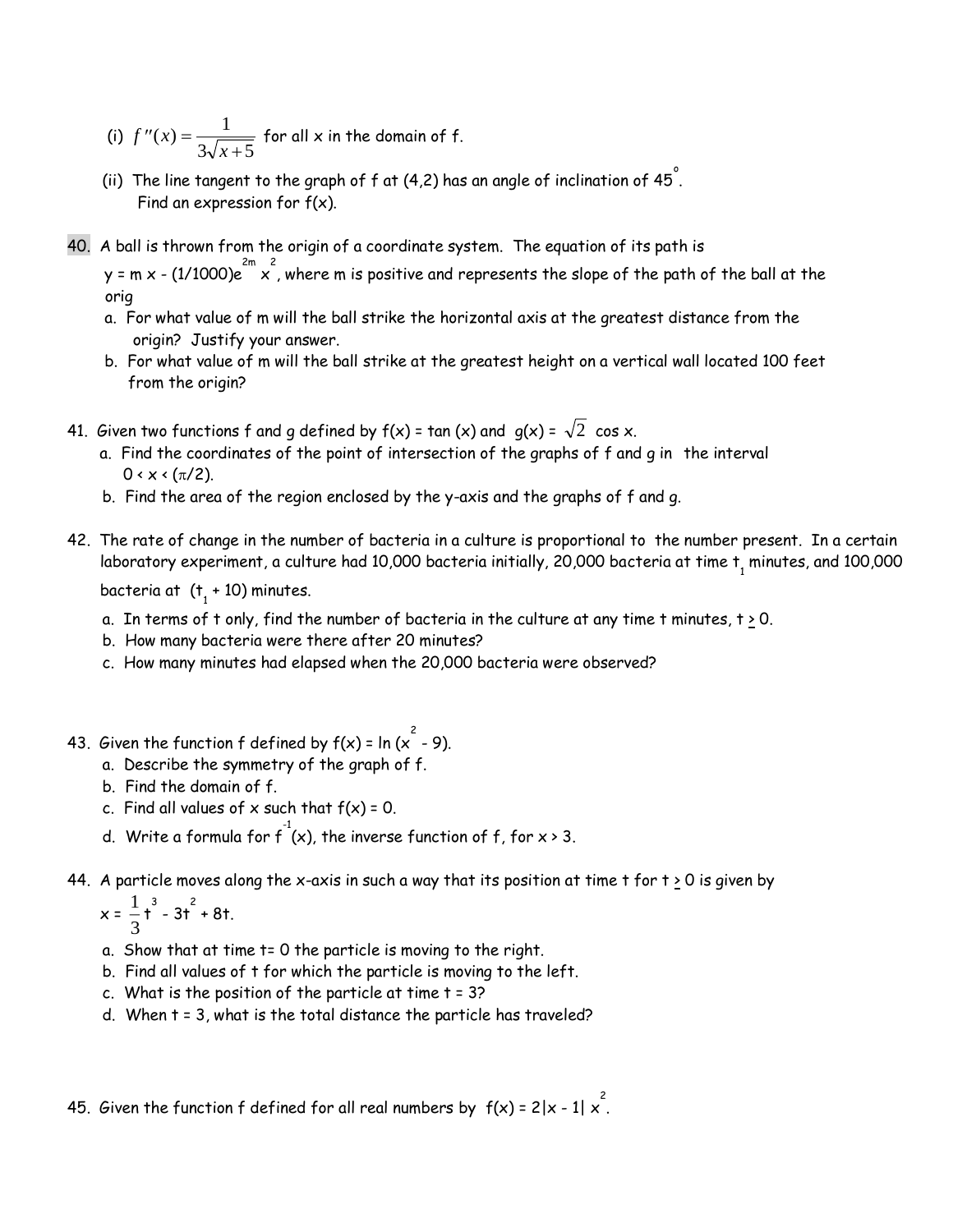a. What is the range of the function?

1

- b. For what values of  $x$  is the function continuous?
- c. For what values of x is the derivative of  $f(x)$  continuous?

d. Determine the *f* (*x*)*dx*  $\int\limits_0^1 f(x)dx$ .

- 46. Given the function defined by  $y = x + sin(x)$  for all x such that  $\pi/2 < x < 3\pi/2$ .
	- a. Find the coordinates of all maximum and minimum points on the given interval. Justify your answers.
	- b. Find the coordinates of all points of inflection on the given interval. Justify your answers.
	- c. On the axes provided, sketch the graph of the function.
- 47. The line x = c where c > 0 intersects the cubic y = 2x  $^3$  + 3x  $^2$  9 at point P and the parabola
- $y = 4x^2 + 4x + 5$  at point Q.
	- a. If a line tangent to the cubic at point P is parallel to the line tangent to the parabola at point Q, find the value of c where  $c \ge 0$ .
	- b. Write the equations of the two tangent lines described in a.

48. Let R be the region in the first quadrant bounded by the graphs of  $\frac{x^2}{2} + \frac{y^2}{2}$  $\frac{1}{9} + \frac{9}{81} = 1$  and 3x + y = 9.

- a. Set up but do not integrate an integral representing the area of R. Express the integrand as a function of a single variable.
- b. Set up but do not evaluate an integral representing the volume of the solid generated when R is rotated about the x-axis. Express the integrand as a function of a single variable.
- c. Set up but do not evaluate an integral representing the volume of the solid generated when R is rotated about the y-axis. Express the integrand as a function of a single variable.
- 49. Given a function f with the following properties:
	- (i)  $f(x+h) = e^h f(x) + e^x f(h)$  for all real numbers x and h.
	- (ii)  $f(x)$  has a derivative for all real numbers  $x$ .
	- (iii)  $f'(0) = 2$ .
	- a. Show that  $f(0) = 0$ .
	- b. Using the definition of  $\mathsf{f}'(0)$ , find  $\lim \frac{f(x)}{f(x)}$  $\frac{y}{x}$  as  $x \to 0$ .
	- c. Prove there exists a real number p such that  $f'(x)$  =  $f(x)$  + p  $\stackrel{\sim}{e}$  for all real numbers  $x$ .
	- d. What is the value of the number p that is described in c?

50. Let f be a real-valued function defined by  $f(x)$  =  $\sqrt{1+6x}$  .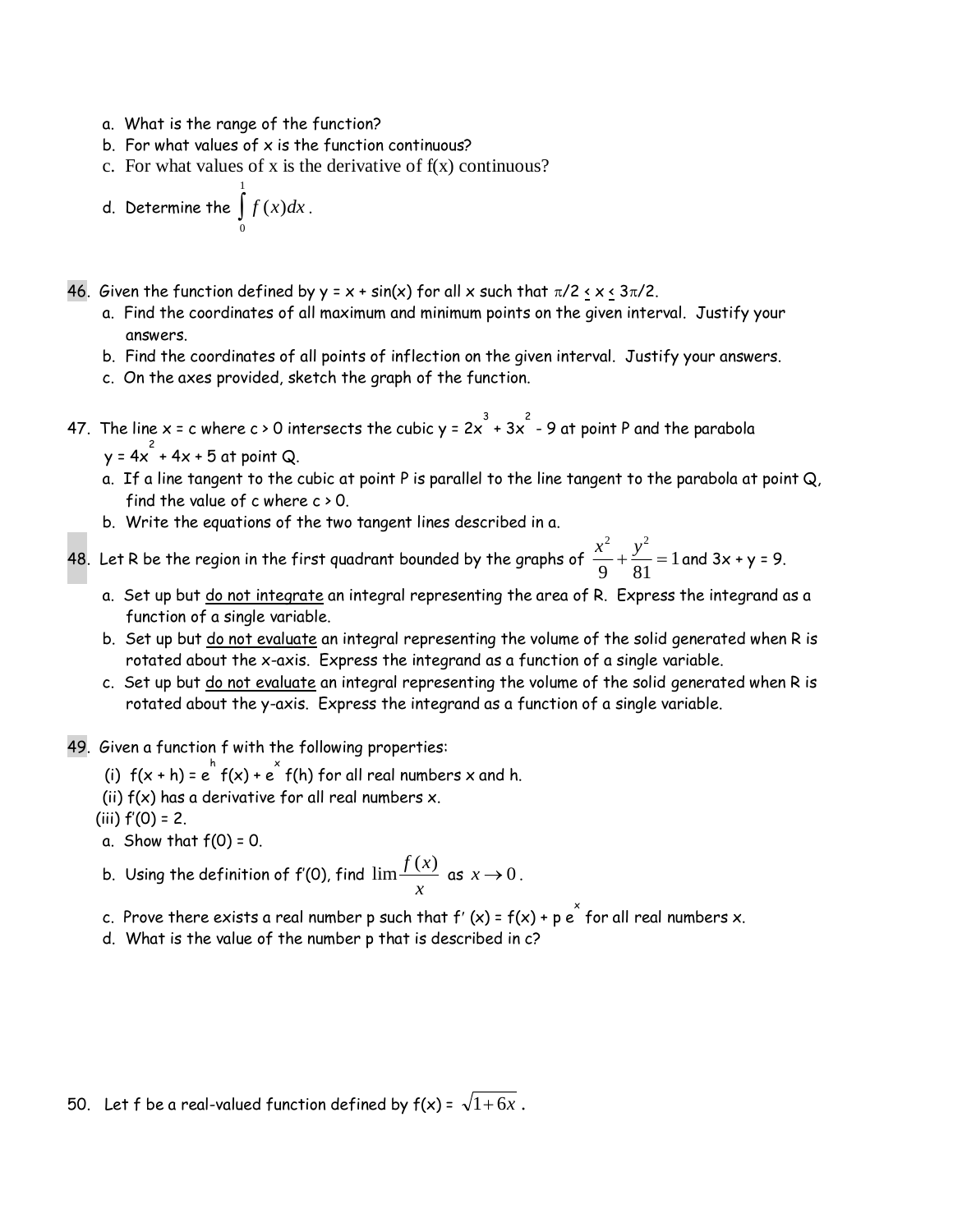- a. Give the domain and range of f.
- b. Determine the slope of the line tangent to the graph of  $f$  at  $x = 4$ .
- c. Determine the y-intercept of the line tangent to the graph of  $f$  at  $x = 4$ .
- d. Give the coordinate of the point on the graph of f where the tangent line is parallel to  $y = x + 12$ .

51. Given the two functions f and h such that 
$$
f(x) = x^3 - 3x^2 - 4x + 12
$$
 and

$$
h(x) = {h(x) = \frac{f(x)}{x-3}
$$
 for x=3, and p for x = 3}

- a. Find all zeros of the function f.
- b. Find the value of p so that the function h is continuous at  $x = 3$ . Justify your answer.
- c. Using the value of p found in b, determine whether h is an even function. Justify your answer.
- 52. Let R be the region bounded by the curves  $f(x)$  =  $\,\frac{4}{-}\,$  $\frac{4}{x}$  and g(x) = (x - 3)<sup>2</sup>.
	- a. Find the area of R.
	- b. Find the volume of the solid generated by revolving R about the x-axis.
- 53. a.  $\,$  A point moves on the hyperbola 3x  $^{2}$  y  $^{2}$  = 23 so that its y-coordinate is increasing at a constant rate of 4 units per second. How fast is the x-coordinate changing when  $x = 4$ ?
	- b. For what values of k will the line 2x + 9y + k= 0 be normal to the hyperbola 3x  $^2$  y  $^2$  = 23?

54. Given the function defined by y = e  $\overline{\phantom{a}}^{sin(x)}$  for all x such that - $\pi$  <u>< x <</u> 2  $\pi$ .

- a. Find the x- and y-coordinates of all maximum and minimum points on the given interval. Justify your answers.
- b. On the axes provided, sketch the graph of the function.
- c. Write an equation for the axis of symmetry of the graph

55. a. *Given* 5x<sup>3</sup> + 40 =  $\int_{x}^{c}$  $\int_{x} f(t) dt$ .

- $(i)$  Find  $f(x)$ .
- (ii) Find the value of c.

b. If 
$$
F(x) = \int_{x}^{3} \sqrt{1+t^{16}} dt
$$
, find  $F'(x)$ .

56. For a differentiable function f, let f\*(x) = limit  $\frac{f(x+h)-f(x-h)}{f(x+h)-f(x)}$ *h*  $\frac{(x+h)-f(x-h)}{h}$  as  $h\to 0$ .

- a. Determine f\*(x) for f(x) =  $x^2 + x$ .
- b. Determine  $f^*(x)$  for  $f(x) = cos(x)$ .
- c. Write an equation that expresses the relationship between the functions  $f^*$  and  $f'$ , where  $f'$ denotes the usual derivative of f. (The BC exam requires justification of the answer)

57. Let  $f(x) = cos(x)$  for  $0 \le x \le 2 \pi$ , and let  $g(x) = ln(x)$  for all  $x > 0$ . Let S be the composition of g with f,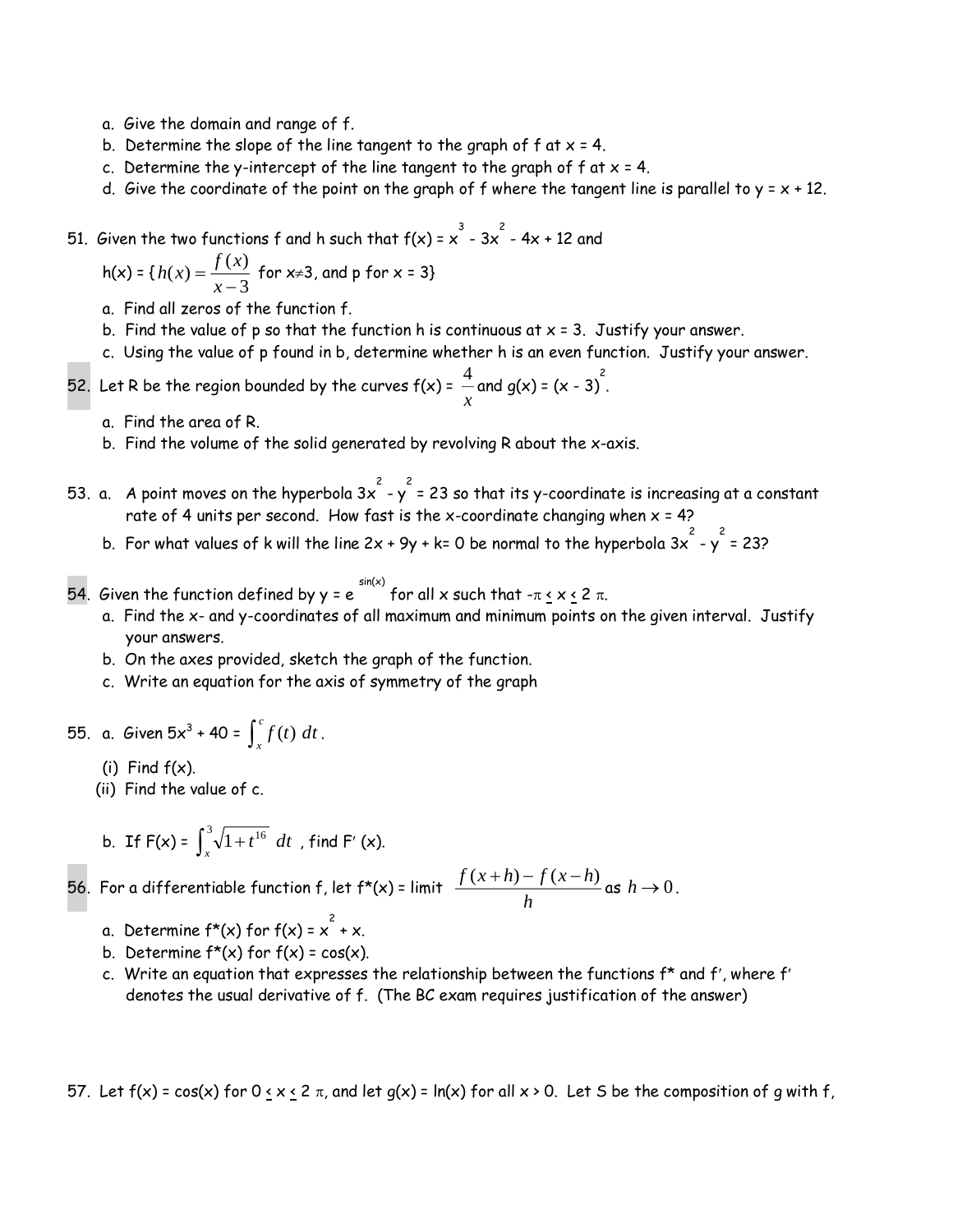that is,  $S(x) = g(f(x))$ .

- a. Find the domain of S.
- b. Find the range of S.
- c. Find the zeros of S.
- d. Find the slope of the line tangent to the graph of S at x =  $\frac{\pi}{4}$  $\frac{1}{3}$ .

58. Consider the function f defined by f(x) = (x  $^{2}$  - 1)  $^{3}$  for all real numbers x.

- a. For what values of  $x$  is the function increasing?
- b. Find the x- and y-coordinates of the relative maximum and minimum points. Justify your answer.

*x*

- c. For what values of  $x$  is the graph of  $f$  concave upward?
- d. Using the information found in parts a, b, and, c, sketch the graph of f on the axes provided.
- 59. Given the function f defined for all real numbers by f(x) = *e* 2 .
	- a. Find the area of the region R bounded by the line  $y = e$ , the graph of  $f$ , and the y-axis.
	- b. Find the volume of the solid generated by revolving R, the region in a, about the x-axis.
- 60. Let f and g and their inverses  $f^{-1}$  and g<sup>-1</sup> be differentiable functions and let the values of f, g, and the derivatives  $f'$  and  $g'$  at  $x = 1$  and  $x = 2$  be given by the table below:

| ×          | 1 | 2 |
|------------|---|---|
| f(x)       | 2 | 3 |
| g(x)       | 2 | π |
| f'(x)      | 5 |   |
| $g'$ $(x)$ |   |   |
|            |   |   |

Determine the value of each of the following:

- a. The derivative of  $f + g$  at  $x = 2$ .
- b. The derivative of  $fg$  at  $x = 2$ .
- c. The derivative of  $f/g$  at  $x = 2$ .
- d.  $h'(1)$  where  $h(x) = f(g(x))$ .
- e. The derivative of  $g^{-1}$  at x = 2.

61. A particle moves along the x-axis with acceleration given by  $a(t) = 2t$  $\tau(t) = 2t - 10 + \frac{12}{t}$  for t <u>></u> 1.

- a. Write an expression for the velocity  $v(t)$ , given that  $v(1) = 9$ .
- b. For what values of  $t, 1 < t < 3$ , is the velocity a maximum?
- c. Write an expression for the position  $x(t)$ , given that  $x(1) = -16$ .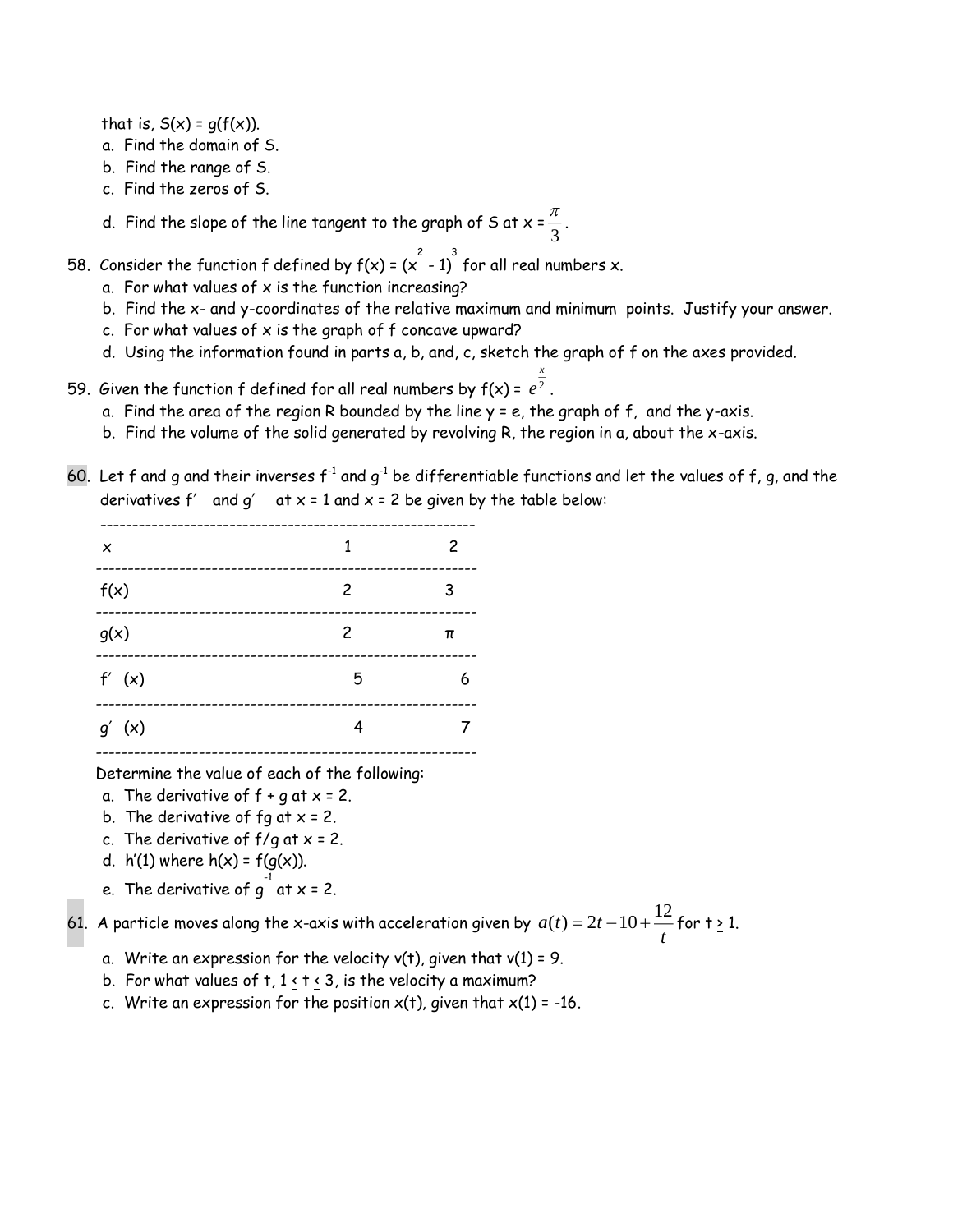- 62. A rectangle has a constant area of 200 square meters and its length L is increasing at the rate of 4 meters per second.
	- a. Find the width W at the instant the width is decreasing at the rate of 0.5 meters per second.
	- b. At what rate is the diagonal D of the rectangle changing at the instant when the width is 10 meters.
- 63. Let f be the real-valued function defined by  $f(x) = sin^3(x) + sin^3|x|$ .
	- a. Find  $f'(x)$  for  $x \ge 0$ .
	- b. Find  $f'(x)$  for  $x \times 0$ .
	- c. Determine whether  $f(x)$  is continuous at  $x = 0$ . Justify your answer.
	- d. Determine whether the derivative of  $f(x)$  exists at  $x = 0$ . Justify your answer.
- 64. Given the function  $f$  defined by  $f(x) = x^{\frac{3}{2}} x^{\frac{2}{2}} 4x + 4$ .
	- a. Find the zeros of f.
	- b. Write an equation of the line tangent to the graph of  $f$  at  $x = -1$ .
	- c. The point  $(a,b)$  is on the graph of f and the line tangent to the graph at  $(a,b)$  passes through the point (0,-8) which is not on the graph of f. Find the value of a and b.
- 65. Let  $f(x)$  = (1 x)  $^{2}$  for all real numbers x, and let g(x) = ln(x) for all x > 0. Let h(x) = ( 1 ln(x))  $^{2}$ .
	- a. Determine whether  $h(x)$  is the composition  $f(g(x))$  or the composition  $g(f(x))$ .
	- b. Find  $h'(x)$ .
	- c. Find  $h''(x)$ .
	- d. On the axes provided, sketch the graph of h.
- 66. Given the function f defined by f(x) =  $\frac{2x-2}{2}$  $x^2 + x - 2$ *x x x* Ξ  $\frac{x}{+x-2}$ .
	- a. For what values of  $x$  is  $f(x)$  discontinuous?
	- b. At each point of discontinuity found in part a, determine whether  $f(x)$  has a limit and, if so, give the value of the limit.
	- c. Write an equation for each vertical and horizontal asymptote to the graph of f. Justify your answer.
	- d. A rational function  $g(x) = \frac{a}{a}$  $\frac{a}{b+x}$  is such that g(x) = f(x) wherever f is defined. Find the

value of a and b.

- 67. A particle moves on the x-axis so that its velocity at any time t is given by  $v(t) = sin(2t)$ . At t = 0, the particle is at the origin.
	- a. For  $0 \lt t \lt \pi$ , find all values of t for which the particle is moving to the left.
	- b. Write an expression for the position of the particle at any time t.
	- c. For  $0 \leq t \leq \frac{\pi}{2}$  $\frac{\tau}{2}$  , find the average value of the position function determined in part b.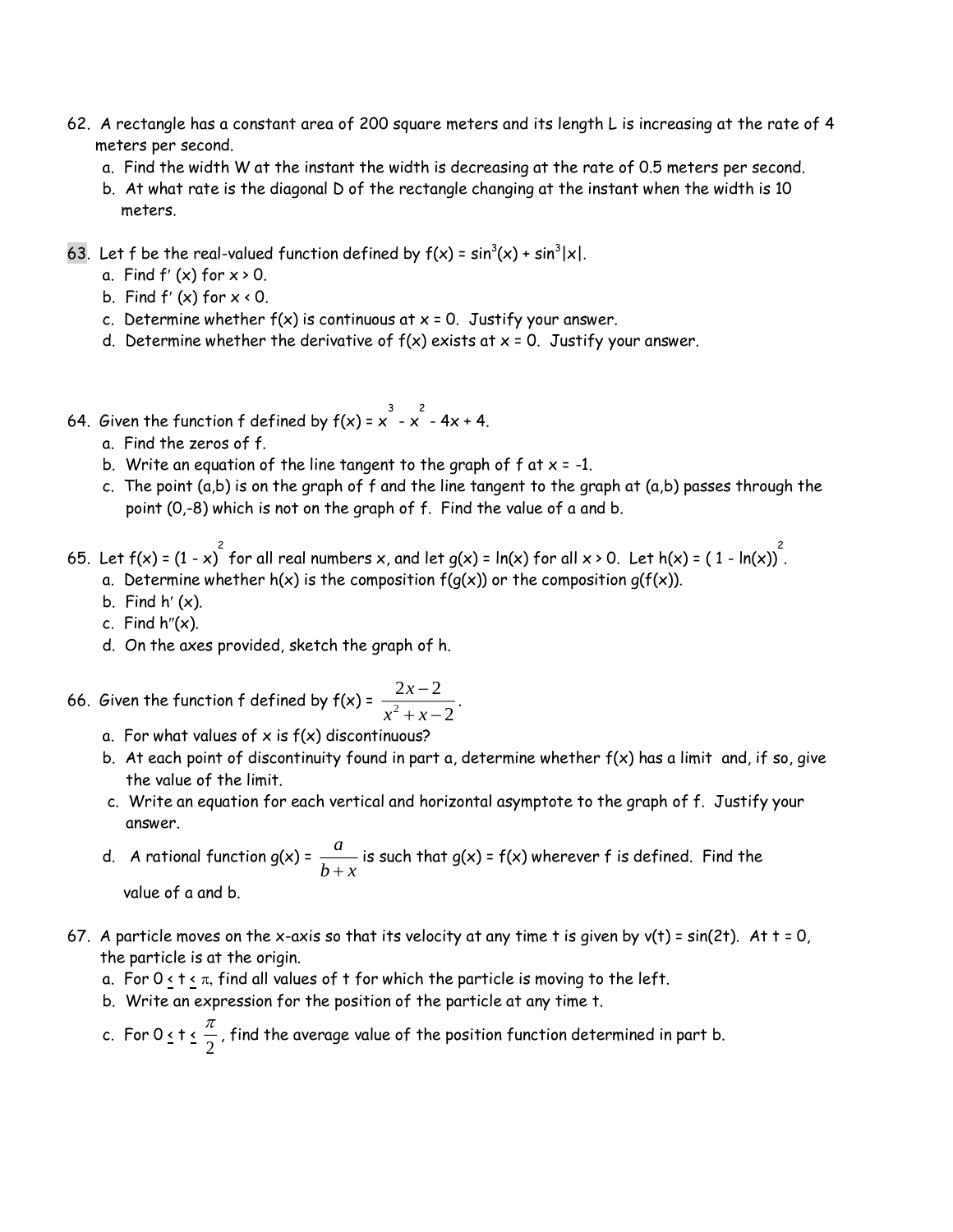- 68. Given the curve  $x^2 xy + y^2 = 9$ .
	- a. Write a general expression for the slope of the curve.
	- b. Find the coordinates of the points on the curve where the tangents are vertical.

.

c. At the point  $(0, 3)$  find the rate of change in the slope of the curve with respect to x.

69. Given the function f defined by f(x) =  $e^{-x^2}$ 

- a. Find the maximum area of the rectangle that has two vertices on the x-axis and two on the graph of f. Justify your answer.
- b. Let R be the region in the first quadrant bounded by the x- and y-axes, the graph of f, and the line  $x = k$ . Find the volume of the solid generated by revolving R about the y-axis.
- c. Evaluate the limit of the volume determined in part b as k increases without bound.
- 70. Let g and h be any two twice-differentiable functions that are defined for all real numbers and that satisfy the following properties for all x:
	- (i)  $(g(x))^2 + (h(x))^2 = 1$
- (ii)  $g'(x) = (h(x))^2$ 
	- (iii)  $h(x) > 0$
	- $(iv) q(0) = 0$
	- a. Justify that  $h'(x) = -q(x)h(x)$  for all x.
	- b. Justify that h has a relative maximum at  $x = 0$ .
	- c. Justify that the graph of g has a point of inflection at  $x = 0$ .
- 71. Given the function f defined by f(x) = 2x  $^3$  -3x  $^2$  -12x + 20.
	- a. Find the zeros of f.
	- b. Write an equation of the line normal to the graph of  $f$  at  $x = 0$ .
	- c. Find the x- and y-coordinates of all points on the graph of f where the line tangent to the graph is parallel to the x-axis.
- 72. A function f is defined by  $f(x)$  = x  $e^{2x}$  with domain 0  $\le x \le 10$ .
	- a. Find all values of  $x$  for which the graph of f is increasing and all values of  $x$  for which the graph decreasing.
	- b. Give the x- and y-coordinates of all absolute maximum and minimum points on the graph of f. Justify your answers.
- 73. Find the maximum volume of a box that can be made by cutting out squares from the corners of an 8-inch by 15-inch rectangular sheet of cardboard and folding up the sides. Justify your answer.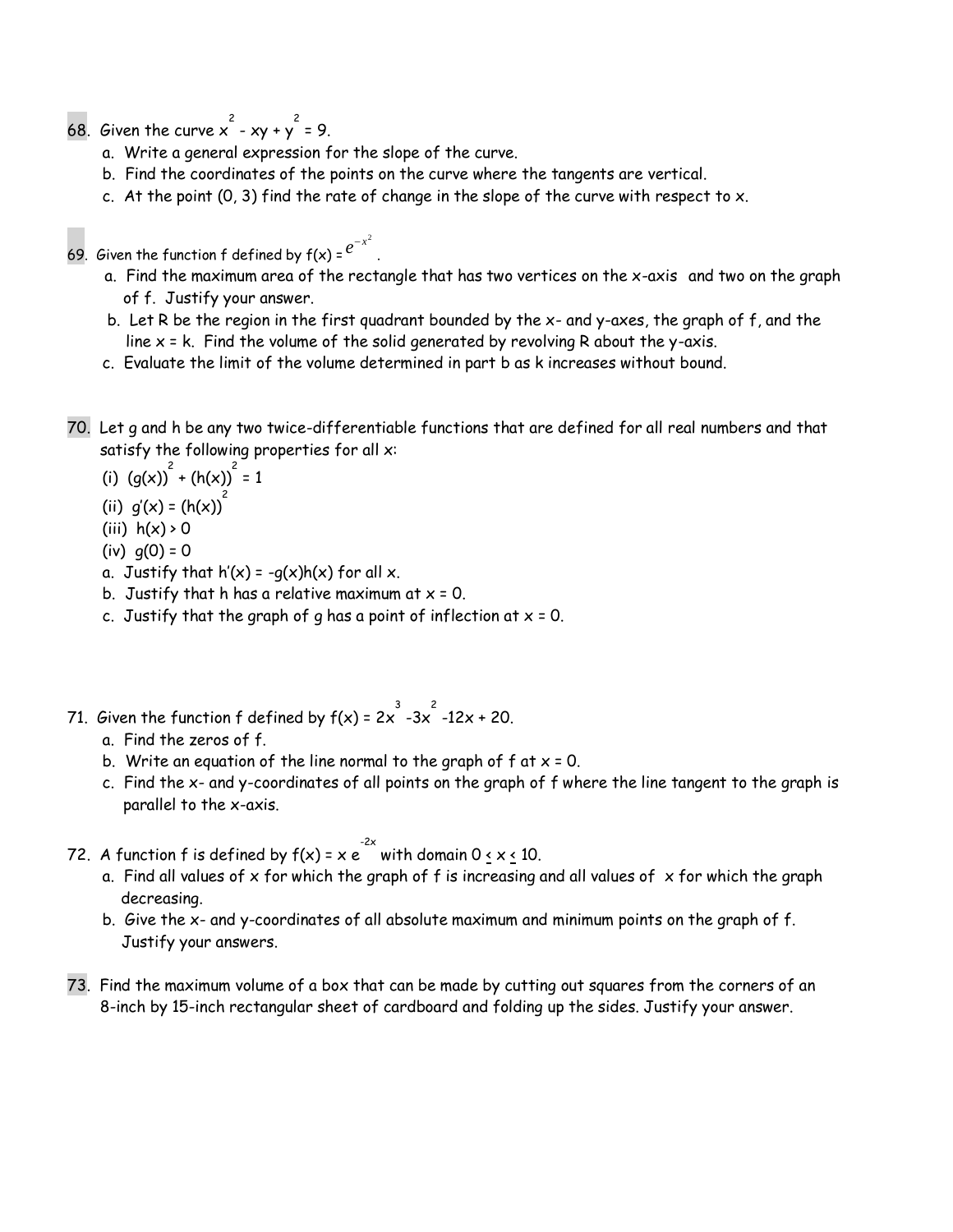- 74. A particle moves along a line so that at any time t its position is given by  $x(t) = 2\pi t + \cos 2\pi t$ .
	- a. Find the velocity at time t.
	- b. Find the acceleration at time t.
	- c. What are all values of  $t, 0 < t < 3$ , for which the particle is at rest?
	- d. What is the maximum velocity?
- 75. Let R be the region bounded by the graph of  $y = (1/x) \ln(x)$ , the x-axis, and the line  $x = e$ .
	- a. Find the area of the region R.
	- b. Find the volume of the solid formed by revolving the region R about the y-axis.
- 76. Given the function f where  $f(x)$  =  $x^2$  2x for all real numbers x.
	- a. On the axes provided, sketch the graph of  $y = |f(x)|$ .
	- b. Determine whether the derivative of  $|f(x)|$  exists at  $x = 0$ . Justify your answer.
	- c. On the axes provided, sketch the graph of  $y = f(|x|)$ .
	- d. Determine whether  $f(|x|)$  is continuous at  $x = 0$ . Justify your answer.
- 77. Let f be the function defined by  $f(x) \, x^{3}$  + ax  $^{2}$  + bx + c and having the following properties:
	- (i) The graph of f has a point of inflection at (0,-2).
	- (ii) The average (mean) value of  $f(x)$  on the closed interval  $[0,2]$  is -3.
	- a Determine the values of a, b, and c.
	- b. Determine the value of x that satisfies the conclusion of the Mean Value Theorem for f on the closed interval [0,3].
- 78. Let R be the region enclosed by the graphs of y =  $\mathsf{x}$   $\overset{3}{\mathsf{s}}$  and y  $\sqrt{\mathsf{x}}$  .
	- a. Find the area of R.
	- b. Find the volume of the solid generated by revolving R about the x-axis.
- 79. A rectangle ABCD with sides parallel to the coordinate axes is inscribed in the region enclosed by the graph of y = -4x  $^{2}$  + 4 and the x-axis.
	- a. Find the x- and y-coordinates of C so that the area of the rectangle ABCD is a maximum.
	- b. The point C moves along the curve with its x-coordinate increasing at the constant rate of 2 units

per second. Find the rate of change of the area of rectangle ABCD when  $\mathsf{x} = \frac{1}{\mathsf{x}}$  $\frac{1}{2}$ .

- 80. Let  $f(x)$  = ln(x  $\int_{0}^{2}$  for x > 0 and g(x) = e  $e^{2x}$  for x <u>></u> 0. Let H be the composition of f with g, that is H(x) =  $f(g(x))$ , and let K be the composition of g with f, that is,  $K(x) = g(f(x))$ .
	- a. Find the domain of H and write an expression for  $H(x)$  that does not contain the exponential function.
	- b. Find the domain of K and write an expression for  $K(x)$  that does not contain the exponential function.
	- c. Find an expression for  $f^{\text{-}1}(x)$ , where  $f^{\text{-}1}$  denotes the inverse function of  $f$ , and find the domain of  $-\tilde{f}^1$ .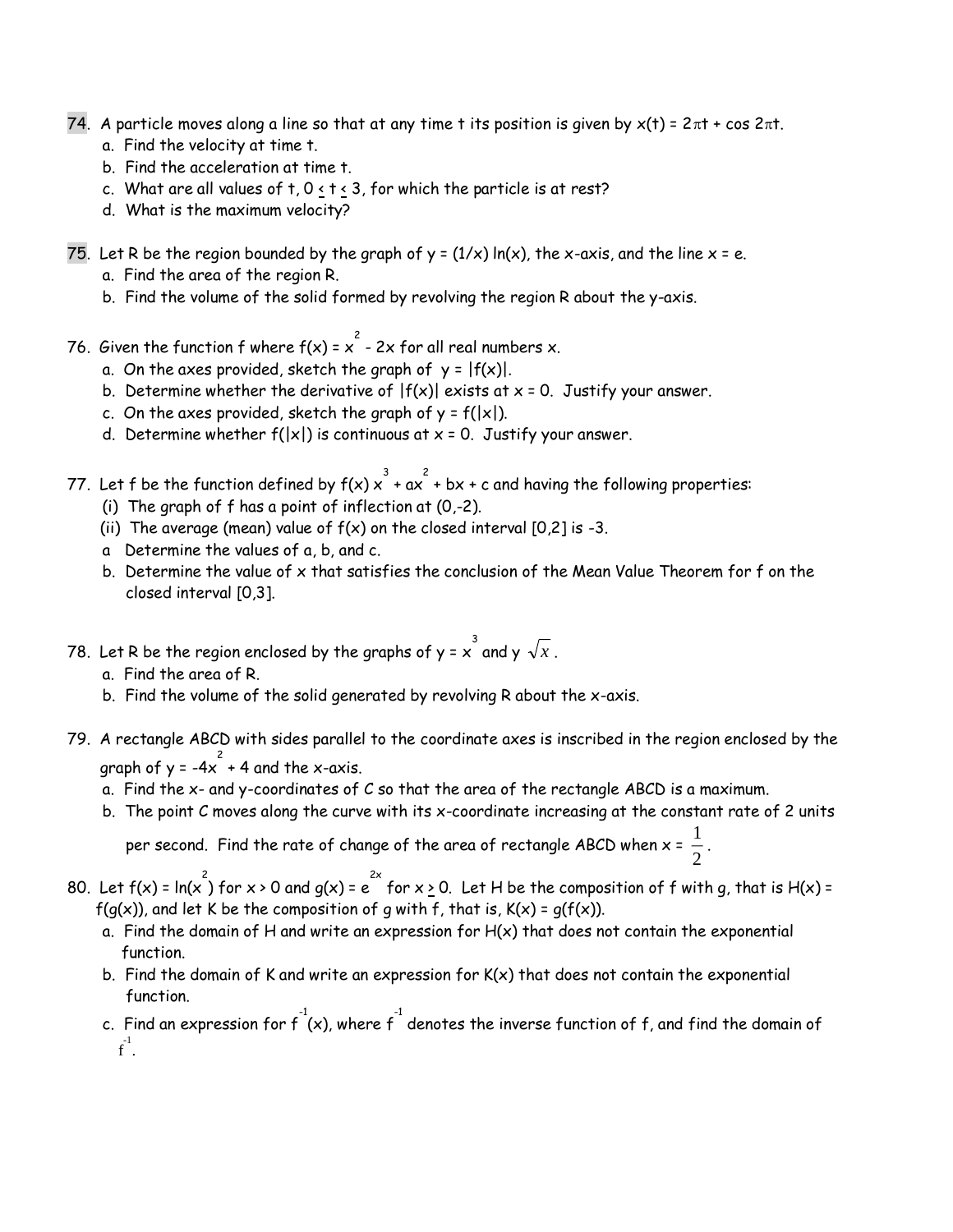- 81. The acceleration of a particle moving along a straight line is given by a = 10  $e^{2t}$  .
	- a. Write an expression for the velocity v, in terms of time t, if v = 5 when t =0.
	- b. During the time when the velocity increases from 5 to 15, how far does the particle travel?
	- c. Write an expression for the position  $s$ , in terms of time  $t$ , of the particle if  $s=0$  when  $t=0$ .

82. Given the function f defined by f(x) = cos(x) - cos  $\frac{2}{x}$  for - $\pi$  <u>< x <</u>  $\pi$ .

- a. Find the x-intercepts of the graph of f.
- b. Find the x- and y-coordinates of all relative maximum points of f. Justify your answer.
- c. Find the intervals on which the graph of f is increasing.
- d. Using the information found in parts a, b, and c, sketch the graph of f on the axes provided.
- 83. Let y = f(x) be the continuous function that satisfies the equation x  $\rightarrow$  5x y  $\rightarrow$  4y = 0 and whose graph contains the points (2,1) and (-2,-2). Let  $\ell$  be the line tangent to the graph of f at  $\times$  = 2.
	- a. Find an expression for y.
	- b. Write an equation for line  $\ell$  .
	- c. Give the coordinates of a point that is on the graph of  $f$  but is not on line  $\ell$  .
	- d. Give the coordinates of a point that is on line  $\ell$  but is not on the graph of f.

84. Let p and q be real numbers and let f be the function defined by:

$$
f(x) = \begin{cases} 1 + 2p(x - 1) + (x - 1)^2, \text{ for } x \le 1 \\ qx + p, & \text{for } x > 1 \end{cases}
$$

- a. Find the value of q in terms of p, for which f is continuous at  $x = 1$ .
- b. Find the values of p and q for which f is differentiable at  $x = 1$ .
- c. If p and q have the values determined in part (b), is f′′ a continuous function? Justify your answer.
- 85. Let f be the function defined by  $f(x) = x^4 3x^2 + 2$ .
	- a. Find the zeros of f.
	- b. Write an equation of the line tangent to the graph of  $f$  at the point where  $x = 1$ .
	- c. Find the x-coordinate of each point at which the line tangent to the graph of f is parallel to the line  $y = -2x + 4$ .
- 86. Let R be the region in the <u>first quadrant</u> enclosed by the graphs of y = 4 x  $\,$  , y = 3x, and the <u>y-axis</u>. a. Find the area of the region R.
	- b. Find the volume of the solid formed by revolving the region R about the x-axis.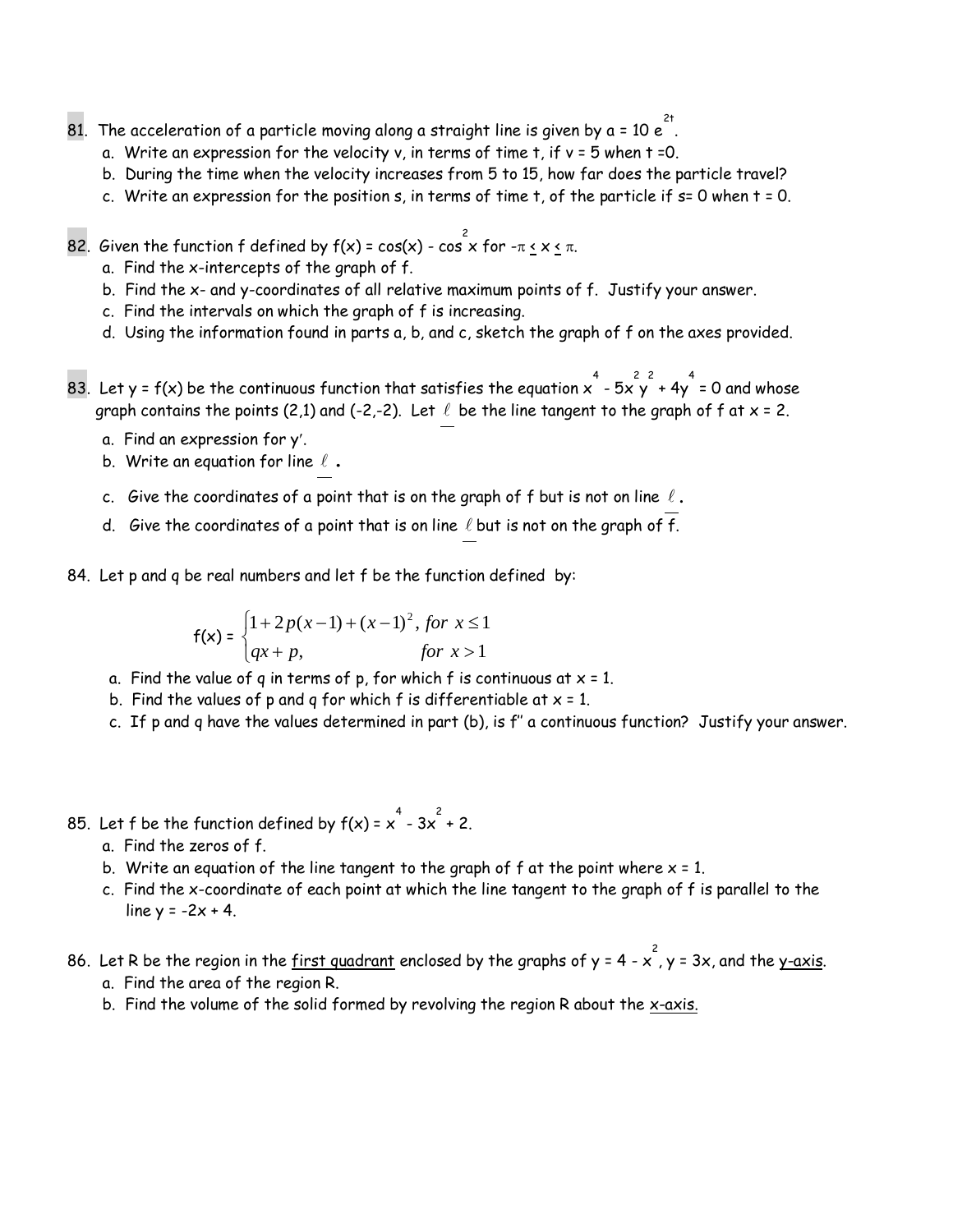- 87. Let f be the function defined by f(x) = 12x  $^{(2/3)}$  4x.
	- a. Find the intervals on which f is increasing.
	- b. Find the x- and y-coordinates of all relative maximum points.
	- c. Find the x- and y-coordinates of all relative minimum points.
	- d. Find the intervals on which f is concave downward.
	- e. Using the information found in parts a, b, c, and d, sketch the graph of f on the axes provided.

.

88. Let f be the function defined by  $f(x)$  =  $\frac{5^{\sqrt{2}x^2-1}}{2}$ 

- a. Is f an even or odd function? Justify your answer.
- b. Find the domain of f.
- c. Find the range of f.
- d. Find  $f'(x)$ .
- 89. Let f be a function defined by

$$
f(x) = \frac{2x + 1, \text{ for } x \le 2,}{\frac{1}{2}x^2 + k, \text{ for } x > 2.}
$$

- a. For what values of k will f be continuous at  $x = 2$ ? Justify your answer.
- b. Using the value of k found in part a, determine whether f is differentiable at  $x = 2$ . Use the definition of the derivative to justify your answer.
- c. Let  $k = 4$ . Determine whether f is differentiable at  $x = 4$ . Justify your answer.
- 90. A particle moves along the x-axis so that at time t its position is given by

x(t) = sin ( $\pi$  t<sup>2</sup>) for -1 <u><</u> t <u><</u> 1.

- a. Find the velocity at time t.
- b. Find the acceleration at time t.
- c. For what values of t does the particle change direction?
- d. Find all values of t for which the particle is moving to the left.
- 91. Let f be a continuous function that is defined for all real numbers x and that has the following properties.

(i) 
$$
\int_1^3 f(x) dx = \frac{5}{2}
$$
  
(ii)  $\int_1^5 f(x) dx = 10$ 

- a. Find the average (mean) value of f over the closed interval [1,3].
- b. Find the value of  $\int_{3}^{5} (2f(x) +$  $3(2f(x)+6)dx$ .
- c. Given that  $f(x) = ax + b$ , find the values of a and b.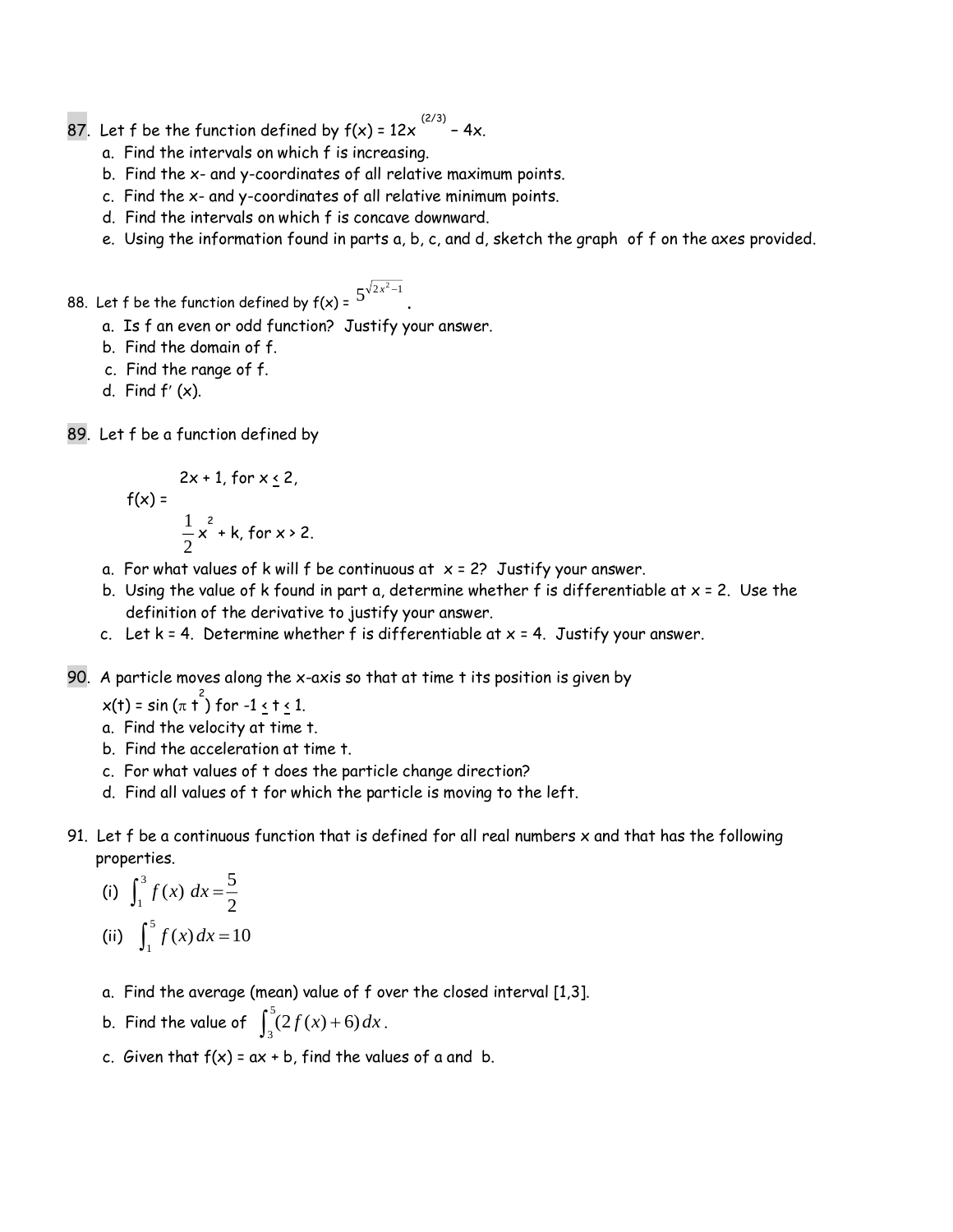92. A particle moves along the x-axis in such a way that its acceleration at time t for t > 0 is given by

 $a(t) = \frac{3}{2}$  $\frac{3}{t^2}$ . When t = 1, the position of the particle is 6 and the velocity is 2.

- a. Write an equation for the velocity,  $v(t)$ , of the particle for all  $t > 0$ .
- b. Write an equation for the position,  $x(t)$ , of the particle for all  $t > 0$ .
- c. Find the position of the particle when  $t = e$ .

93. Given that f is the function defined by  $f(x) = \frac{x^2 - x^2}{x^2}$  $x^2 - 4x$ 3  $3^3 - 4$ Ξ Ξ .

- a. Find the limit as  $x$  approaches 0 of  $f(x)$ .
- b. Find the zeros of f.
- c. Write an equation for each vertical and each horizontal asymptote to the graph of f.
- d. Describe the symmetry of the graph of f.
- e. Using the information found in parts a, b, c, and d, sketch the graph of f on the axes provided.
- 94. Let R be the region in the first quadrant that is enclosed by the graph of  $y = tan(x)$ , the x-axis, and the line  $x = \frac{\pi}{2}$

 $\frac{1}{3}$ .

- a. Find the area of R.
- b. Find the volume of the solid formed by revolving R about the x-axis.
- 95. A ladder 15 feet long is leaning against a building so that the end X is on level ground and end Y is on

the wall. X is moved away from the building at the constant rate of  $\frac{1}{\epsilon}$ 2 foot per second.

- a. Find the rate in feet per second at which the length OY is changing when X is 9 feet from the building.
- b. Find the rate of change in square feet per second of the area of the triangle XOY when X is 9 feet from the building.
- 96. Let f be the function defined by  $f(x) = (x^2 + 1)e^{-x}$  for -4 <u>< x <</u> 4.
	- a. For what value of x does f reach its absolute maximum? Justify your answer.
	- b. Find the x-coordinates of all points of inflection of f. Justify your answer.
- 97. A tank with a rectangular base and rectangular sides is to be open at the top. It is to be constructed so that its width is 4 meters and volume is 36 cubic meters. If building the tank costs \$10 per square meter for the base and \$5 per square meter for the sides, what is the cost of the least expensive tank?
- 98. For all real numbers x, f is a differentiable function such that  $f(-x) = f(x)$ . Let  $f(p) = 1$  and  $f'(p) = 5$ for some  $p \ge 0$ .
	- $a.$  Find  $f'$  (p).
	- b. Find  $f'(0)$ .
	- c. If  $\mathsf{l}_1$  and  $\mathsf{l}_2$  are lines tangent to the graph of f at (-p,1) and (p,1), respectively, and if  $\mathsf{l}_1$  and  $\mathsf{l}_2$  intersect at point Q, find the x- and y-coordinates of Q in terms of p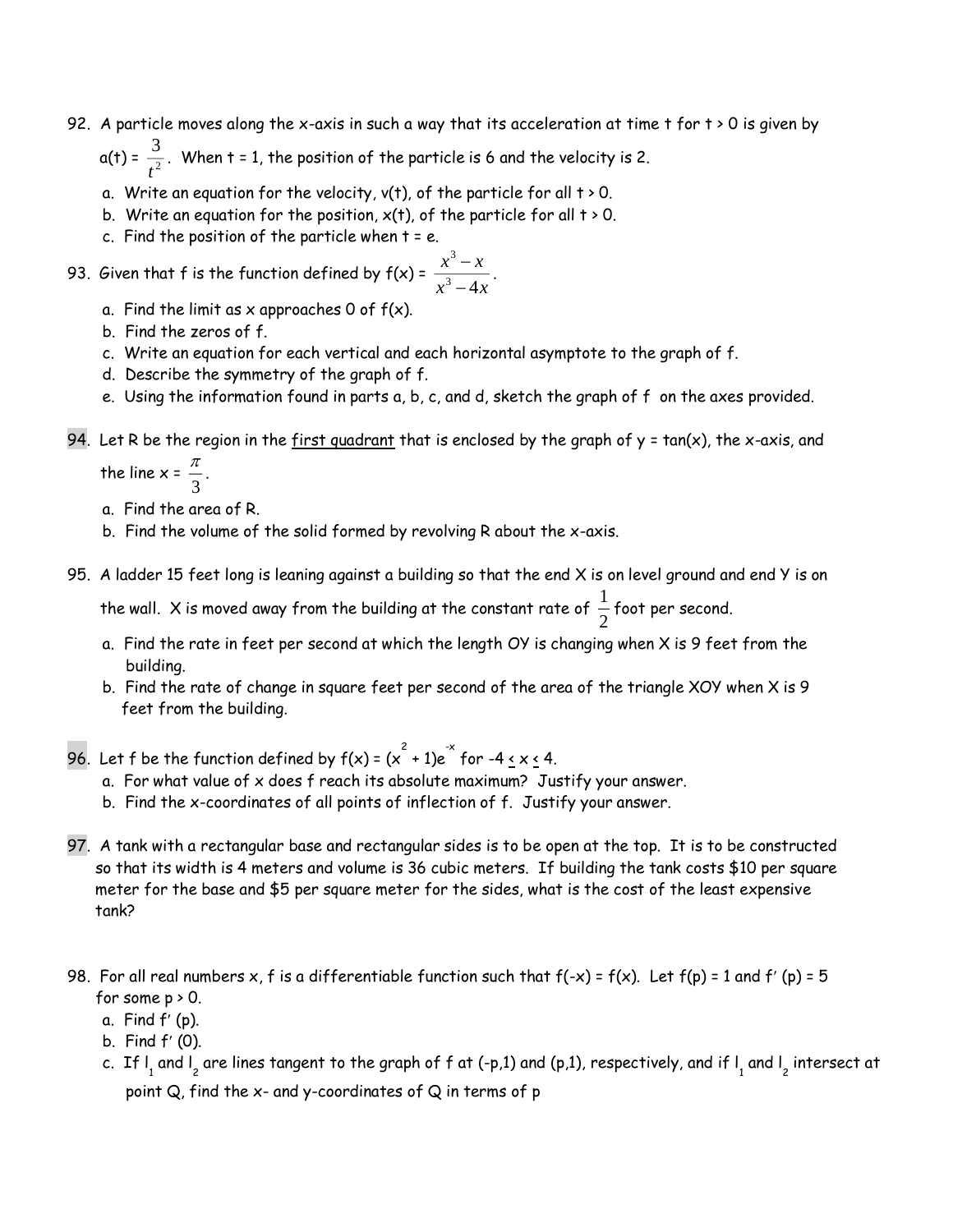#### *Scientific calculators permitted*

- 99. Let f be the function defined by  $f(x)$  = -2 + ln(x<sup>2</sup>).
	- a. For what real numbers  $x$  is  $f$  defined?
	- b. Find the zeros of f.
	- c. Write an equation for the line tangent to the graph of  $f$  at  $x = 1$ .
- 100. A particle moves along the x-axis so that at time t its position is given by  $\mathsf{x}(\mathsf{t})$  = t  $\overline{\phantom{a}^{3}}$  -6t  $\overline{\phantom{a}^{3}}$  + 9t + 11.
	- a. What is the velocity of the particle at  $t = 0$ ?
	- b. During what time intervals is the particle moving to the left?
	- c. What is the total distance traveled by the particle from  $t = 0$  to  $t = 2$ ?

101. Let f be the function defined for  $\frac{\pi}{4}$ 6  $\frac{5}{2}$  x  $\frac{5}{2}$ 6  $\frac{\pi}{\pi}$  by f(x) = x + sin<sup>2</sup>x.

- a. Find all values of  $x$  for which  $f'(x) = 1$ .
- b. Find the x-coordinates of all minimum points of f. Justify your answer.
- c. Find the x-coordinates of all inflection points of f. Justify your answer.
- 102. Let R be the shaded region between the graph of  $\,x^2 + y\,$ 2  $+ y^2$  = 2 and the x-axis from x = 0 to x = 1.
	- a. Find the area of R by setting up and integrating a definite integral.
	- b. Set up, but do not integrate, an integral expression in terms of a single variable for the volume of the solid formed by revolving the region R about the x-axis.

1

1

- c. Set up, but do not integrate, an integral expression in terms of a single variable for the volume of the solid formed by revolving the region R about the line  $x = 1$ .
- 103. At time t = 0, a jogger is running at a velocity of 300 meters per minute. The jogger is slowing down with a negative acceleration that is directly proportional to time t. This brings the jogger to a stop in 10 minutes.
	- a. Write an expression for the velocity of the jogger at time t.
	- b. What is the total distance traveled by the jogger in that 10-minute interval?
- 104. A particle moves along the x-axis so that, at any time  $t > 0$ , its acceleration is given by  $a(t) = 6 t + 6$ . At time t = 0, the velocity of the particle is -9, and its position is -27.
	- a. Find  $v(t)$ , the velocity of the particle at any time  $t \ge 0$ .
	- b. For what values of  $t \ge 0$  is the particle moving to the right?
	- c. Find  $x(t)$ , the position of the particle at any time  $t \ge 0$ .

105. Let f be the function defined by  $f(x) = \frac{x + \sin x}{x}$  $f(x) = \frac{x + \sin x}{\cos x}$ cos Ξ  $\frac{+\sin x}{-\pi}$  for  $\frac{-\pi}{-\pi}$  $\frac{-\pi}{2}$  < x <  $\frac{\pi}{2}$  $\frac{1}{2}$ .

- a. State whether f is an even function or an odd function. Justify your answer.
- b. Find  $f'(x)$ .
- c. Write an equation of the line tangent to the graph of  $f$  at the point where  $x = 0$ .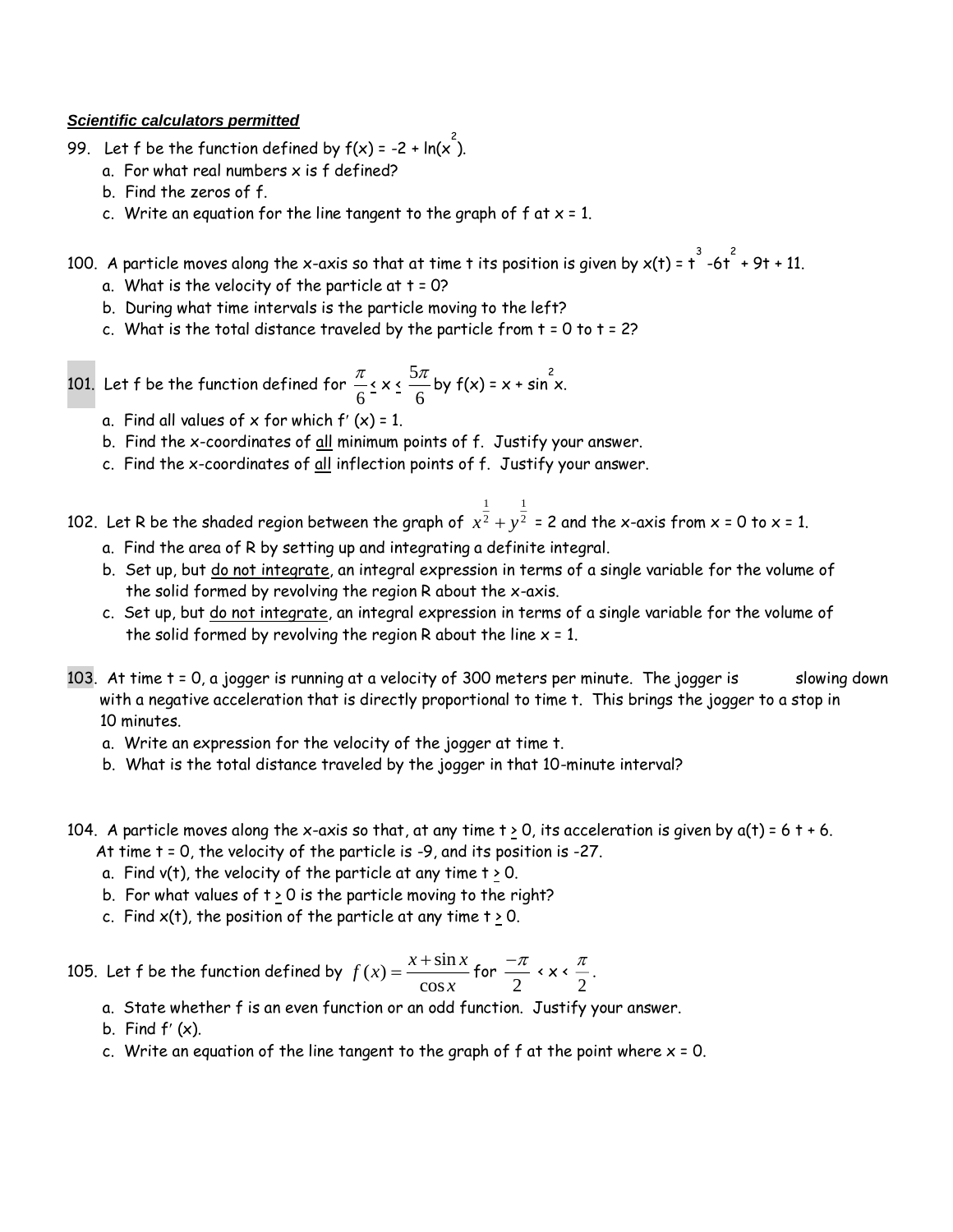- 106. Let R be the region enclosed by the x-axis, the y-axis, the line x = 2, and the y = 2e  $\stackrel{\times}{\,}$  + 3x.
	- a. Find the area of R by setting up and evaluating the definite integral. Your work must include an antiderivative.
	- b. Find the volume of the solid generated by revolving R about the y-axis by setting up and evaluating a definite integral. Your work must include an antiderivative.
- 107. A function f is continuous on the closed interval [-3,3] such that f(-3) = 4 and f(3) = 1. The functions f' and f" have the properties given in the table below.

| $\times$               | f'(x)          | f''(x)         |  |  |
|------------------------|----------------|----------------|--|--|
| $-3 < x < -1$          | positive       | positive       |  |  |
| $x = -1$               | fails to exist | fails to exist |  |  |
| $-1 \times x \times 1$ | negative       | positive       |  |  |
| $x = 1$                | zero           | zero           |  |  |
| $1 \times x \times 3$  | negative       | negative       |  |  |

- a. What are the x-coordinates of all absolute maximum and minimum points of f on the interval [-3,3]? Justify your answer.
- b. What are the x-coordinates of all points of inflection on the interval [-3,3]? Justify your answer.
- c. On the axes provided, sketch a graph that satisfies the given properties of f.
- 108. The volume V of a cone is increasing at the rate of 28  $\pi$  cubic inches per second. At the instant when

the radius r on the cone is 3 units, its volume is 12  $\pi$  cubic units and the radius is increasing at  $\frac{1}{\pi}$ 2

unit per second.

- a. At the instant when the radius of the cone is 3 units, what is the rate of change of the area of its base?
- b. At the instant when the radius of the cone is 3 units, what is the rate of change of its height h?
- c. At the instant when the radius of the cone is 3 units, what is the instantaneous rate of change of The area of its base with respect to its height h?

109. Let f be the function given by  $f(x) = \frac{2x}{x^2}$ *x*  $(x) = \frac{2x-}{2}$ - $2x - 5$  $\frac{x}{2-4}$ 

- a. Find the domain of f.
- b. Write an equation for each vertical and each horizontal asymptote for the graph of f.
- c. Find  $f'(x)$ .
- d. Write an equation for the line tangent to the graph of f at the point (0,f(0)).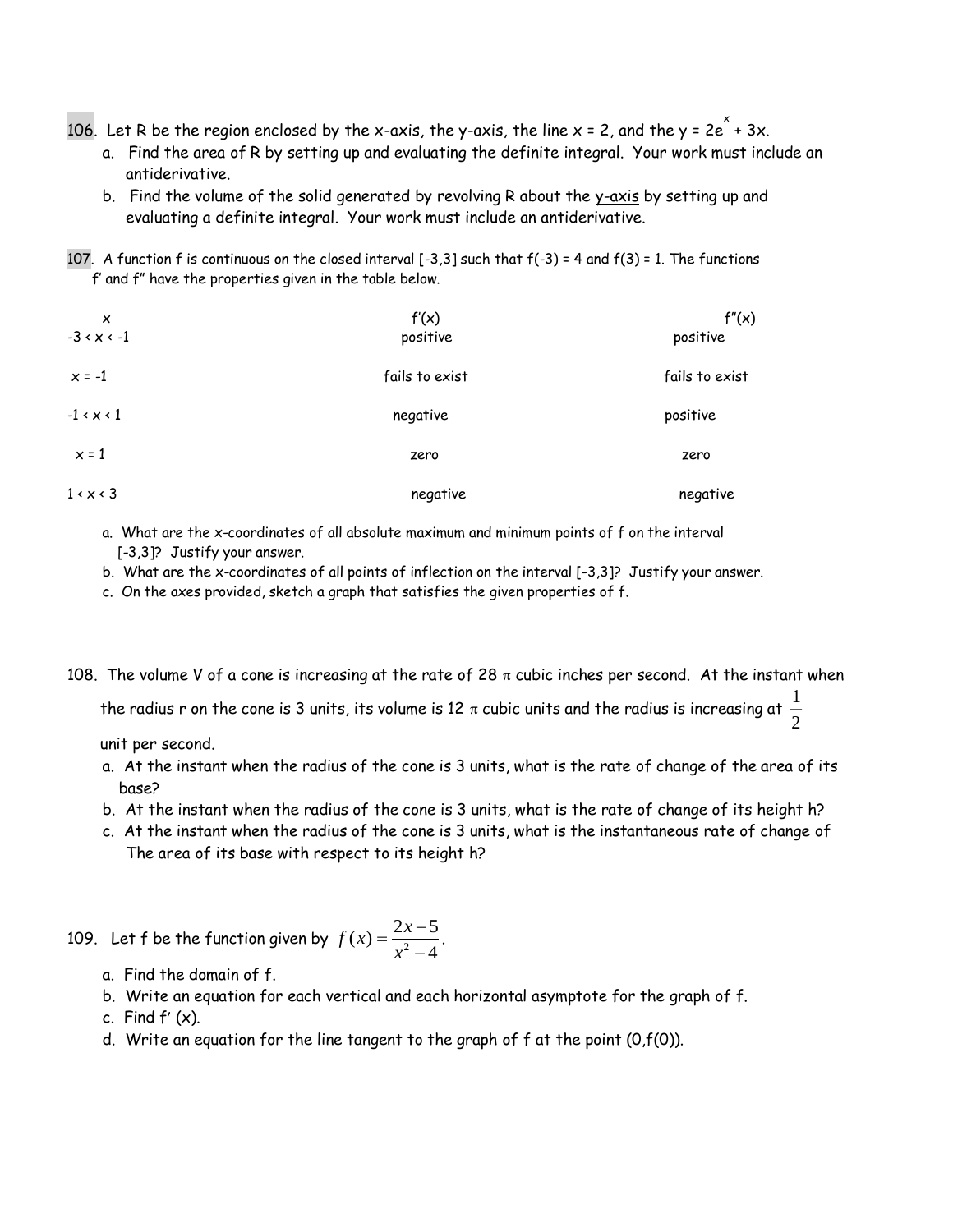- 110. A particle moves along the x-axis with acceleration given by  $a(t) = cos(t)$  for  $t \ge 0$ . At  $t = 0$  the velocity  $v(t)$  of the particle is 2 and the position  $x(t)$  is 5.
	- a. Write an expression for the velocity v(t) of the particle.
	- b. Write an expression for the position  $x(t)$ .
	- c. For what values of t is the particle moving to the right? Justify your answer.
	- d. Find the total distance traveled by the particle from t = 0 to t =  $\frac{\pi}{4}$  $\frac{1}{2}$ ..
- 111. Let R be the region enclosed by the graphs of y = e  $\checkmark$  , y = e  $\checkmark$  and x = ln 4.
	- a. Find the area of R by setting up and evaluating a definite integral.
	- b. Set up, but do not integrate, an integral expression in terms of a single variable for the volume generated when the region R is revolved about the x-axis.
	- c. Set up, but do not integrate, an integral expression in terms of a single variable for the volume generated when the region R is revolved about the y-axis.

112. Let 
$$
f(x) = (14 \pi)x^2
$$
 and  $g(x) = k^2 \sin \frac{\pi x}{2k}$  for  $k > 0$ .

- a. Find the average value of f on [1,4].
- b. For what value of k will the average value of g on [0,k] be equal to the average value of f on [1,4]?
- 113. A balloon in the shape of a cylinder with hemispherical ends of the same radius as that of the cylinder. The balloon is being inflated at the rate of  $261\pi$  cubic centimeters per minute. At the instant the radius of the cylinder is 3 centimeters, the volume of the balloon is  $144\pi$  cubic centimeters and the radius of the cylinder is increasing at the rate of 2 centimeters per minute.
	- a. At this instant, what is the height of the cylinder?
	- b. At this instant, how fast is the height of the cylinder increasing?



114. The figure above shows the graph of  $f'$ , the derivative of a function  $f$ .

The domain of the function f is the set of all x such that  $-3 \le x \le 3$ .

- a. For what values of  $x$ ,  $-3 \times x \times 3$ , does f have a relative maximum? A relative minimum? Justify your answer.
- b. For what values of  $x$  is the graph of  $f$  concave up? Justify your answer.
- c. Use the information found in parts (a) and (b) and the fact that  $f(-3) = 0$  to sketch a possible graph of f on the axes provided.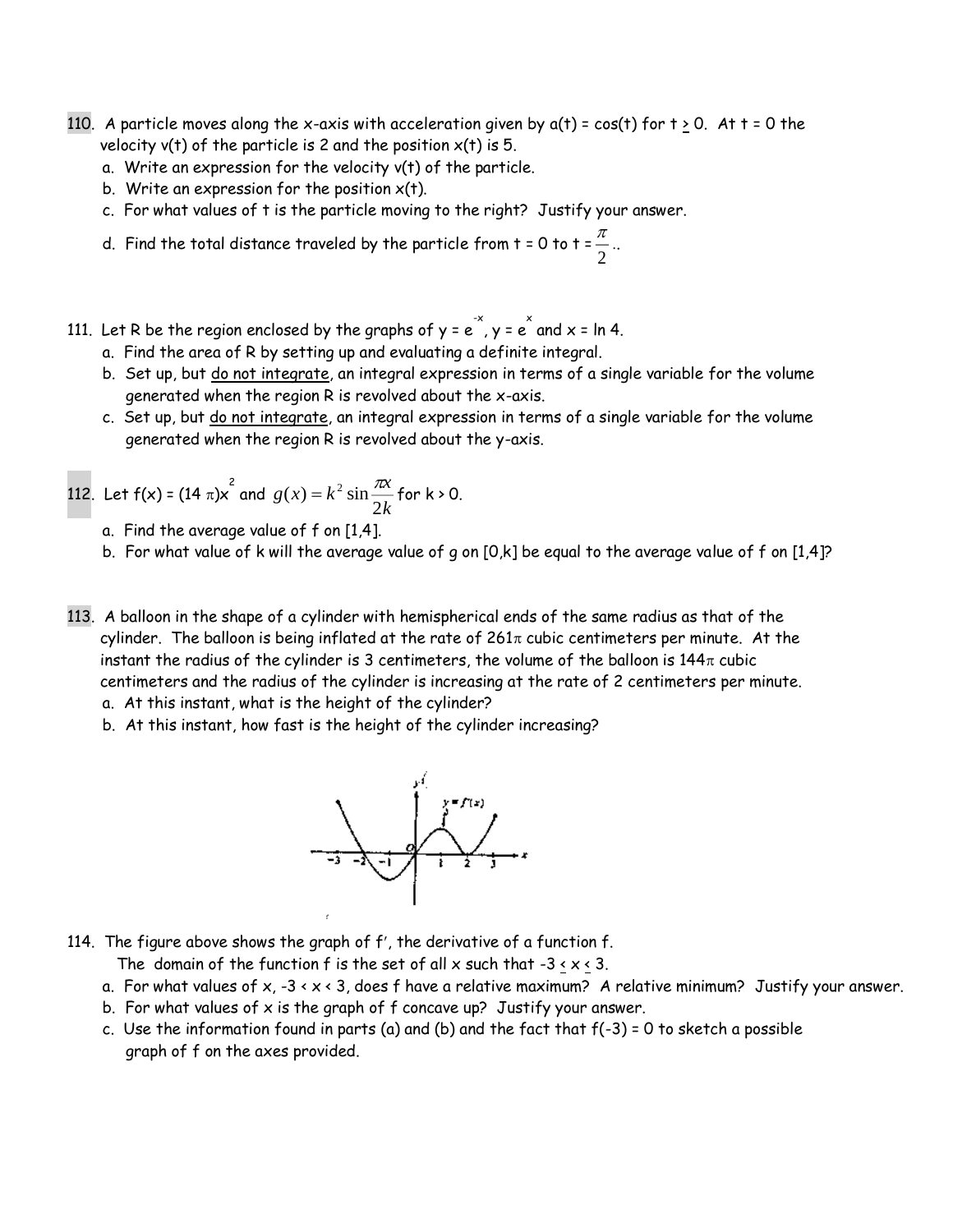- 115. Let  $f$  be the function defined by  $f(x)$  = 7 15x + 9x  $^{2}$  x  $^{3}$  for all real numbers x. a. Find the zeros of f.
	- b. Write an equation of the line tangent to the graph of  $f$  at  $x = 2$ .
	- c. Find the x-coordinates of all points of inflection of f. Justify your answer.

116. Let  $f$  be the function given by  $f(x) = \frac{9x}{x}$  $f(x) = \frac{3x-1}{x^2-1}$ Ξ  $9x^2 - 36$ 9 2  $\frac{1}{2}$ .

- a. Describe the symmetry of the graph of f.
- b. Write an equation for each vertical and each horizontal asymptote of f.
- c. Find the intervals on which f is increasing.
- d. Using the results found in parts (a), (b), and (c), sketch the graph of f.

117. A particle moving along the x-axis so that at any time t <u>></u> 1 its acceleration is given by a(t)=  $\frac{1}{\tau}$ *t* . At

time  $t = 1$ , the velocity of the particle is  $v(1) = -2$  and its position is  $x(1) = 4$ .

- a. Find the velocity v(t) for  $t \geq 1$ .
- b. Find the position  $x(t)$  for  $t > 1$ .
- c. What is the position of the particle when it is farthest to the left?

118. Let f be the function defined as follows:

 $|x - 1| + 2$ , for  $x < 1$  $f(x) =$ 

 $\alpha$ <sup>2</sup> + bx, for x <u>></u> 1, where a and b are constants.

- a. If  $a = 2$  and  $b = 3$ , is f continuous of all  $x$ ? Justify your answer.
- b. Describe all values of a and b for which f is a continuous function.
- c. For what values of a and b if f both continuous and differentiable?
- 119. Let A(x) be the area of the rectangle inscribed under the curve  $y = e^{-2x^2}$ with vertices at (-x,0) and (x,0),  $x \ge 0$ .
	- a. Find A(1).
	- b. What is the greatest value of  $A(x)$ ? Justify your answer.
	- c. What is the average value of  $A(x)$  on the interval 0  $\leq$  x  $\leq$  2?

120. The region enclosed by the graphs of y = tan  $^2$  x, y =  $\frac{1}{2}$  $\frac{1}{2}$  sec  $^2$  x, and the y-axis.

- a. Find the area of the region R.
- b. Set up, but do not integrate, an integral expression in terms of a single variable for the volume of the solid formed by revolving the region about the x-axis.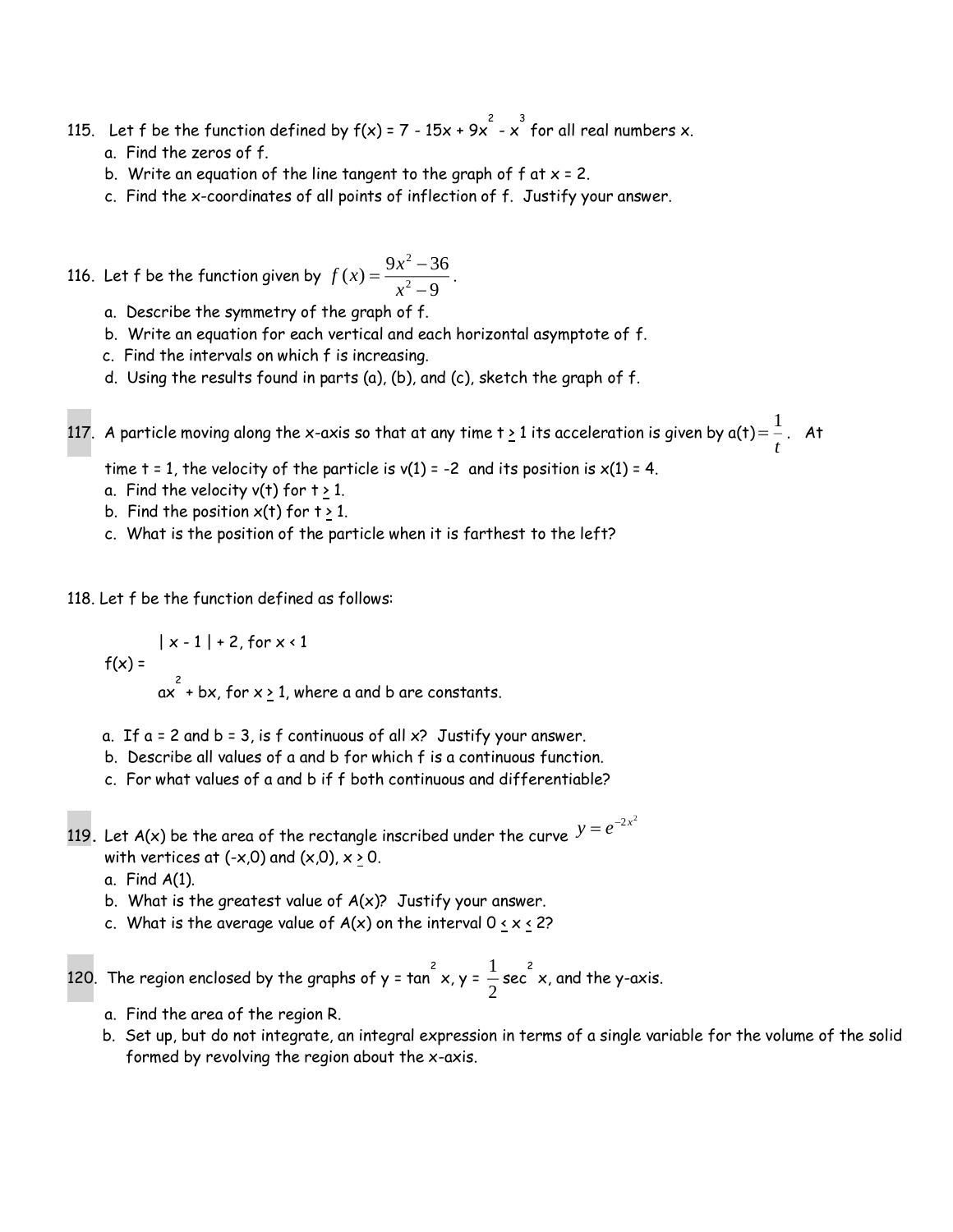- 121. A particle moves along the x-axis so that its acceleration at any time t is given by a(t) = 6t 18. At time  $t = 0$  the velocity of the particle is  $v(0) = 24$ , and at time  $t = 1$ , its position is  $x(1) = 20$ .
	- a. Write an expression for the velocity v(t) of the particle at any time t.
	- b. For what values of t is the particle at rest?
	- c. Write an expression for the position  $x(t)$  of the particle at any time t.
	- d. Find the total distance traveled by the particle from  $t = 1$  to  $t = 3$ .

122. Let  $f(x) = \sqrt{1 - \sin x}$ .

- a. What is the domain of f?
- b. Find  $f'(x)$ .
- c. What is the domain of f'?
- d. Write an equation for the line tangent to the graph of  $f$  at  $x = 0$ .

123. Let R be the region enclosed by the graphs of y = (64x)  $^{(1/4)}$  and y = x.

- a. Find the volume of the solid generated when region R is revolved about the x-axis.
- b. Set up, but do not integrate, an integral expression in terms of a single variable the volume of the solid generated when the region R is revolved about the y-axis.
- 124. Let  $f$  be the function given by  $f(x)$  = 2 ln( $x^2 + 3$ ) x with domain -3  $\le x \le 5$ .
- a. Find the x-coordinate of each relative maximum point and each relative minimum point of f. Justify your answer.
- b. Find the x-coordinate of each inflection point of f.
- c. Find the absolute maximum value of  $f(x)$ .
- 125. A trough is 5 feet long, and its vertical cross sections are inverted isosceles triangles with base 2 feet and height 3 feet. Water is being siphoned out of the trough at the rate of 2 cubic feet per minute. At any time t, let h be the depth and V be the volume of water in the trough.
	- a. Find the volume of water in the trough when it is full.
	- b. What is the rate of change in h at the instant when the trough is  $\frac{1}{4}$  full by volume?
	- c. What is the rate of change in the area of the surface of the water at the instant when the trough is  $\frac{1}{4}$  full by volume?
- 126. Let f be a function such that  $f(x) \cdot 1$  and  $f'(x) \cdot 0$  for all x.
	- a. Suppose that  $f(b) = 0$  and  $a \leftarrow b \leftarrow c$ . Write an expression involving integrals for the area of the region enclosed by the graph of f, the lines  $x = a$  and  $x = c$ , and the x-axis.
	- b. Determine whether  $g(x) = \frac{1}{f(x)}$  $\left( x\right)$  $=\frac{}{f(x)}$ 1 – is increasing or decreasing. Justify your answer.<br>1
	- c. Let he be a differentiable function such that h'(x) < 0 for all x. Determine whether  $F(x) = H(f(x))$ is increasing or decreasing. Justify your answer.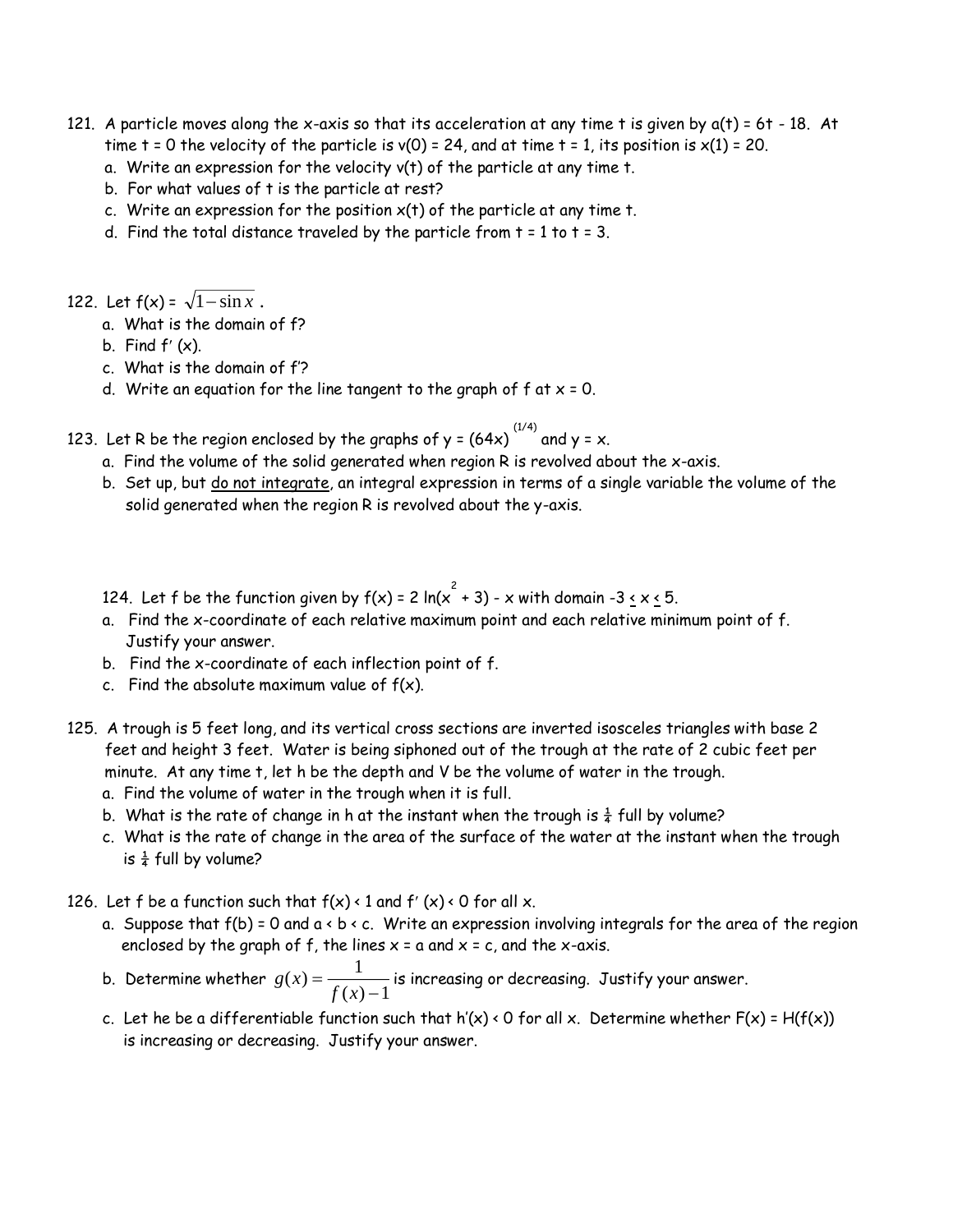- 127. Let f be the function given by  $f(x) = \sqrt{x^4 16x^2}$  .
	- a. Find the domain of f.
	- b. Describe the symmetry, if any, of the graph of f.
	- c. Find  $f'(x)$ .
	- d. Find the slope of the line normal to the graph of  $f$  at  $x = 5$ .
- 128. A particle moves along the x-axis so that its velocity at any time  $t \ge 0$  is given by v(t) = 1 sin( $2\pi$  t). a. Find the acceleration a(t) of the particle at any time t.
	- b. Find all values of  $t$ ,  $0 < t < 2$ , for which the particle is at rest.
	- c. Find the position  $x(t)$  of the particle at any time t if  $x(0) = 0$ .
- 129. Let R be the region in the first quadrant enclosed by the hyperbola  $\chi^2$   $\chi^2$  = 9, the x-axis, and the line  $x = 5$ .
	- a. Find the volume of the solid generated by revolving R about the x-axis.
	- b. Set up, but do not integrate, an integral expression in terms of a single variable for the volume of the solid generated when R is revolved about the line  $x = -1$ .
- 130. Let f be the function defined by  $f(x)$  = 2xe  $\check{ }$  for all real numbers x.
	- a. Write an equation of the horizontal asymptote for the graph of f.
	- b. Find the x-coordinate of each critical point of f. For each such x, determine whether  $f(x)$  is a relative maximum, a relative minimum, or neither.
	- c. For what values of  $x$  is the graph of  $f$  concave down?
	- d. Using the results found in parts a, b, and c, sketch the graph of  $y = f(x)$  in the xy-plane provided.

131. Let R be the region in the first quadrant under the graph of  $y=\frac{x}{2}$ *x*  $=\frac{R}{x^2+2}$  for 0 <u>< x <</u>  $\sqrt{6}$ .

- a. Find the area of R.
- b. If the line  $x = k$  divides R into two regions of equal area, what is the value of  $k$ ?

c. What is the average value of  $y = \frac{x}{2}$ *x*  $=\frac{1}{x^2+2}$  on the interval 0 <u>< x <</u> √6 ?

132. Let f be a differentiable function, defined for all real numbers x, with the following properties.

(i)  $f'(x) = ax^2 + bx$ (ii)  $f'(1) = 6$  and  $f''(1) = 18$ (iii)  $\int_1^2$  $\int_1^1 f(x) dx = 18.$ 

Find  $f(x)$ . Show your work.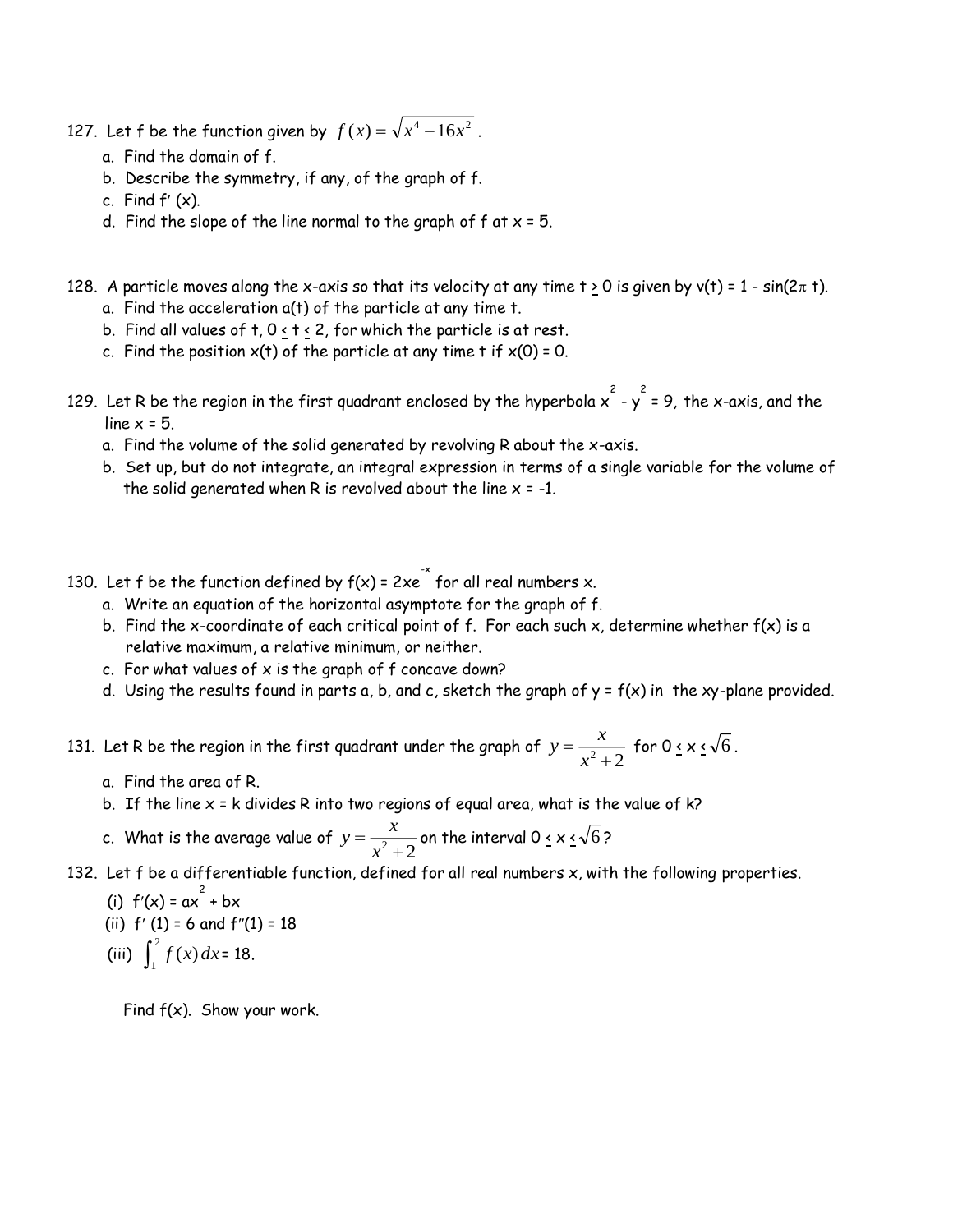- 133. Let f be the function given by  $f(x)$  =  $x^3$  7x + 6.
	- a. Find the zeros of f.
	- b. Write an equation of the line tangent to the graph of  $f$  at  $x = -1$ .
	- c. Find the number c that satisfies the conclusion of the Mean Value Theorem for f on the closed interval [1,3].
- 134. Let R be the region in the first quadrant enclosed by the graph of y =  $\,\sqrt{6x+4}$  , the line y = 2x, and the y-axis.
	- a. Find the area of R.
	- b. Set up, but do not integrate, an integral expression in terms of a single variable for the volume of the solid generated when R is revolved about the x-axis.
	- c. Set up, but do not integrate, an integral expression in terms of a single variable for the volume of the solid generated when R is revolved about the y-axis.
- 135. A particle moves along the x-axis in such a way that its acceleration at time t for  $t = 0$  is given by  $a(t) = 4$ cos(2t). At time  $t = 0$ , the velocity of the particle is  $v(0) = 1$  and its position is  $x(0) = 0$ .
	- a. Write an equation for the velocity v(t) of the particle.
	- b. Write an equation for the position  $x(t)$  of the particle.
	- c. For what values of t,  $0 \le t \le \pi$ , is the particle at rest?
- 136. Let f be the function given by  $f(x) = \frac{x}{\sqrt{2}}$ *x*  $(x) =$  $2^2 - 4$ .
	- a. Find the domain of f.
	- b. Write an equation for each vertical asymptote to the graph of f.
	- c. Write an equation for each horizontal asymptote to the graph of f.
	- d. Find  $f'(x)$ .



- 137. The figure above shows the graph of f', the derivative of a function f. The domain of f is the set of all real numbers  $x$  such that  $-10 \times x \times 10$ .
	- a. For what values of x does the graph of f have a horizontal tangent?
	- b. For what values of  $x$  in the interval (-10, 10) does f have a relative maximum?
	- c. For what values of  $x$  is the graph of  $f$  concave downward?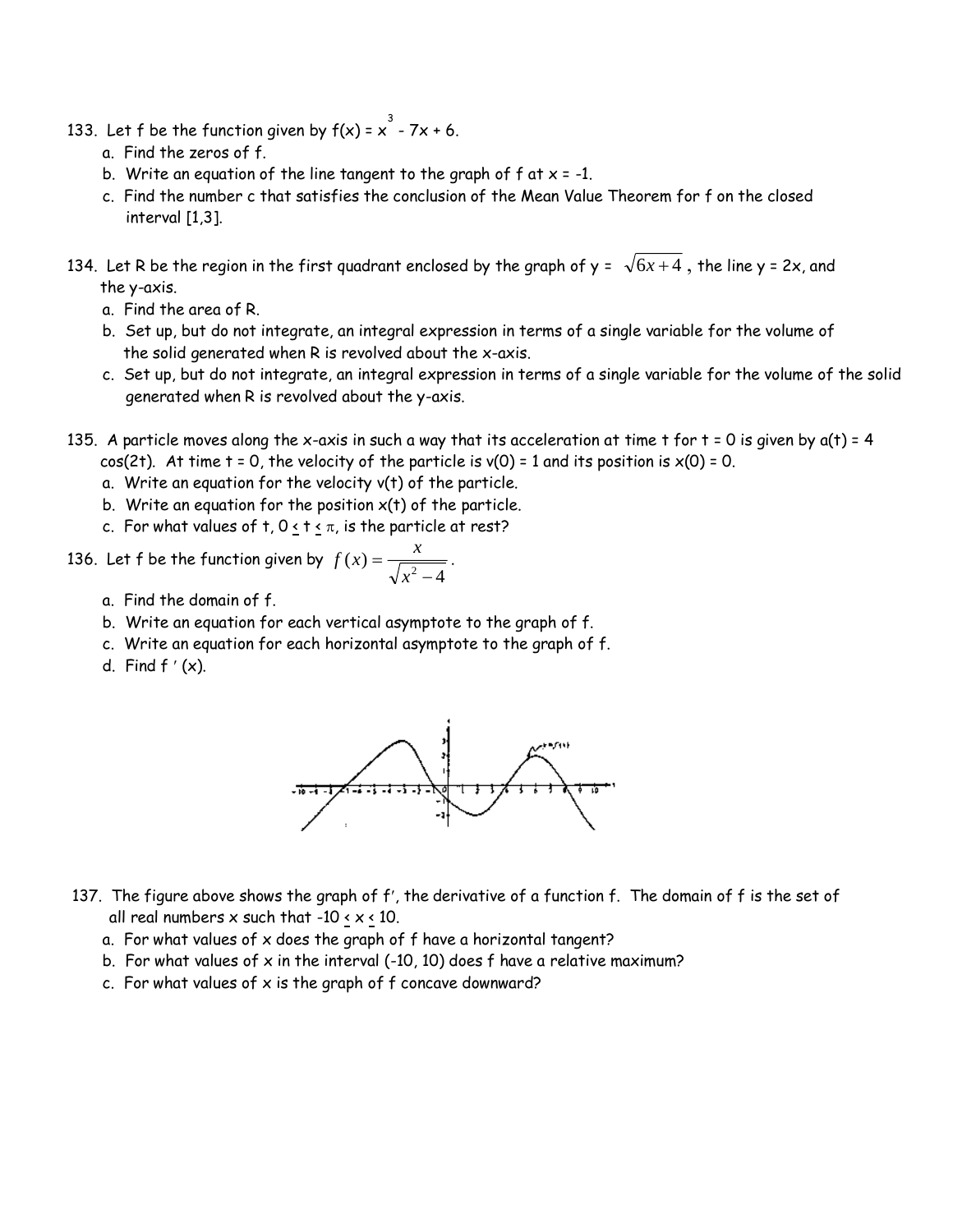138. Oil is being pumped continuously from a certain oil well at a rate proportional to the amount of oil left in the well; that is, *dy*  $\frac{dy}{dt}$  =  $ky$  , where y is the amount of oil left in the well at any time t. Initially there were 1,000,000  $dt$ 

 gallons of oil in the well, and 6 years later there were 500,000 gallons remaining. It will no longer be profitable to pump oil when there are fewer than 50,000 gallons remaining.

- a. Write an equation for y, the amount of oil remaining in the well at any time t.
- b. At what rate is the amount of oil in the well decreasing when there are 600,000 gallons of oil Remaining?
- c. In order not to lose money, at what time t should oil no longer be pumped from the well?
- 139. A particle, initially at rest, moves along the x-axis so that its acceleration at any time t  $\geq$  0 is given
- by a(t) = 12t  $^{-2}$  4. The position of the particle when t=1 is  $\times$ (1) = 3.
	- a. Find the values of t for which the particle is at rest.
	- b. Write an expression for the position  $x(t)$  of the particle at any time  $t \ge 0$ .
	- c. Find the total distance traveled by the particle from  $t = 0$  to  $t = 2$ .
- 140. Let f be the function given by  $\ln\stackrel{\cal X}{-}$  $\frac{x}{x-1}$ .
	- a. What is the domain of f?
	- b. Find the value of the derivative of  $f$  at  $x = -1$ .
	- c. Write an expression for  $f^{\text{-}1}(\mathsf{x})$ , where  $f^{\text{-}1}$  denotes the inverse function of  $f$ .
- 141. Let R be the region enclosed by the graphs of y = e  $\checkmark$  , y = (x 1)  $\checkmark$  , and the line x = 1.
	- a. Find the area of R.
	- b. Find the volume of the solid generated when R is revolved about the x-axis.
	- c. Set up, but do not integrate, an integral expression in terms of a single variable for the volume of the solid generated when R is revolved about the y-axis.
- 142. The radius r of a sphere is increasing at a constant rate of 0.04 centimeters per second.
	- a. At the time when the radius of the sphere is 10 centimeters, what is the rate of increase of its volume?
	- b. At the time when the volume of the sphere is  $36\pi$  cubic centimeters, what is the rate of increase of the area of a cross section through the center of the sphere?
	- c. At the time when the volume and the radius of the sphere are increasing at the same numerical rate, what is the radius?

#### 143. Let f be the function defined by  $f(x)$  =  $\sin^2 x$  -  $\sin(x)$  for 0  $\le x \le \frac{3}{2}$ 2  $\frac{\pi}{\pi}$  .

- a. Find the x-intercepts of the graph of f.
- b. Find the intervals on which f is increasing.
- c. Find the absolute maximum value and the absolute minimum value of f. Justify your answer.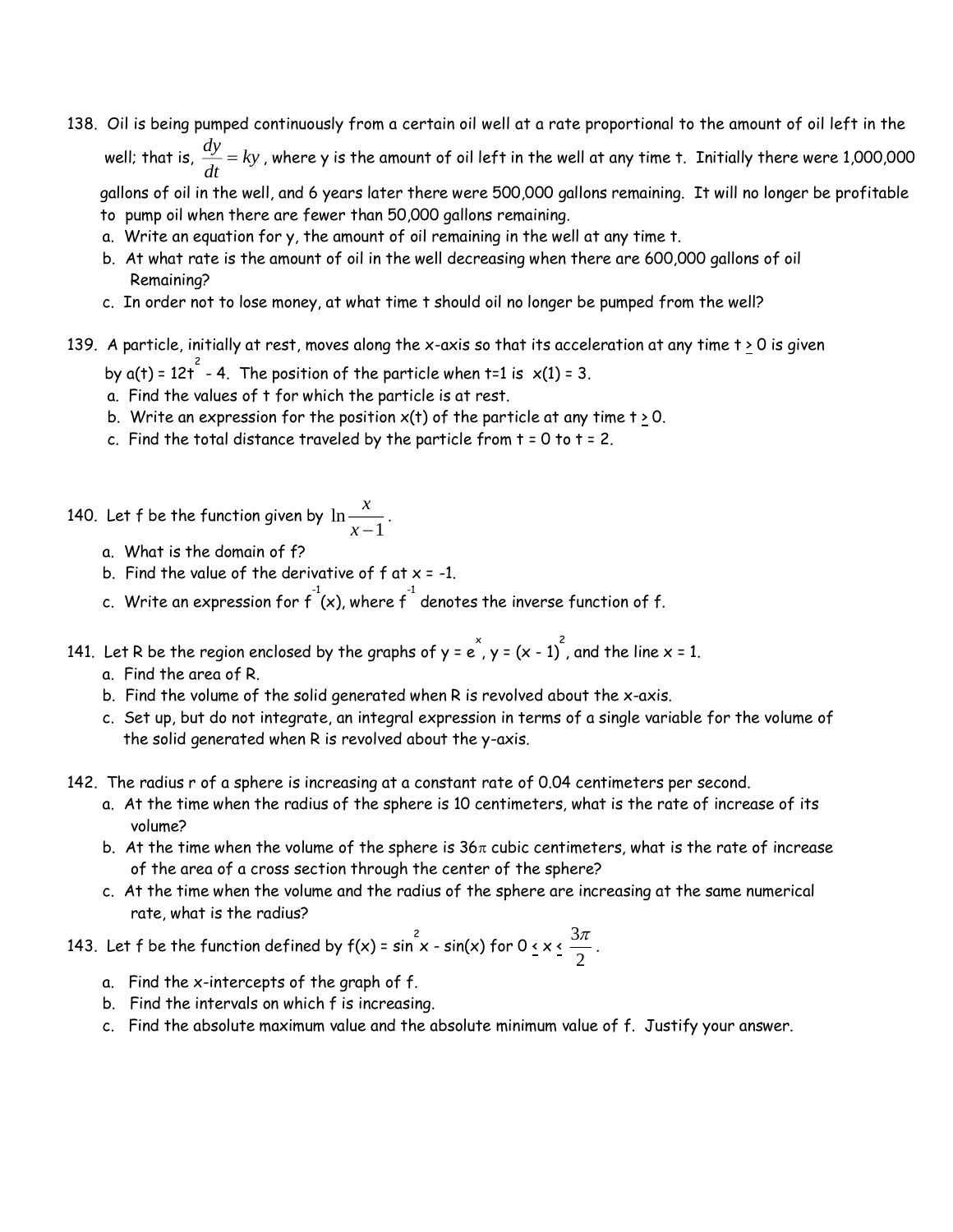144. Let f be the function that is given by  $f(x) = \frac{ax+b}{2}$  $f(x) = \frac{ax+b}{x^2-c}$  $\frac{1}{2}$  and that has the following properties.

- i) The graph of f is symmetric with respect to the y-axis.
- ii) lim  $f(x)$  $= +\infty$
- $x \rightarrow 2 +$
- iii)  $f'(1) = -2$
- a. Determine the values of a, b, and c.
- b. Write an equation for each vertical and each horizontal asymptote of the graph of f.
- c. Sketch the graph of f in the xy-plane.

145. Let  $f$  be the function that is defined for all real numbers  $x$  and that has the following properties.

- i)  $f''(x) = 24x 18$
- ii)  $f'(1) = -6$
- iii)  $f(2) = 0$
- a. Find each x such that the line tangent to the graph of  $f$  at  $(x,f(x))$  is horizontal.
- b. Write an expression for  $f(x)$ .
- c. Find the average value of f on the interval  $1 \le x \le 3$
- 146. Let R be the region between the graphs of y = 1 + sin( $\pi x$ ) and y =  $x^{2}$  from x = 0 to x = 1.
	- a. Find the area of R.
	- b. Set up, but do not integrate, an integral expression in terms of a single variable for the volume of the solid generated when R is revolved about the x-axis.
	- c. Set up, but do not integrate, an integral expression in terms of a single variable for the volume of the solid generated when R is revolved about the y-axis.

147. Let f be the function defined by f(x) = (1 + tan x)  $^{1.5}$  for  $\frac{\pi}{4}$  $\frac{\pi}{4}$  < x <  $\frac{\pi}{2}$  $\frac{\pi}{2}$ .

- a. Write an equation for the line tangent to the graph of  $f$  at the point where  $x = 0$ .
- b. Using the equation found in part a, approximate f(0.02).
- c. Let  $f^{-1}$  denote the inverse function of  $f$ . Write an expression that gives  $f^{-1}(x)$  for all  $x$  in the domain of  $f^{-1}$ .

148. Let f be the function given by  $f(x) = \frac{|x|}{|x|}$ *x*  $(x) = \frac{|x|}{ }$ -2  $\frac{1}{2}$ .

- a. Find all the zeros of f.
- b. Find  $f'(1)$ .
- c. Find  $f'(-1)$ .
- d. Find the range of f.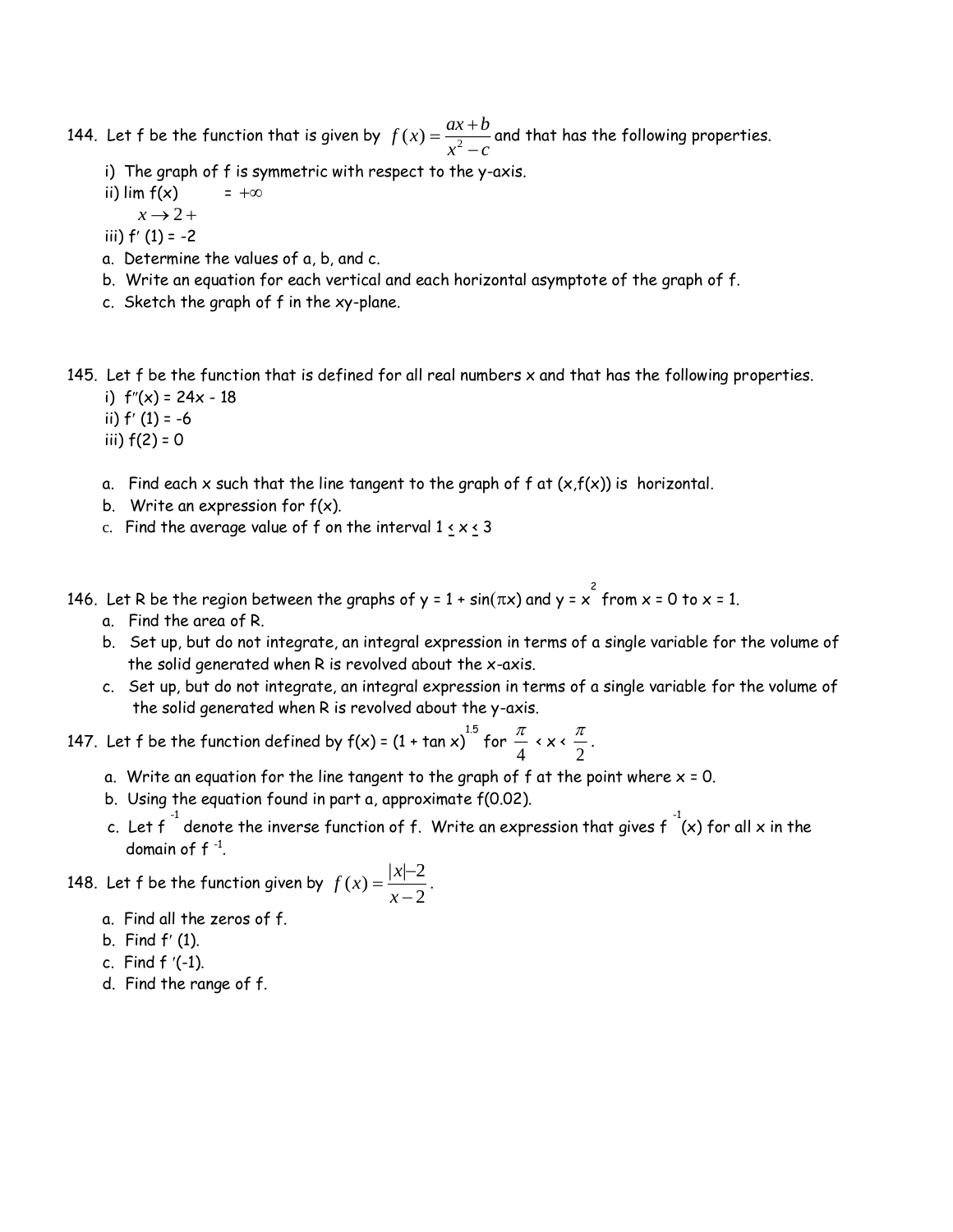149. Let f be a function that is even and continuous on the closed interval [-3,3]. The function f and its derivatives have the properties indicated in the table below.

|  | x 0 0 <x<1 1="" 1<x<2<="" th=""><th></th><th>2 &lt; x &lt; 3</th></x<1> |                                                         | 2 < x < 3 |
|--|-------------------------------------------------------------------------|---------------------------------------------------------|-----------|
|  |                                                                         | $f(x)$ 1 positive 0 negative -1 negative                |           |
|  |                                                                         | $f'(x) \oslash$ negative 0 negative $\oslash$ positive  |           |
|  |                                                                         | $f''(x) \oslash$ positive 0 negative $\oslash$ negative |           |

- a. Find the x-coordinate of each point at which f attains an absolute maximum value or an absolute minimum value. For each coordinate you give, state whether f attains an absolute maximum or an absolute minimum.
- b. Find the x-coordinate of each point of inflection on the graph of f. Justify your answer.
- c. In the xy-plane provided, sketch the graph of a function with all the given characteristics of f.
- 150. A tightrope is stretched 30 feet above the ground between the Jay and Tee buildings which are 50 feet apart. A tightrope walker, walking at a constant rate of 2 feet per second from point A to point B, is illuminated by a spotlight 70 feet above point A.
	- a. How fast is the shadow of the tightrope walker's feet moving along the ground when she is midway between the buildings? (Indicate units of measure.)
	- b. How far from point A is the tightrope walker when the shadow of her feet reaches the base of the Tee Building? (Indicate units of measure.)
	- c. How fast is the shadow of the tightrope walker's feet moving up the wall of the Tee Building when she is 10 feet from point B? (Indicate units.)
- 151. Let f be the function defined by  $f(x)$  = 3x  $\stackrel{5}{\rule{0pt}{0pt}}$  5x  $\stackrel{3}{\rule{0pt}{0pt}}$  + 2.
	- a. On what interval is f increasing?
	- b. On what intervals is the graph of f concave upward?
	- c. Write an equation on each horizontal tangent line to the graph of f.
- 152. A particle moves along the x-axis so that its velocity at time t,  $0 \le t \le 5$ , is given by v(t) = 3(t-1)(t-3). At time  $t = 2$ , the position of the particle is  $x(2)=0$ .
	- a. Find the minimum acceleration of the particle.
	- b. Find the total distance traveled by the particle.
	- c. Find the average velocity of the particle over the interval 0  $\leq$  t  $\leq$  5.

153. Let f be the function given by 
$$
f(x) = \ln |\frac{x}{1 + x^2}|
$$
.

- a. Find the domain of f.
- b. Determine whether f is an even function, an odd function, or neither. Justify your conclusion.
- c. At what values of  $x$  does f have a relative maximum or a relative minimum? For each such  $x$ , use the first derivative test to determine whether  $f(x)$  is a relative maximum or a relative minimum.
- d. Find the range of f.
- 154. Consider the curve defined by the equation  $y + cos(y) = x + 1$  for  $0 \le y \le 2\pi$ .
	- a. Find dy/dx in terms of y.
	- b. Write an equation for each vertical tangent to the curve.

c. Find 
$$
\frac{d^2y}{dx^2}
$$
 in terms of y.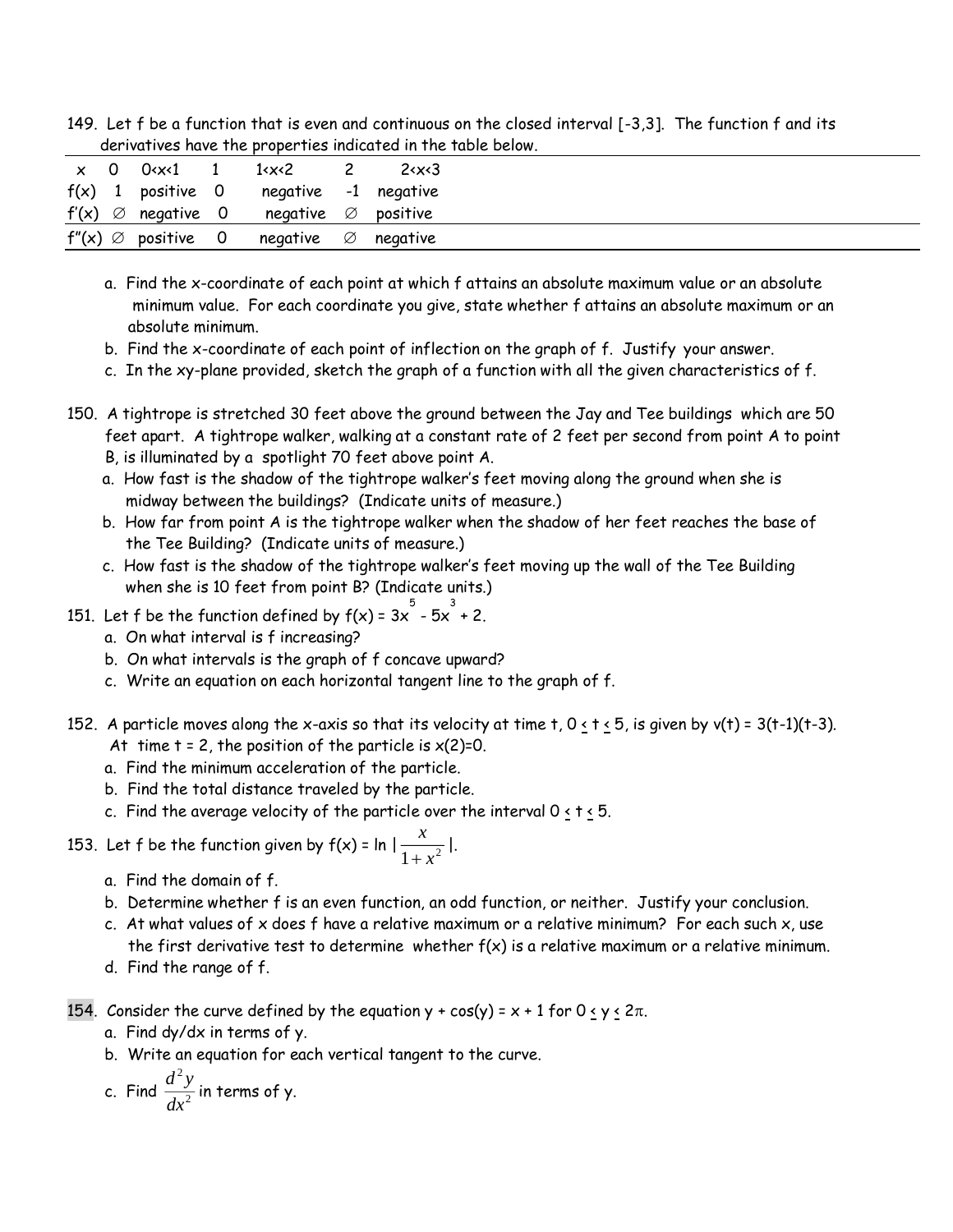- 155. Let f be the function given by f(x) = e  $\check{~}$  , and let g be the function given by g(x) = kx, where k is the nonzero constant such that the graph of f is tangent to the graph of g.
	- a. Find the x-coordinate of the point of tangency and the value of k.
	- b. Let R be the region enclosed by the y-axis and the graph of f and g. Using the results found in part a, determine the area of R.
	- c. Set up, but do not integrate, an integral expression in terms of a single variable for the volume of the solid generated by revolving the region R, given in part b, about the x-axis.
- 156. At time  $t$ ,  $t > 0$ , the volume of a sphere is increasing at a rate proportional to the reciprocal of its radius. At  $t = 0$ , the radius of the sphere is 1 and at  $t = 15$ , the radius is 2.
	- a. Find the radius of the sphere as a function of t.
	- b. At what time t will the volume of the sphere be 27 times its volume at  $t = 0$ ?

#### *Scientific Calculators required*

- 157. Let f be the function given by  $f(x)=x^3-5x^2+3x$  + k, where k is a constant.
	- a. On what interval is f increasing?
	- b. On what intervals is the graph of f concave downward?
	- c. Find the value of k for which f has 11 as its relative minimum.
- 158. A particle moves on the x-axis so that its position at any time t  $\geq$  0 is given by x(t) = 2te  $\overline{\phantom{a}}$  .
	- a. Find the acceleration of the particle at  $t = 0$ .
	- b. Find the velocity of the particle when its acceleration is 0.
	- c. Find the total distance traveled by the particle from  $t = 0$  to  $t = 5$ .
- 159. Consider the curve  $y^2 = 4 + x$  and chord AB joining points A(-4,0) and B(0,2) on the curve.

Find the x- and y-coordinates of the points on the curve where the tangent line is parallel to chord AB.

b. Find the area of the region R enclosed by the curve and the chord AB.

c. Find the volume of the solid generated when the region R, defined in part b, is revolved about the x-axis.

160. Let f be the function defined by  $f(x) = \ln(2 + \sin(x))$  for  $\pi \le x \le 2\pi$ .

- a. Find the absolute maximum value and the absolute minimum value of f. Show the analysis that leads to your conclusion.
- b. Find the x-coordinate of each inflection point on the graph of f. Justify your answer.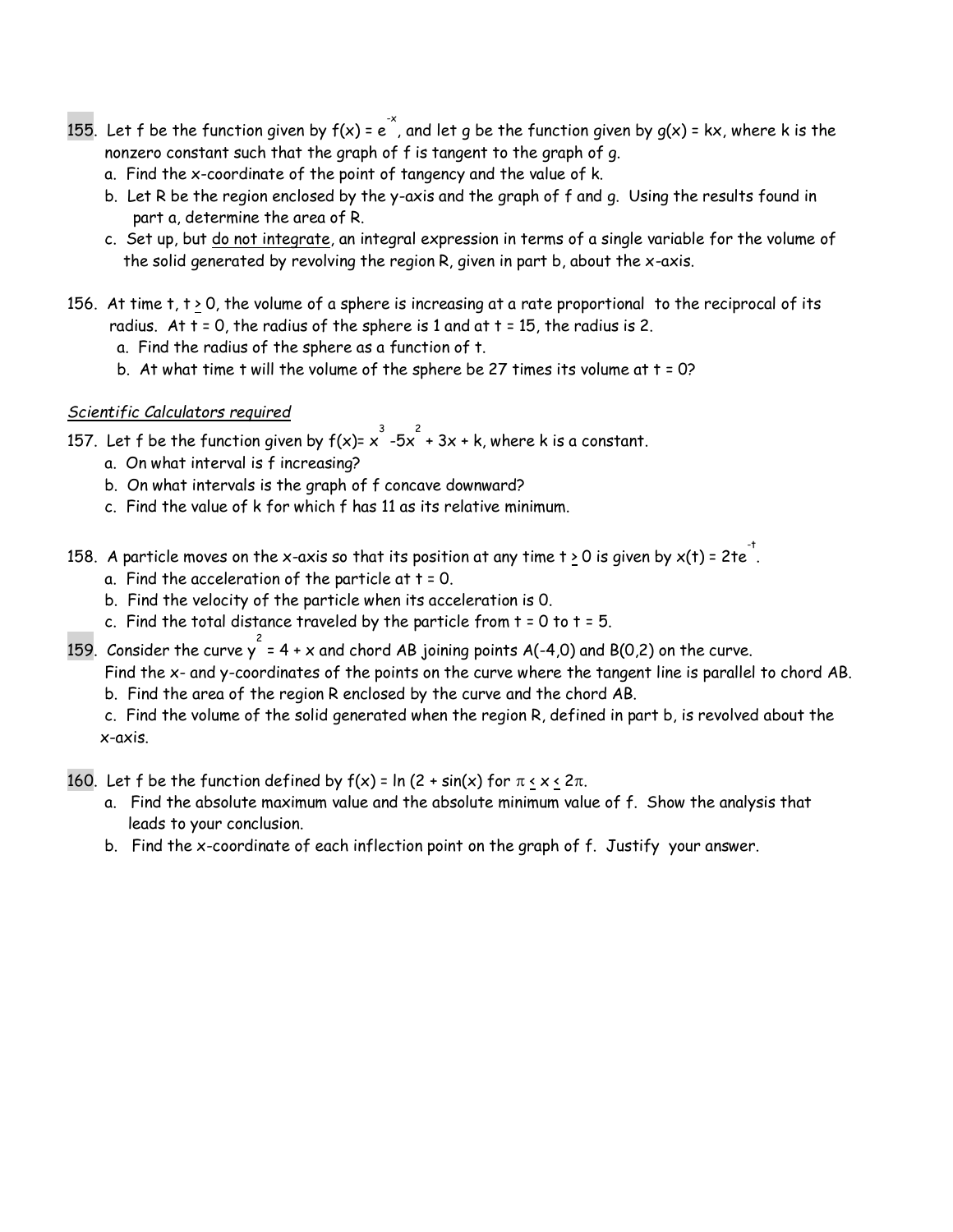

 $\epsilon$  The figure above chose the graph of f' the derivative of a function f. The domain of f is the

- 161. The figure above shows the graph of f', the derivative of a function f. The domain of f is the set of all  $x$  such that  $0 \le x \le 2$ .
	- a. Write an expression of  $f'(x)$  in terms of x.
	- b. Given that  $f(1) = 0$ , write an expression for  $f(x)$  in terms of x.
	- c. Sketch the graph of  $y = f(x)$ .
- 162. Let  $P(t)$  represent the number of wolves in a population at time t years, when  $t > 0$ . The population  $P(t)$  is increasing at a rate proportional to 800 -  $P(t)$ , where the constant of proportionality is k.
	- a. If  $P(0) = 500$ , find  $P(t)$  in terms of t and k.
	- b. If  $P(2) = 700$ , find k.
	- c. Find the limit as t approaches infinity of P(t).

#### *Scientific Calculators required*

- 163. Let f be the function given by  $f(x) = 3x^4 + x^3 21x^2$ .
	- a. Write an equation of the line tangent to the graph of f at the point (2, -28)
	- b. Find the absolute minimum value of f. Show the analysis that leads to your conclusion.
	- c. Find the x-coordinate of each point of inflection on the graph of f. Show the analysis that leads to your conclusion.

164. Let R be the region enclosed by the graphs of y = e  $\rangle$  y = x, and the lines x = 0 and x = 4.

- a. Find the area of R.
- b. Find the volume of the solid generated when R is revolved about the x-axis.
- c. Set up, but do not integrate, an integral expression in terms of a single variable for the volume of the solid generated when R is revolved about the y-axis.
- 165. Consider the curve defined by  $x^2 + xy + y^2 = 27$ .
	- a. Write an expression for the slope of the curve at any point  $(x,y)$ .
	- b. Determine whether the lines tangent to the curve at the x-intercepts of the curve are parallel.
	- c. Find the points on the curve where the lines tangent to the curve are vertical.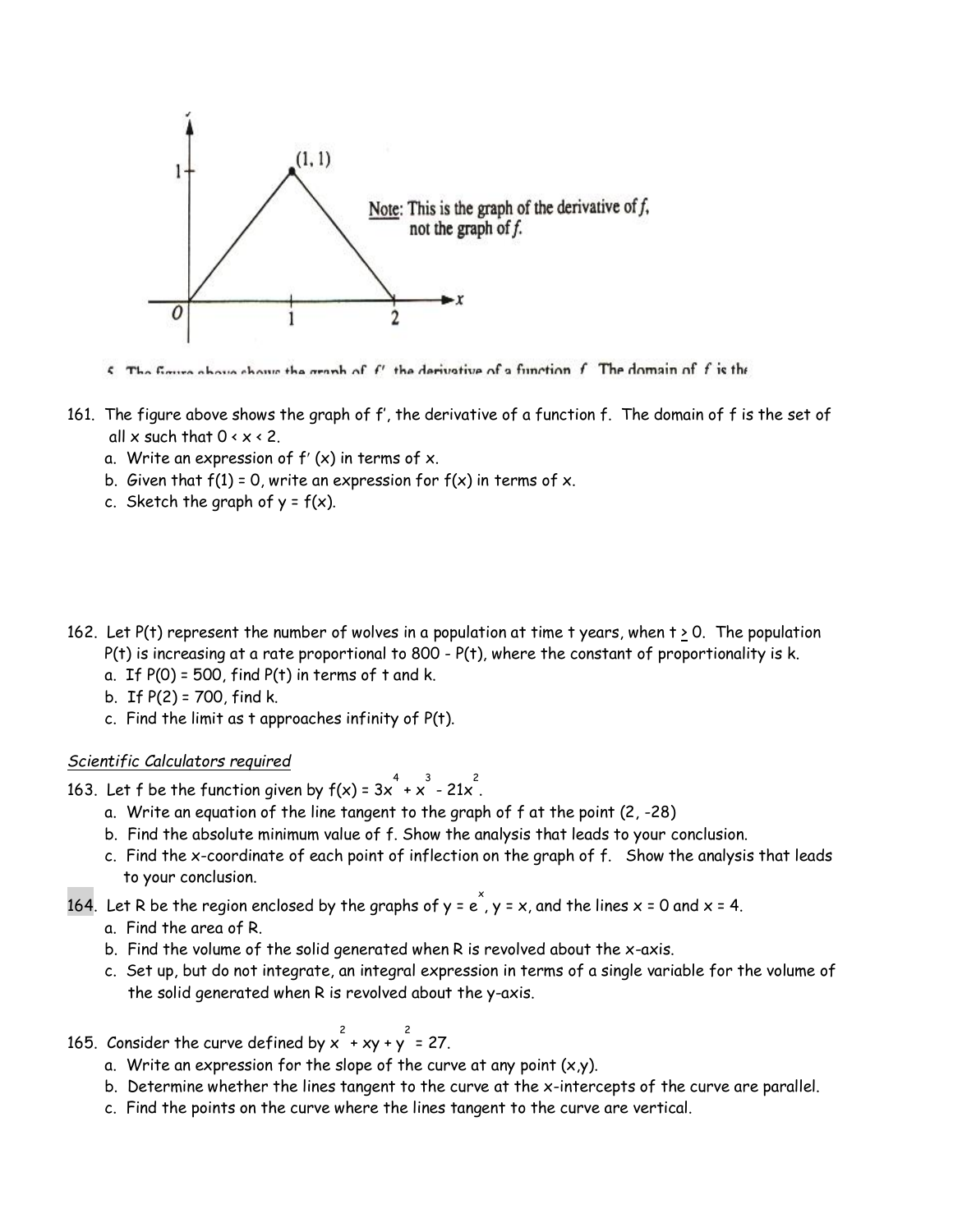- 166. A particle moves along the x-axis so that at any time  $t > 0$  its velocity is given by  $v(t) = t \ln t t$ .
	- a. Write an expression for the acceleration of the particle.
	- b. For what values of t is the particle moving to the right?
	- c. What is the minimum velocity of the particle? Show the analysis that leads to your conclusion.



- 167. A circle is inscribed in a square as shown in the figure above. The circumference of the circle is increasing at a constant rate of 6 inches per second. As the circle expands, the square expands to maintain the condition of tangency.
	- a. Find the rate at which the perimeter of the square is increasing. Indicate units of measure.
	- b. At the instant when the area of the circle is  $25\pi$  square inches, find the rate of increase in the area enclosed between the circle and the square. Indicate units of measure.

168. Let  $F(x) = \int_0^x \sin t^2 dt$  $\sin t^2 dt$  for 0  $\le$  x  $\le$  3.

- a. Use the Trapezoidal Rule with four equal subdivisions of the closed interval [0, 1] to approximate F(1).
- b. On what intervals is F increasing?
- c. If the average rate of change of F on the closed interval [1, 3] is k, find the  $\int_1^3$ 1  $\sin t^2 dt$  in terms of k.

*Graphing Calculators Required on all 6 questions*

169. Let f be the function given by  $f(x) = \frac{2x}{\sqrt{x}}$ *x x*  $(x) =$  $+ x +$ 2  $\frac{2}{2+x+1}$ .

- a. Find the domain of f. Justify your answer.
- b. In the viewing window  $[-5,5] \times [-3,3]$ , sketch the graph of f.
- c. Write an equation for each horizontal asymptote of the graph of f.
- d. Find the range of  $f$ . Use  $f'(x)$  to justify your answer.
- 170. A particle moves along the y-axis so that its velocity at any time  $t > 0$  is given by  $v(t) = t \cos(t)$ . At time  $t = 0$ , the position of the particle is  $y = 3$ .
	- a. For what values of t,  $0 \le t \le 5$ , is the particle moving upward?
	- b. Write an expression for the acceleration of the particle in terms of t.
	- c. Write an expression for the position y(t) of the particle.
	- d. For  $t > 0$ , find the position of the particle the first time the velocity of the particle is zero.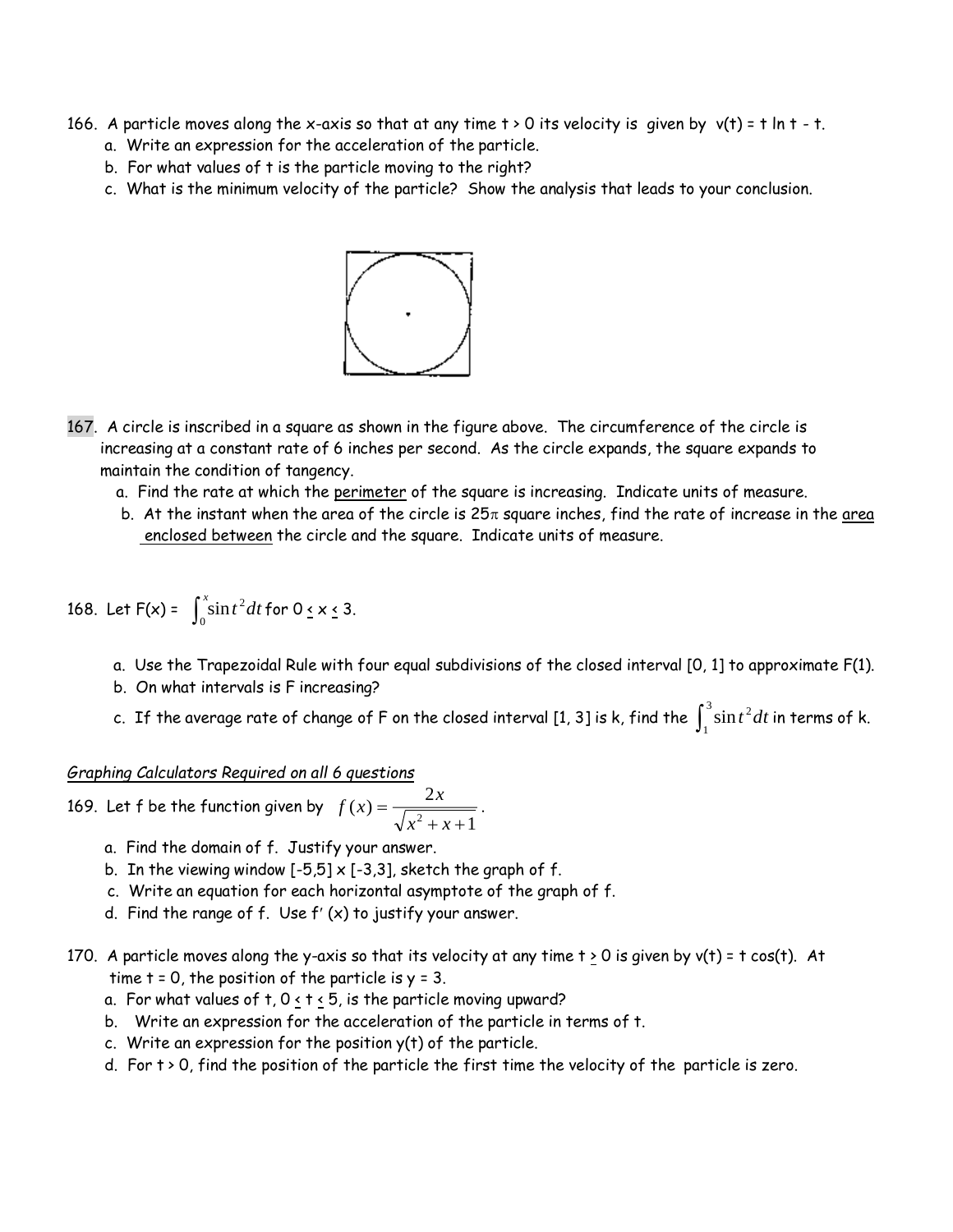- 171. Consider the curve defined by -8x  $^2$  + 5xy + y  $^3$  = -149.
	- a. Find *dy*  $\frac{dy}{dx}$ .
	- b. Write an equation for the line tangent to the curve at the point (4,-1).
	- c. There is a number k so that the point (4.2, k) is on the curve. Using the tangent line found in part b, approximate the value of k.
	- d. Write an equation that can be solved to find the actual value of k so that the point (4.2, k) is on the curve.
	- e. Solve the equation found in part d for the value of k.



- 172. The shaded regions R<sub>1</sub> and R<sub>2</sub> shown above are enclosed by the graphs of  $f(x) = x^2$  and  $g(x) = 2^x$ .
	- a. Find the x- and y-coordinates of the three points of intersection of the graphs of f and g.
	- b. Without using absolute value, set up an expression involving one or more integrals that gives the total area enclosed by the graphs of f and g. Do not evaluate.
	- c. Without using absolute value, set up an expression involving one or more integrals that gives the volume of the solid generated by revolving the region  $\mathsf{R}_{_{1}}$  about the line  $\mathsf{y}$  = 5. Do not evaluate.
- 173. As shown in the figure below, water is draining from a conical tank with height 12 feet and diameter 8 feet into a cylindrical tank that has a base with area 400π square feet. The depth h, in feet, of the water in the conical tank is changing at the rate of  $(h - 12)$  feet per minute.

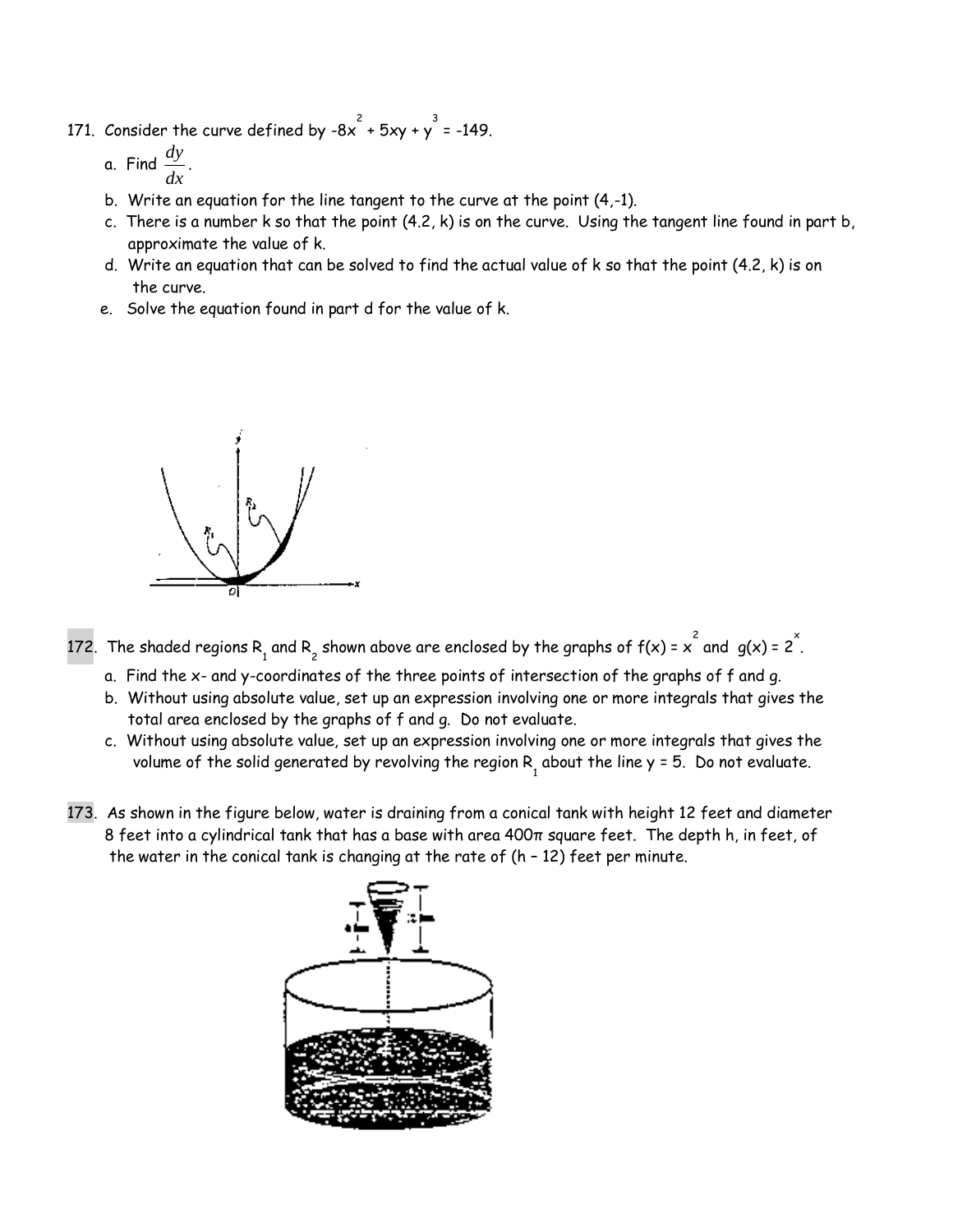- a. Write an expression for the volume of water in the conical tank as a function of h.
- b. At what rate is the volume of water in the conical tank changing when h = 3? Indicate the units of measure.
- c. Let y be the depth, in feet, of the water in the cylindrical tank. At what rate is y changing when h = 3? Indicate units of measure.



- 174. The graph of a differentiable function f on the closed interval [1,7] is shown.
	- Let  $h(x) = \int f(t) dt$  for  $1 \le x \le 7$ .
	- a. Find h(1).
	- b. Find  $h'$  (4).
	- c. On what interval or intervals is the graph of h concave upward? Justify your answer.
	- d. Find the value of x at which h has its minimum on the closed interval [1,7]. Justify your answer.

**1996** *Graphing Calculators Required on all 6 questions*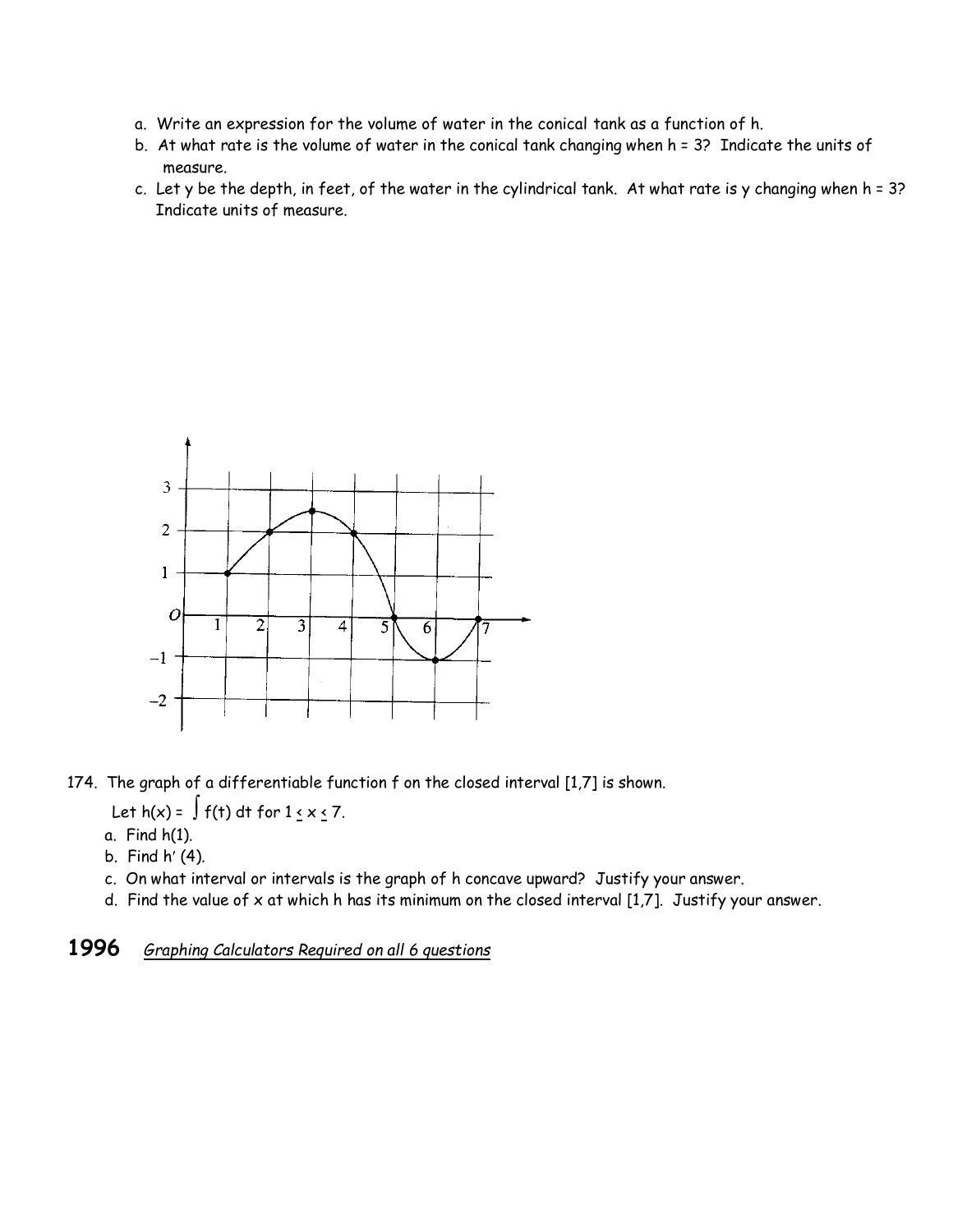

Note: This is the graph of the derivative of f, not the graph of f.

- 175. The figure above shows the graph of f', the derivative of a function f. The domain of f is the set of all real numbers  $x$  such that  $-3 \times x \times 5$ .
	- a. For what values of x does f have a relative maximum? Why?
	- b. For what values of x does f have a relative minimum? Why?
	- c. On what intervals is the graph of f concave upward? Use f' to justify your answer.
	- d. Suppose that f(1) = 0. In the xy-plane provided, draw a sketch that shows the general shape of the graph of the function f on the open interval  $0 \times x \times 2$ .

176. Let R be the region in the first quadrant under the graph of y =  $\frac{1}{\sqrt{2}}$ *x* for 4 < x < 9.

- a. Find the area of R.
- b. If the line  $x = k$  divides the region R into two regions of equal area, what it is the value of  $k$ ?
- c. Find the volume of the solid whose base is the region R and whose cross sections cut by planes perpendicular to the x-axis are squares.
- 177. The rate of consumption of cola in the United States is given by S(t) = C  $e^{kt\over k\tau}$ , where S is measured in billions of gallons per year and t is measured in years from the beginning of 1980.
	- a. The consumption rate doubles every 5 years and the consumption rate at the beginning of 1980 was 6 billion gallons per year. Find C and k.
	- b. Find the average rate of consumption of cola over the 10-year time period beginning January 1, 1983. Indicate units of measure.
	- c. Use the trapezoidal rule with four equal subdivisions to estimate the integral from 5 to 7 of  $S(t)$  dt.
	- d. Using correct units, explain the meaning of the integral from 5 to 7 of S(t) dt in terms of cola consumption.
- 178. This problem deals with functions defined by  $f(x) = x + b \sin x$ , where b is positive and constant and  $[-2\pi, 2\pi]$ .
	- a. Sketch the graphs of two of these functions,  $y = x + sin(x)$  and  $y = x + 3 sin(x)$ , as indicated below.
	- b. Find the x-coordinates of all points,  $[-2\pi, 2\pi]$ , where the line y = x + b is tangent to the graph of  $f(x) = x + b \sin(x)$ .
	- c. Are the points of tangency described in part (b) relative maximum points of f ? Why?
	- d. For all values of  $b > 0$ , show that all inflection points of the graph of f lie on the line  $y = x$ .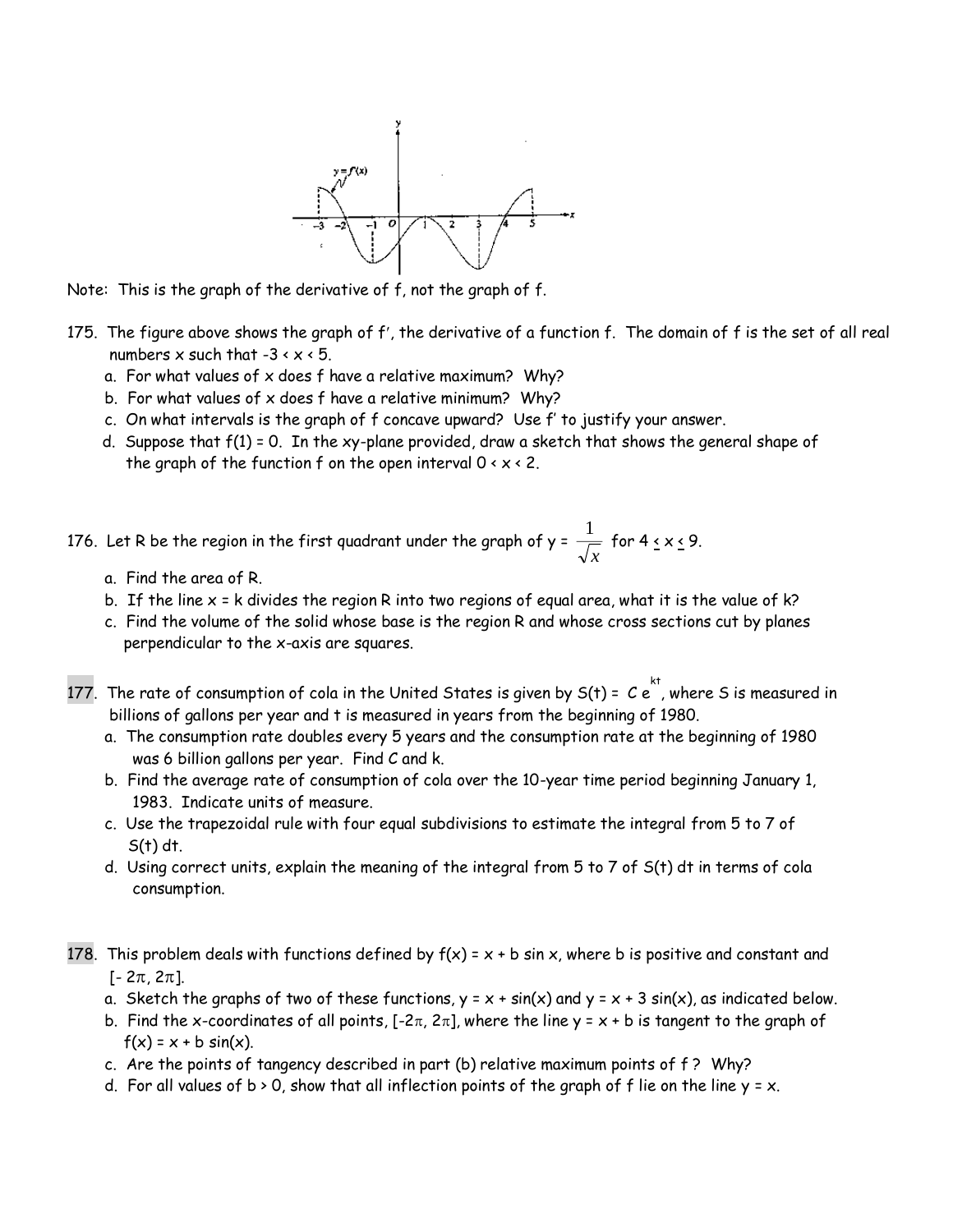

179. An oil storage tank has the shape shown above, obtained by revolving the curve y =  $\frac{9}{100}$  $\frac{9}{625}$ x $^4$  from

 $x = 0$  to  $x = 5$  about the y-axis, where x and y are measured in feet. Oil flows into the tank at the constant rate of 8 cubic feet per minute.

- a. Find the volume of the tank. Indicate units of measure.
- b. To the nearest minute, how long would it take to fill the tank if the tank was empty initially?
- c. Let h be the depth, in feet, of oil in the tank. How fast is the depth of the oil in the tank increasing when h = 4? Indicate units of measure.



180. Let I be tangent to the graph of y = x -  $\frac{x^2}{2}$  $\frac{100}{500}$  at the point Q, as shown in the figure above.

- a. Find the x-coordinate of point Q.
- b. Write an equation for line  $\ell$  .
- c. Suppose the graph of y = x  $\frac{x^2}{2}$  $\frac{100}{500}$  shown in the figure, where x and y are measured in feet,

 represents a hill. There is a 50-foot tree growing vertically at the top of the hill. Does a spotlight at point P directed along the line *l* shine on any part of the tree? Show the work that leads to your conclusion.

### **1997** *Graphing Calculators Required on all 6 questions*

- 181. A particle moves along the x-axis so that its velocity at any time t <u>></u> 0 is given by v(t) = 3t  $^{\overset{\text{\tiny 2}}{\text{\tiny \text{--}}}}$  2t 1. The position  $x(t)$  is 5 for  $t = 2$ .
	- a. Write a polynomial expression for the position of the particle at any time  $t \geq 0$ .
	- b. For what values of t,  $0 \le t \le 3$ , is the particle's instantaneous velocity the same as its average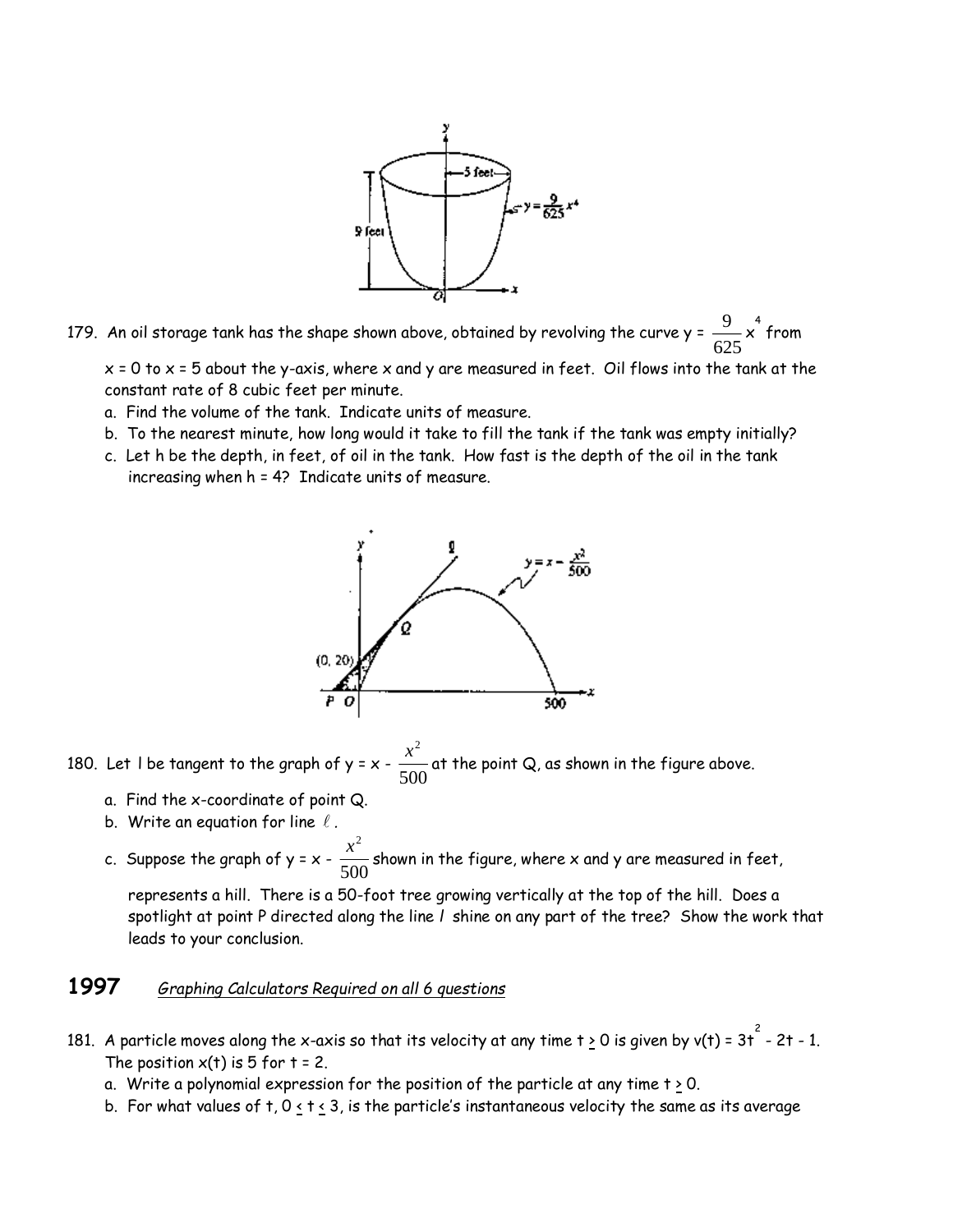velocity on the closed interval [0,3]?

c. Find the total distance traveled by the particle from time  $t = 0$  until time  $t = 3$ .

- 182. Let f be the function given by  $f(x) = 3 \cos(x)$ . The graph of f crosses the y-axis at point P and the x-axis at point Q.
	- a. Write an equation for the line passing through points P and Q.
	- b. Write an equation for the line tangent to the graph of f at point Q. Show the analysis that leads



to your equation.

- c. Find the x-coordinate of the point on the graph of f, between points P and Q, at which the line tangent to the graph of f is parallel to line PQ.
- d. Let R be the region in the first quadrant bounded by the graph of f and line segment PQ. Write an integral expression for the volume of the solid generated by revolving the region R about the x-axis. Do not evaluate.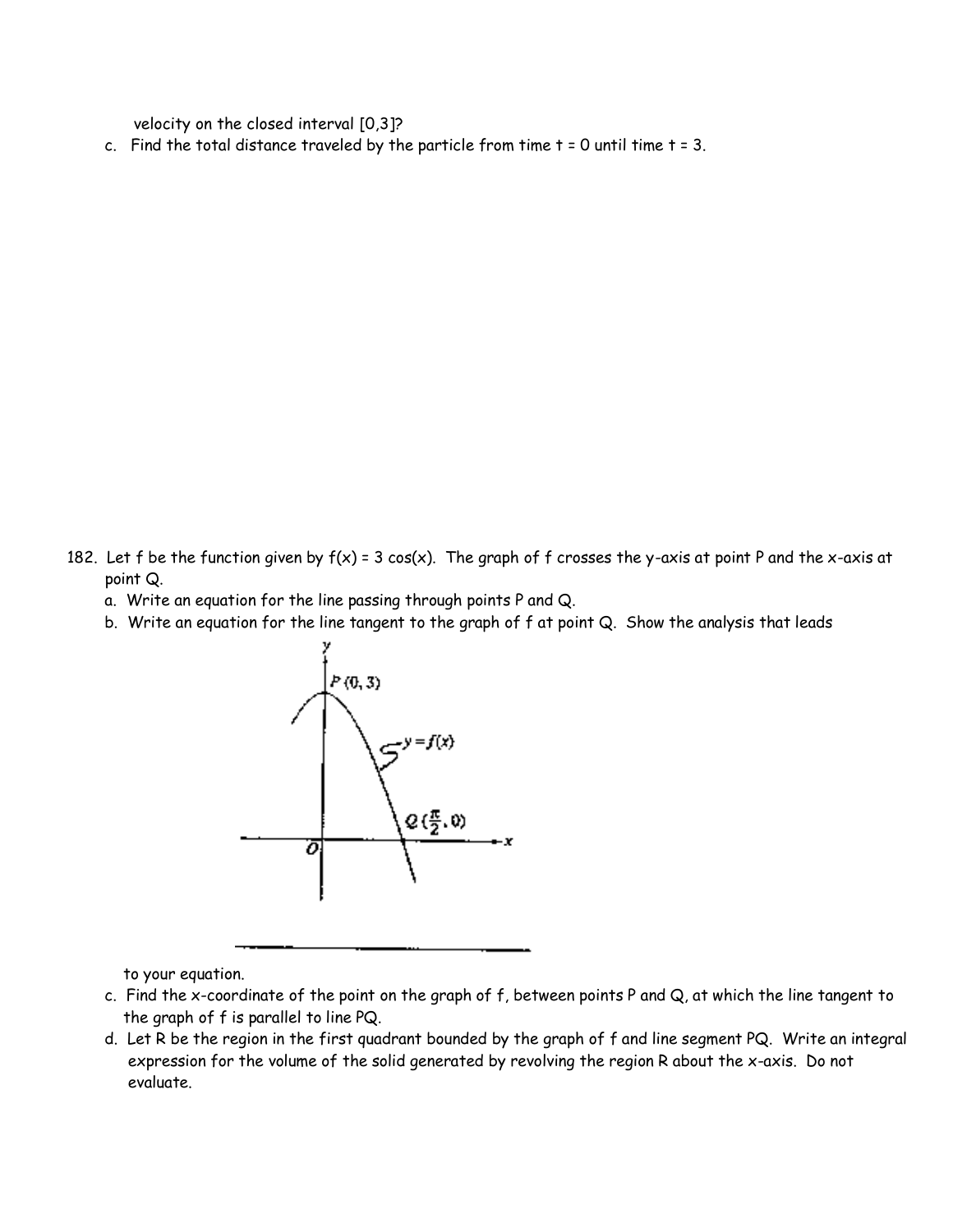- 183. Let f be the function given by  $f(x) = \sqrt{x-3}$ .
	- a. Sketch the graph of f and shade the region R enclosed by the graph of f, the x-axis, and the vertical line  $x = 6$ .
	- b. Find the area of the region R described in part (a).
	- c. Rather than using the line  $x = 6$  as in part (a), consider the line  $x = w$ , where w can be any number greater than 3. Let A(w) be the area of the region enclosed by the graph of f, the x-axis, and the vertical line  $x = w$ . Write an integral expression for  $A(w)$ .
	- d. Let  $A(w)$  be as described in part  $\circledcirc$ . Find the rate of change of A with respect to w when w = 6.
- 184. Let f be the function given by  $f(x) = x^3 6x^2 + p$ , where p is an arbitrary constant.
	- a. Write an expression for  $f'(x)$  and use it to find the relative maximum and minimum values of f in terms of p. Show the analysis that leads to your conclusion.
	- b. For what values of the constant p does f have 3 distinct real roots?
	- c. Find the value of p such that the average value of f over the closed interval [-1,2] is 1.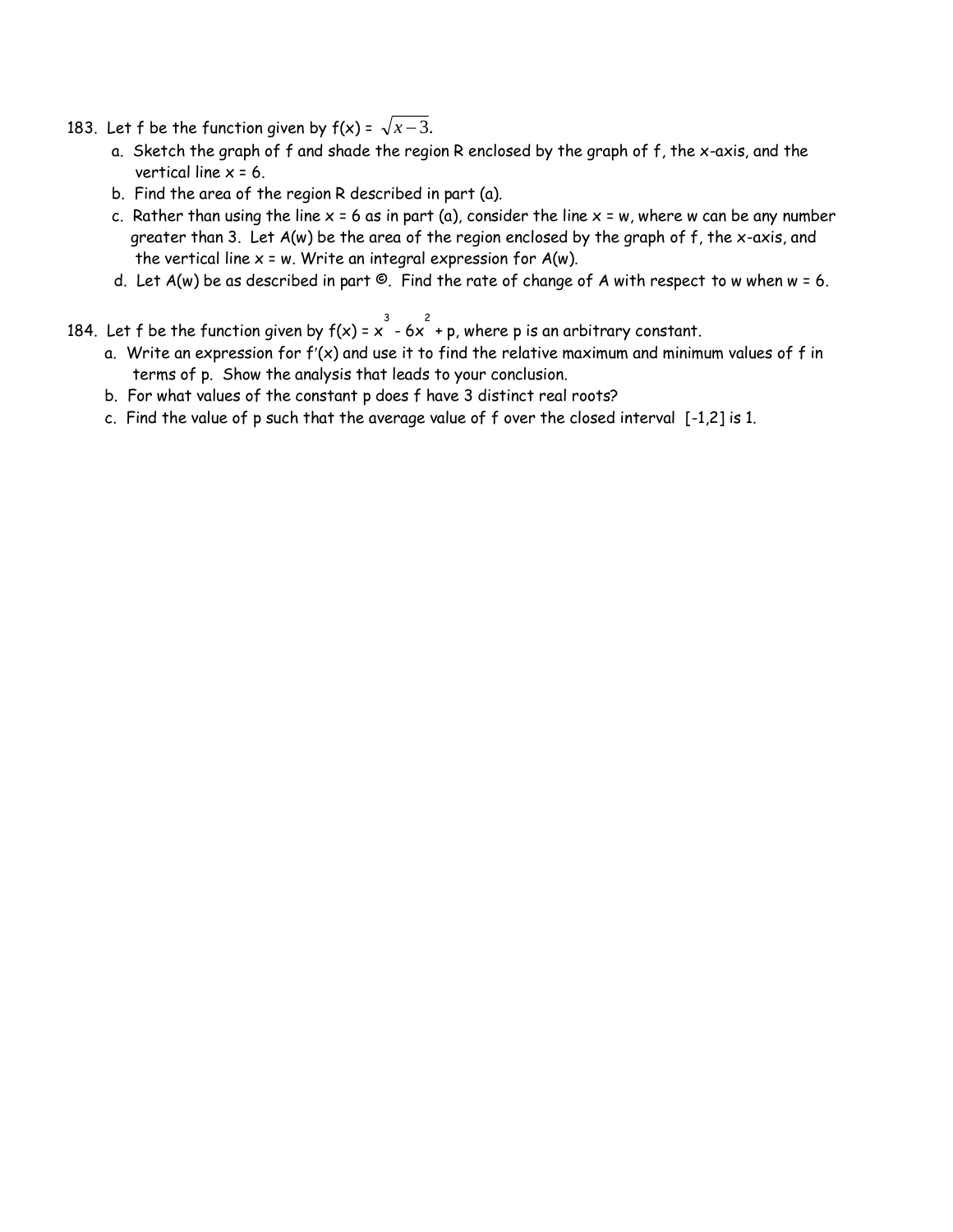- 185. The graph of a function f consists of a semicircle and two line segments as shown below. Let g be the function given by  $\int_0^x f(t) dt$  .
	- a. Find g(3).
	- b. Find all values of x on the open interval  $(-2,5)$  at which g has a relative maximum. Justify your answer.
	- c. Write an equation for the line tangent to the graph of  $g$  at  $x = 3$ .
	- d. Find the x-coordinate of each point of inflection of the graph of g on the open interval (-2,5). Justify your answer.



186. Let v(t) be the velocity, in feet per second, of a skydiver at time t seconds,  $t \ge 0$ . After her parachute opens, her velocity satisfies the differential equation *dy*  $\frac{dy}{dx}$  = -2v - 32, with initial

condition  $v(0) = -50$ .

- a. Use separation of variables to find an expression for v in terms of t, where t is measured in seconds.
- b. Terminal velocity is defined as lim v(t). Find the terminal velocity of the

$$
\textbf{t}{\rightarrow}\infty
$$

skydiver to the nearest foot per second.

 c. It is safe to land when her speed is 20 feet per second. At what time t does she reach this speed?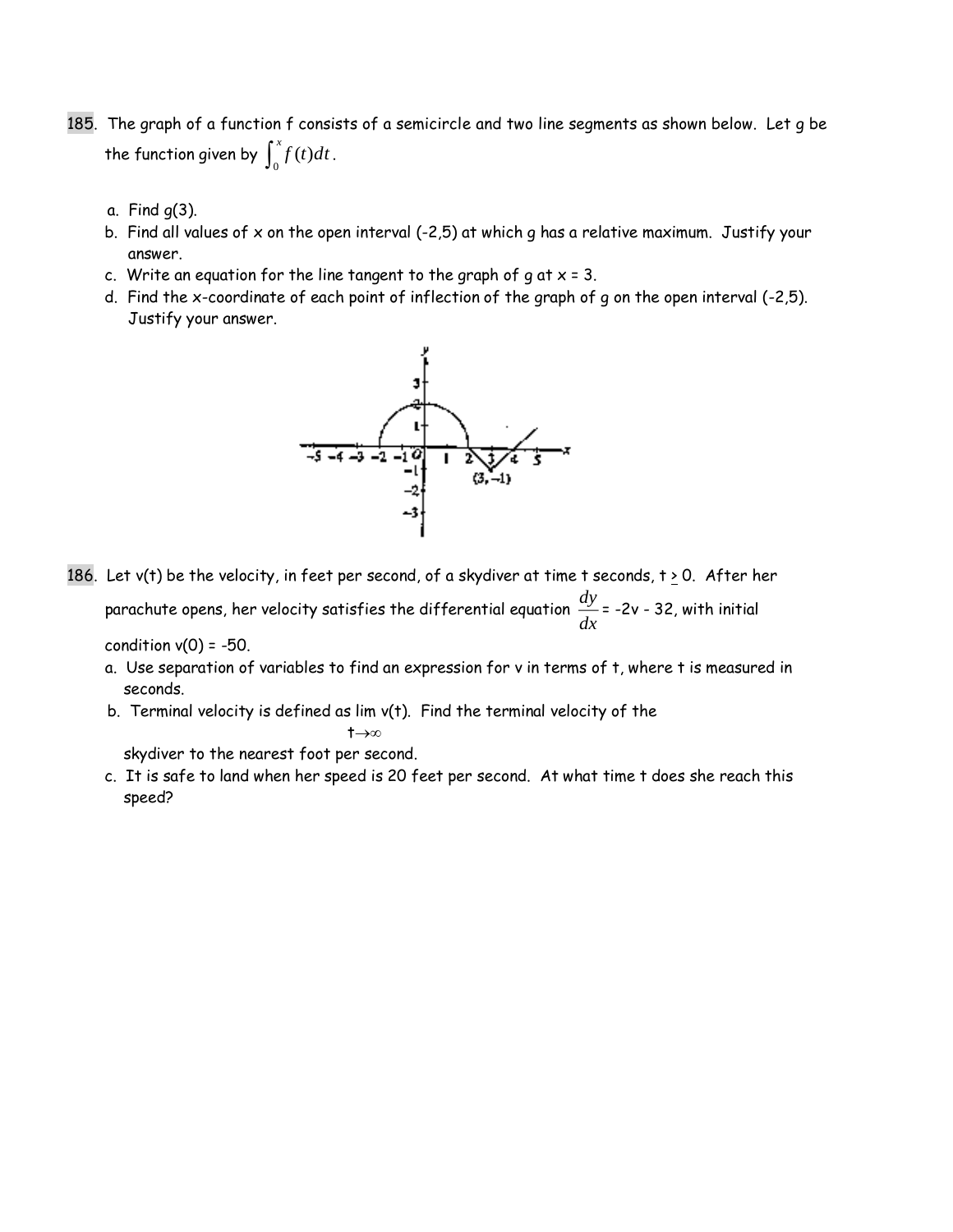### 1998 *Graphing Calculators Required on all 6 questions*

187. Let R be the region bounded by the x-axis, the graph of y =  $\sqrt{x}$  , and the line x = 4.

- a. Find the area of the region R.
- b. Find the value of h such that the vertical line  $x = h$  divides the region R into two regions of equal area.
- c. Find the volume of the solid generated when R is revolved about the x-axis.
- d. The vertical line  $x = k$  divides the region R into two regions such that when these two regions are revolved about the x-axis, they generate solids with equal volumes. Find the value of k.
- 188. Let f be the function given by  $f(x)$  = 2x  $e^{2x}$ .
	- a. Find lim  $f(x)$  and lim  $f(x)$ .

 $x \rightarrow -\infty$   $x \rightarrow \infty$ 

- b. Find the absolute minimum value of f. Justify that your answer is an absolute minimum.
- c. What is the range of f?
- d. Consider the family of functions defined by y = bx  $e^{bx\overline}$ , where b is a nonzero constant. Show that the absolute minimum value of bx  $e^{bx}$  is the same of all nonzero values of b.



- 189. The graph of the velocity v(t), in ft/sec, of a car traveling on a straight road, for 0 < t < 50, is shown above. A table of values for v(t), at 5 second intervals of time t, is shown to the right of the graph.
	- a. During what intervals of time is the acceleration of the car positive? Give a reason for your answer.
	- b. Find the average acceleration of the car, in ft/sec , over the interval <code>Osts</code>
	- c. Find one approximation for the acceleration of the car in ft/sec  $\overline{\;\;}^2$  , at t = 40. Show the computations you used to arrive at your answer.
	- d. Approximate the integral from 0 to 50 of v(t) dt with a Riemann sum, using the midpoints of five subintervals of equal length. Using correct units, explain the meaning of this integral.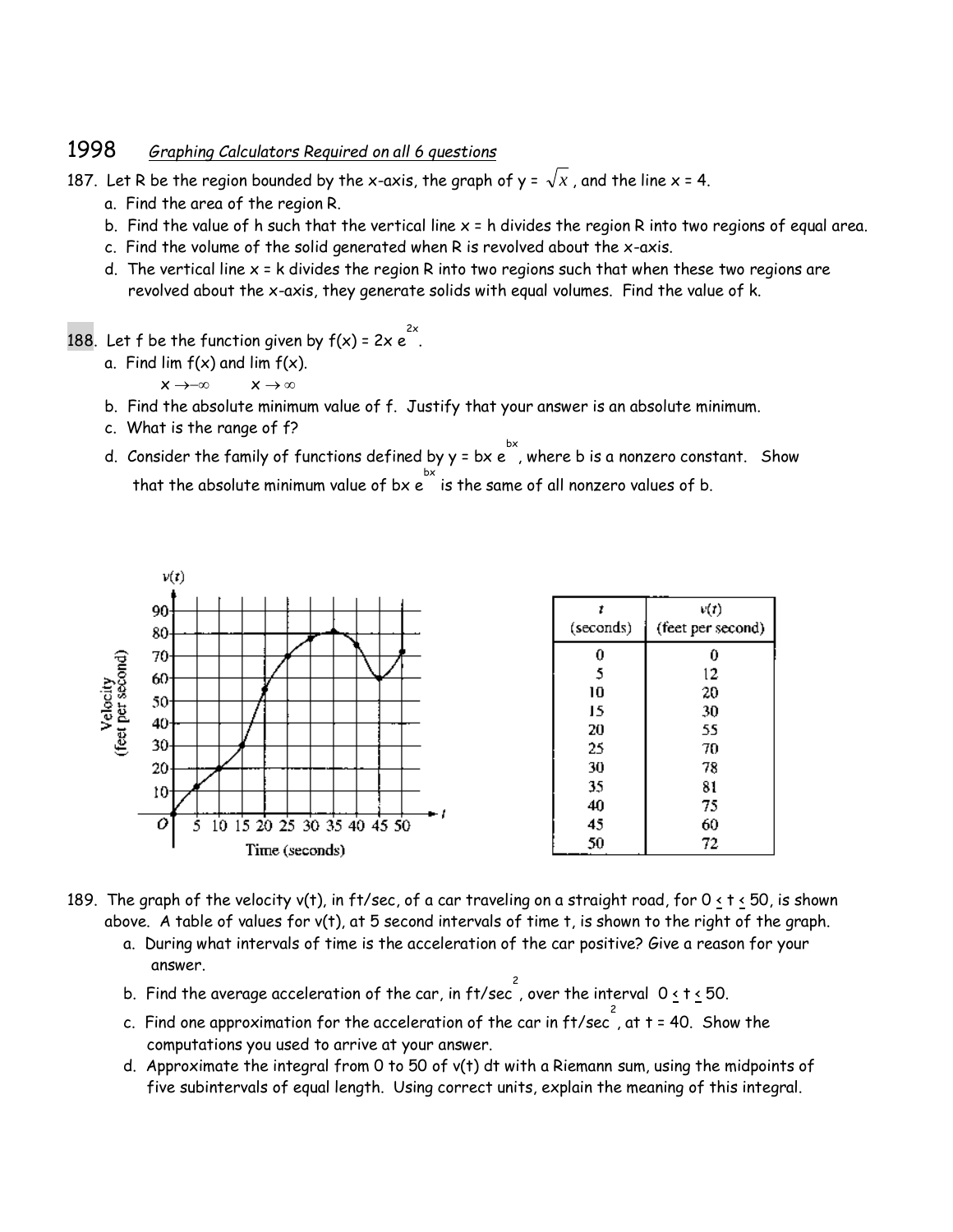- 190. Let f be the function with  $f(1)$  = 4 such that for all points  $(x,y)$  on the graph of f the slope is given
- by  $\frac{3x^2 + 1}{x}$ 2 2 *x y*  $\stackrel{+1}{-}.$ 
	- a. Find the slope of the graph of  $f$  at the point where  $x = 1$ .
	- b. Write an equation for the line tangent to the graph of  $f$  at  $x = 1$  and use it to approximate  $f(1.2)$ .
	- c. Find f(x) by solving the separable differential equation *dy*  $\frac{dy}{dx} = \frac{3x^2 + 1}{2y}$ 2  $x^2$ *y*  $\overset{+1}{-}$  with the initial

condition  $f(1) = 4$ .

- d. Use your solution from part  $\Theta$  to find  $f(1.2)$ .
- 191. The temperature outside a house during a 24-hour period is given by

F(t) = 80 + 10 cos 
$$
\frac{\pi t}{12}
$$
, 0  $\le$  t  $\le$  24, where F(t) is measured in degrees Fahrenheit and t is

measured in hours.

- a. Sketch the graph of F on the grid provided.
- b. Find the average temperature, to the nearest degree Fahrenheit, between t = 6 and t = 14.
- c. An air conditioner cooled the house whenever the outside temperature was at or above 78 degrees Fahrenheit. For what values of t was the air conditioner cooling the house?
- d. The cost of cooling the house accumulates at the rate of \$0.05 per hour for each degree the outside temperature exceeds 78 degrees Fahrenheit.
- e. What was the total cost, to the nearest cent, to cool the house for this 24-hour period?

192. Consider the curve defined by 2y  $3 + 6x + 12x + 6y = 1$ .

- a. Show that  $\frac{dy}{dx}$  $\frac{dy}{dx} = \frac{4x-2}{x^2 + y^2}$  $y^2 + y^2 + 1$ *x* – *zxy <sup>x</sup> y* Ξ  $\frac{1}{1 + y^2 + 1}$ .
	- b. Write an equation of each horizontal tangent line to the curve.
	- c. The line through the origin with slope -1 is tangent to the curve at point P. Find the x- and y-coordinates of point P.

### **1999** *Graphing Calculators Required on all 6 questions*

- 193. A particle moves along the y-axis with velocity given by v(t) = t sin(t<sup>2</sup>) for t  $\geq$  0.
	- a. In which direction (up or down) is the particle moving at time  $t = 1.5$ ? Why?
	- b. Find the acceleration of the particle at time  $t = 1.5$ . Is the velocity of the particle increasing at  $t = 1.5$ ? Why or why not?
	- c. Given that  $y(t)$  is the position of the particle at time t and the  $y(0) = 3$ , Find  $y(2)$ .
	- d. Find the total distance traveled by the particle from  $t = 0$  to  $t = 2$ .

194. The shaded region, R, is bounded by the graph of y =  $x^2$  and the line y = 4.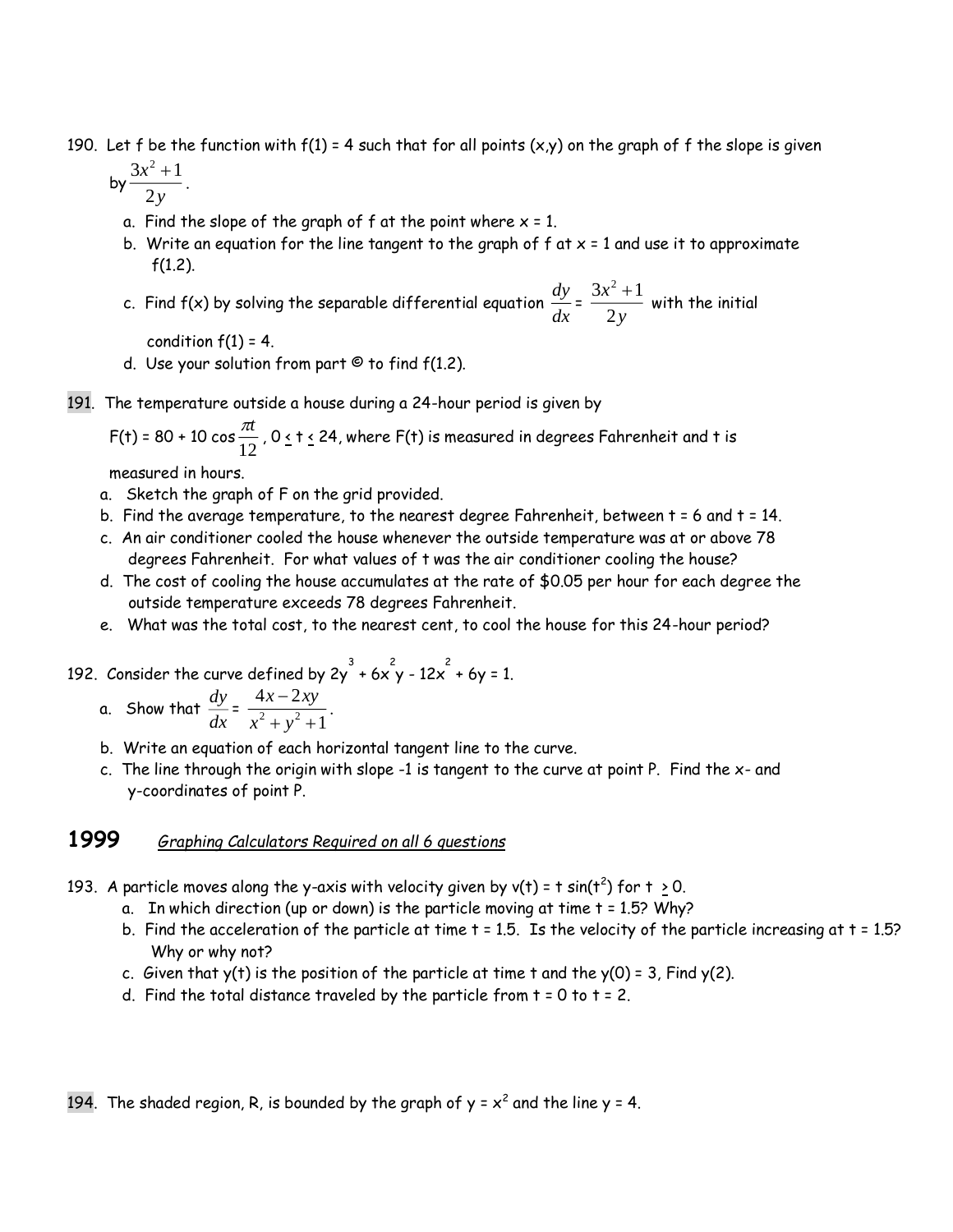- a. Find the area of R.
- b. Find the volume of the solid generated by revolving R about the x-axis.
- c. There exists a number  $k, k > 4$ , such that when R is revolved about the line y = k, the resulting solid has the same volume as the solid in part (b). Write, but do not solve, an equation involving an integral expression that can be used to find the value of k.

|         | R(t)              |
|---------|-------------------|
| (hours) | (gallons per hour |
| 0       | 9.6               |
| 3       | 10.4              |
| 6       | 10.8              |
| 9       | 11.2              |
| 12      | 11.4              |
| 15      | 11.3              |
| 18      | 10.7              |
| 21      | 10.2              |
| 24      | 9.6               |

- 195. The rate at which water flows out of a pipe, in gallons per hour, is given by a differentiable function R of time t. The table shows the rate as measured every 3 hours for a 24-hour period.
	- a. Use a midpoint Riemann sum with 4 subdivisions of equal length to approximate from 0 to 24 of R(t) dt. Using correct units, explain the meaning of your answer in terms of water flow.
	- b. Is there some time  $t$ ,  $0 < t < 24$ , such that R'(t) = 0? Justify your answer.
	- c. The rate of water flow R(t) can be approximated by Q(t) =  $\frac{1}{2}$  $\frac{1}{79}$  (768 + 23 t – t<sup>2</sup>). Use Q(t) to approximate

the average rate of water flow during the 24-hour time period. Indicate units of measure.

- 196. Suppose that the function f has a continuous second derivative for all x, and that  $f(0) = 2$ , f '(0) = -3, and f "(0) = 0. Let g be a function whose derivative is given by g '(x) =  $e^{-2x}(3f(x) + 2f'(x))$  for all x.
	- a. Write an equation of the line tangent to the graph of  $f$  at the point where  $x = 0$ .
	- b. Is there sufficient information to determine whether or not the graph of f has a point of inflection where  $x = 0$ ? Explain your answer.
	- c. Given that  $q(0) = 4$ , write an equation of the line tangent to the graph of q at the point where  $x = 0$ .
	- d. Show that g "(x) =  $e^{-2x}(-6f(x) f'(x) + 2f''(x))$ . Does g have a local maximum at x = 0? Justify your answer.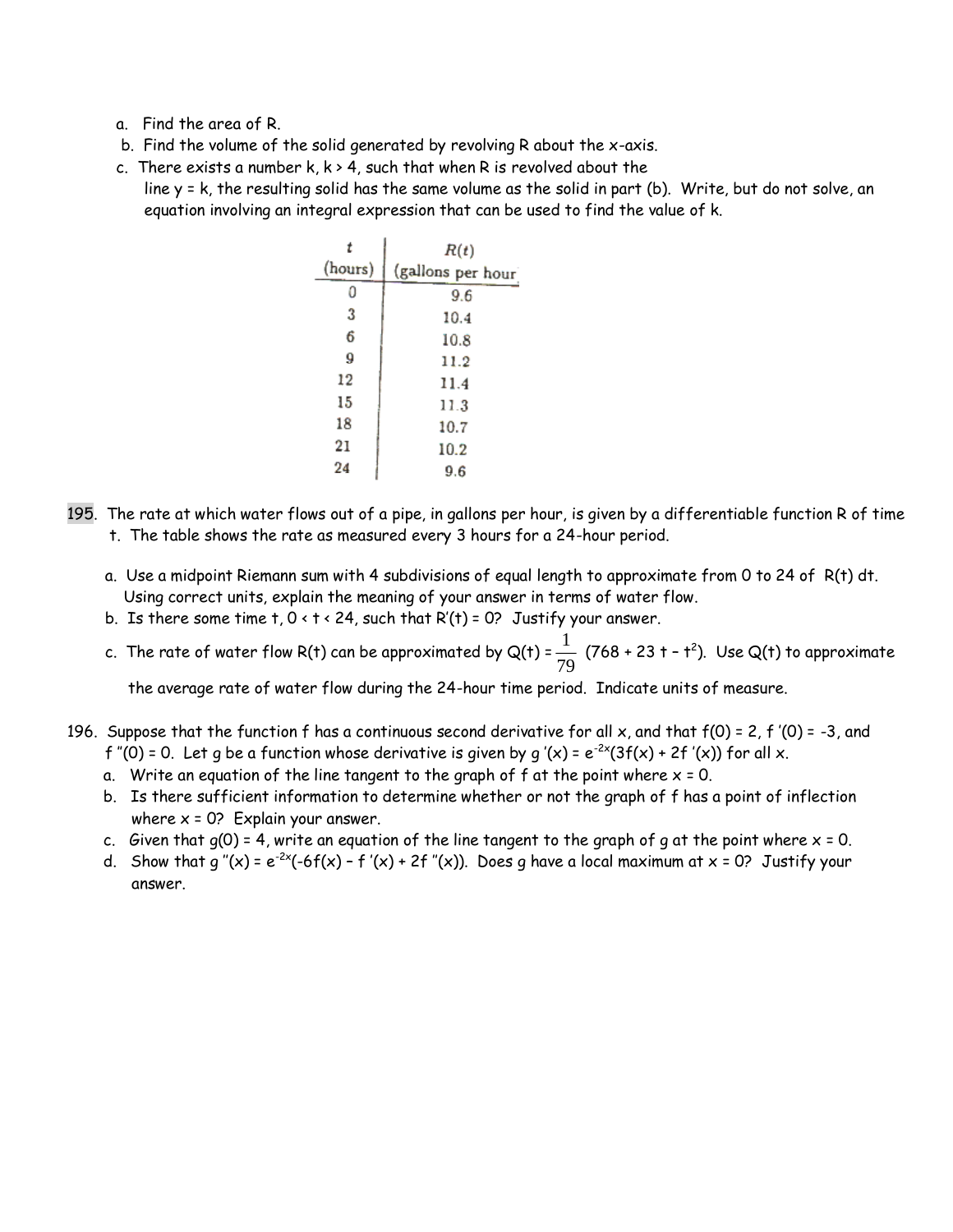197. The graph of the function f, consisting of three line segments, is given below. Let



- a. Compute  $g(4)$  and  $g(4)$
- b. Find the instantaneous rate of change of g, with respect to  $x$ , at  $x = 1$ .
- c. Find the absolute minimum value of g on the closed interval [-2,4]. Justify your answer.
- d. The second derivative of g is not defined at  $x = 1$  and  $x = 2$ . How many of these values are x-coordinates of points of inflection of the graph of f? Justify your answer.

198. In the figure below, line l is tangent to the graph of y =  $\frac{1}{\sqrt{2}}$  $\displaystyle \frac{1}{x^2}$  at point P, with coordinates (w,  $\displaystyle \frac{1}{w^2}$  $\frac{1}{w^2}$ ), where

w > 0. Point Q has coordinates (w,0). Line l crosses the x-axis at the point R, with coordinates (k, 0).



- a. Find the value of  $k$  when  $w = 3$ .
- b. For all  $w > 0$ , find k in terms of w.
- c. Suppose that w is increasing at the constant rate of 7 units per second. When w = 5, what is the rate of change of k with respect to time?
- d. Suppose that w is increasing at the constant rate of 7 units per second. When w = 5, what is the rate of change of the area of triangle PQR with respect to time? Determine whether the area is increasing or decreasing at this instant.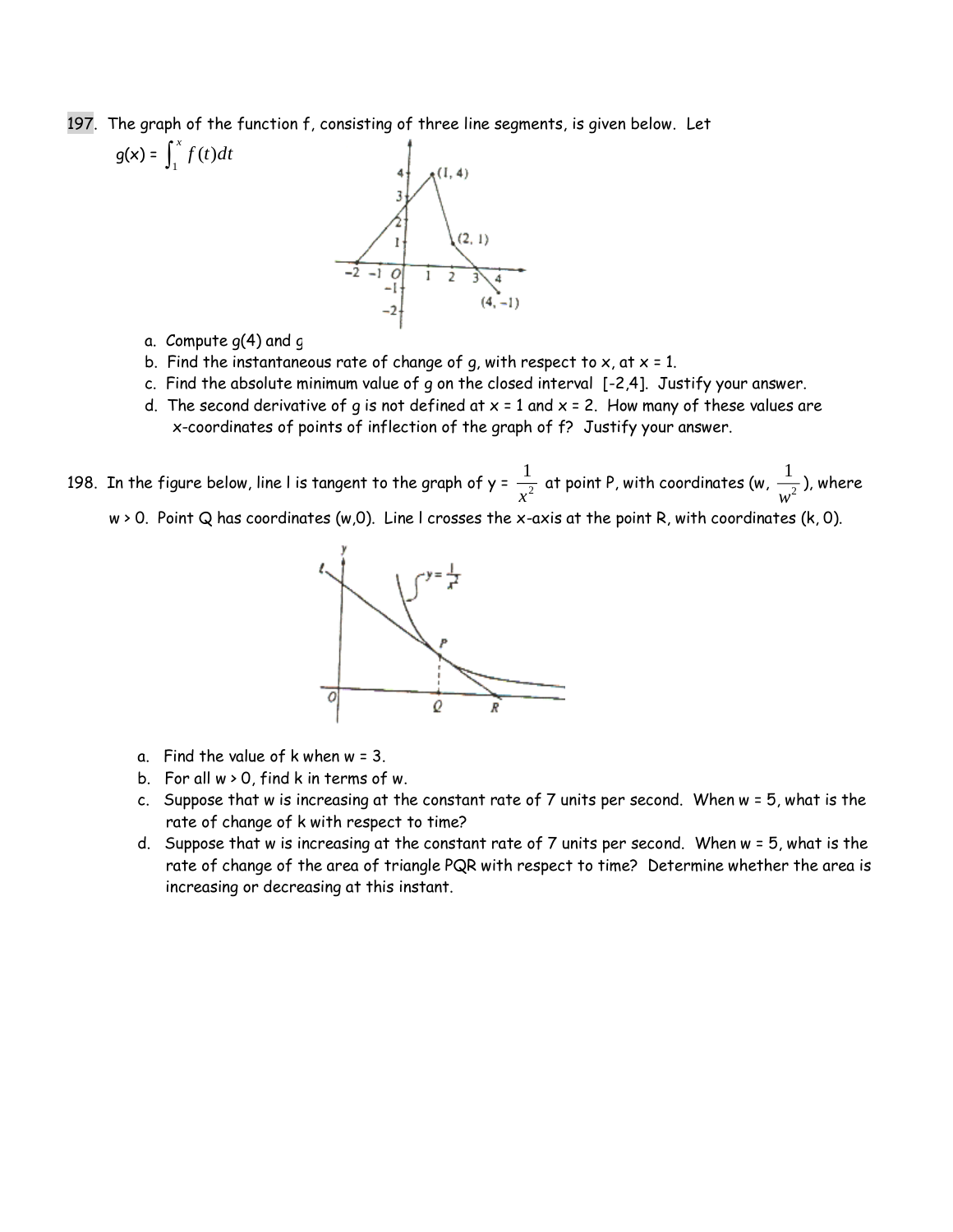### **2000** *Graphing Calculator on 1st 3 questions only*



199. Let R be the shaded region in the first quadrant enclosed by the graphs of y =  $e$ -x<sup>2</sup>, y = 1 – cos(x), and the y-axis.

- a. Find the area of the region R.
- b. Find the volume of the solid generated when the region R is revolved about the x-axis.
- c. The region R is the base of a solid. For this solid, each cross section perpendicular to the x-axis is a square. Find the volume of this solid.

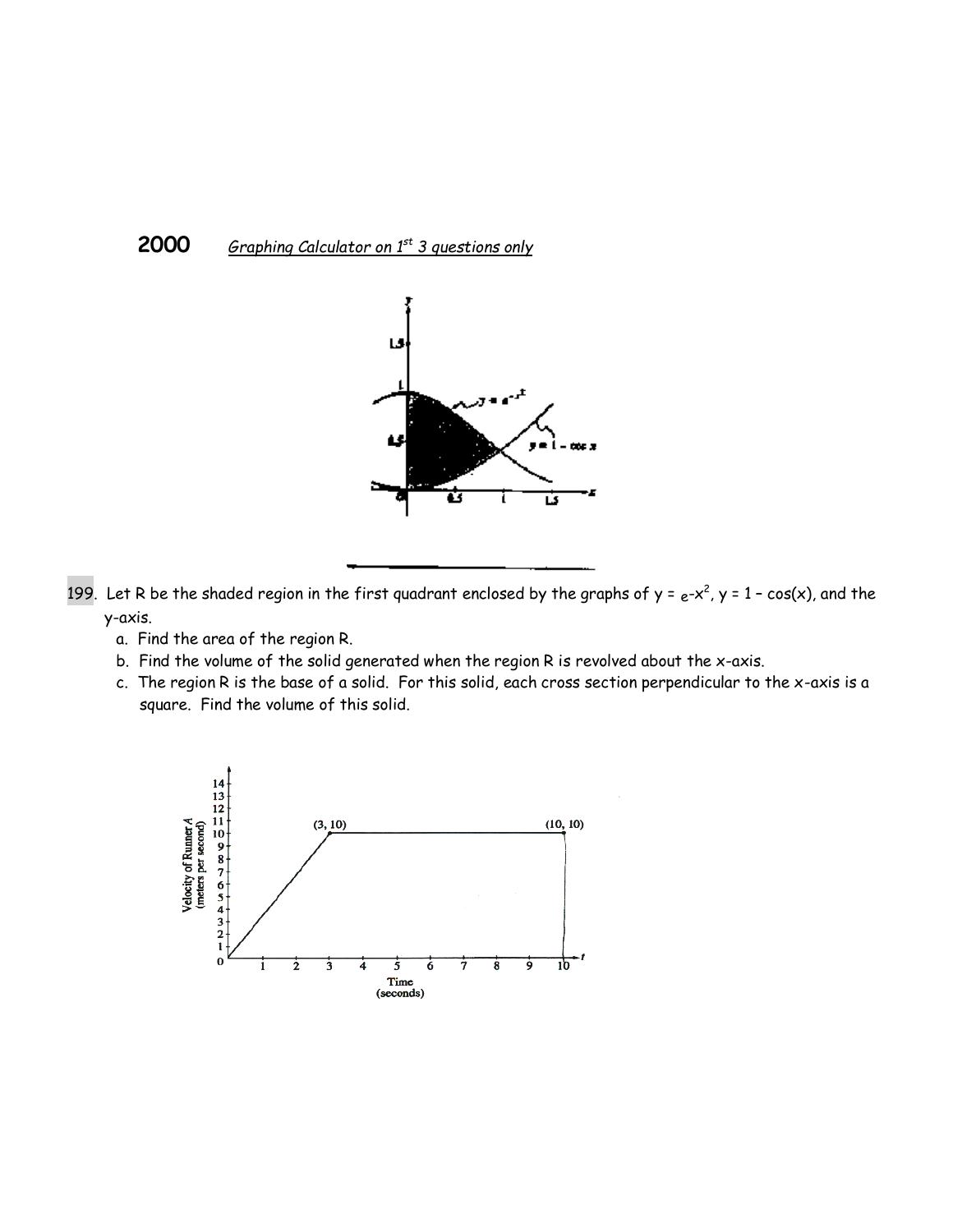200. Two runners, A and B, run on a straight racetrack for 0 < t < 10 seconds. The graph below, which consists of two line segments, shows the velocity, in meters per second, of Runner A. The velocity, in meters per

second, of Runner B is given by the function **v** defined by  $v(t) = \frac{24t}{t}$  $(t) = \frac{1}{2t+1}$ 24  $\frac{2t+3}{2t+3}$ 

- a. Find the velocity of Runner A and the velocity of Runner B at time t = 2 seconds. Indicate units of measure.
- b. Find the acceleration of Runner A and the acceleration of Runner B at time t = 2 seconds. Indicate units of measure.
- c. Find the total distance run by Runner A and the total distance run by Runner B over the time interval  $0 \leq t \leq 10$  seconds. Indicate units of measure.



- 201. The figure above shows the graph of f  $f'$  , the derivative of the function f, for -7 <u>< x <</u> 7. The Graph of  $f'$  has horizontal tangent lines at x = -3, x = 2, and x = 5, and a vertical tangent line at x = 3.
	- a. Find all values of x, for -7  $\left\langle x \right\rangle$  at which f attains a relative minimum. Justify your answer.
	- b. Find all values of x, for -7  $\leq$  x  $\leq$  7, at which f attains a relative maximum. Justify your answer.
	- c. Find all values of x, for -7 <u>< x <</u> 7, at which  $f''(x)$  < 0.
	- d. At what value of x, for -7  $\leq$  x  $\leq$  7, does f attain its absolute maximum? Justify your answer.

202. Water is pumped into an underground tank at a constant rate of 8 gallons per minute. Water leaks out of the tank at the rate of  $\sqrt{t+1}$  gallons per minute, for 0 <u>< t < 1</u>20 minutes. At time t = 0, the tank contains

30 gallons of water.

- a. How many gallons of water leak out of the tank from time t= 0 to t = 3 minutes?
- b. How many gallons of water are in the tank at time t = 3 minutes?
- c. Write an expression for  $A(t)$ , the total number of gallons of water in the tank at time t.
- d. At what time t, for  $0 \le t \le 120$ , is the amount of water in the tank a maximum? Justify your answer.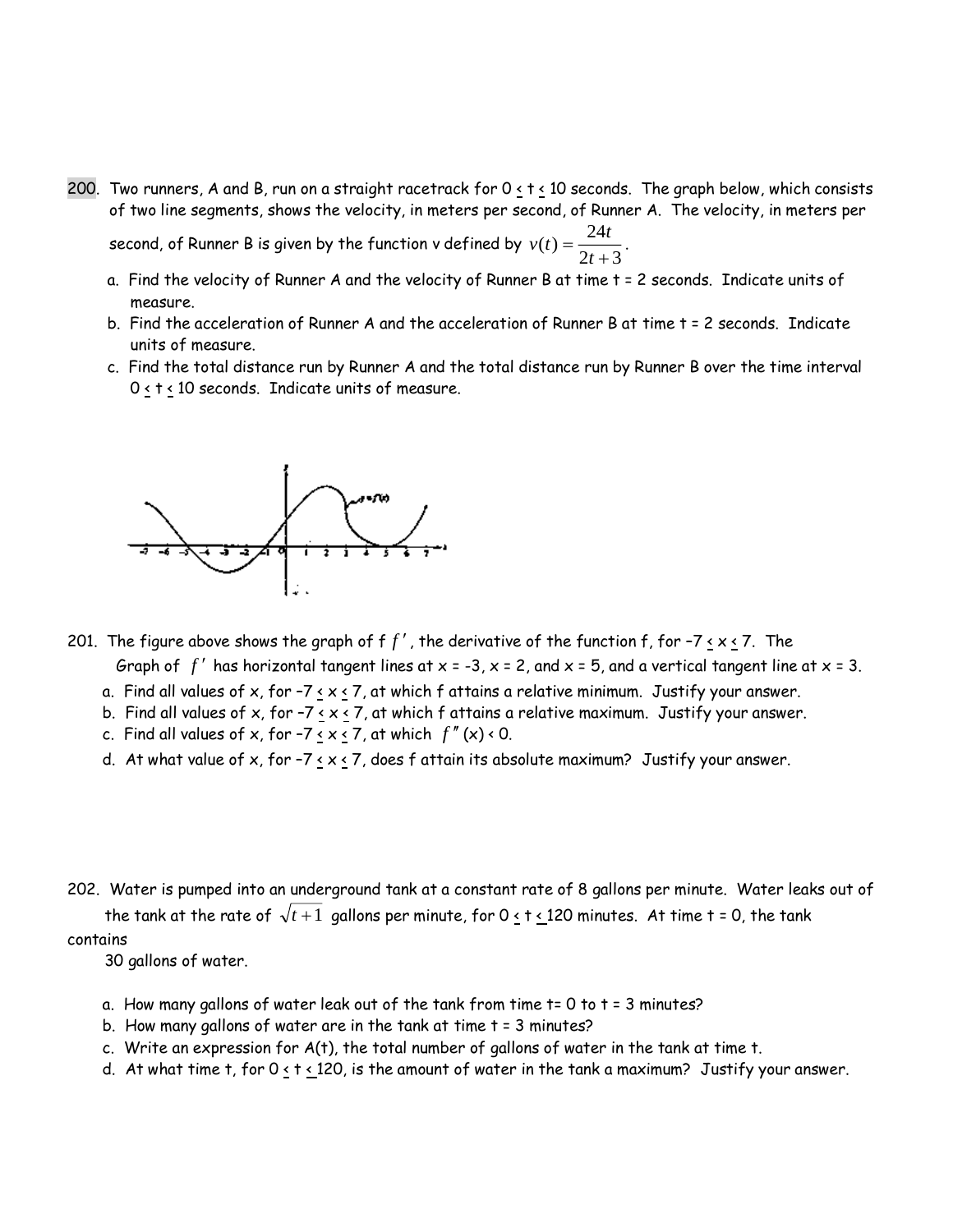203. Consider the curve given by  $xy^2 - x^3y = 6$ .

a. Show that 
$$
\frac{dy}{dx} = \frac{3x^2y - y^2}{2xy - x^3}
$$

- b. Find all points on the curve whose x-coordinate is 1, and write an equation for the tangent line at each of these points.
- c. Find the x-coordinate of each point on the curve where the tangent line is vertical.

204. Consider the differential equation 
$$
\frac{dy}{dx} = \frac{3x^2}{e^{2y}}.
$$

- a. Find a solution y = f(x) to the differential equation satisfying f(0) =  $\frac{\overline{\phantom{a}}}{2}$ 1 .
- b. Find the domain and range of the function f found in part (a).

.



- 205. Let R and S be the regions in the first quadrant shown in the figure above. The region R is bounded by the x-axis and the graphs of y = 2 -  $x^3$  and y = tan x. The region S is bounded by the y-axis and the graphs of  $y = 2 - x^3$  and  $y = \tan x$ .
	- a. Find the area of R.
	- b. Find the area of S.
	- c. Find the volume of the solid generated when S is revolved about the x-axis.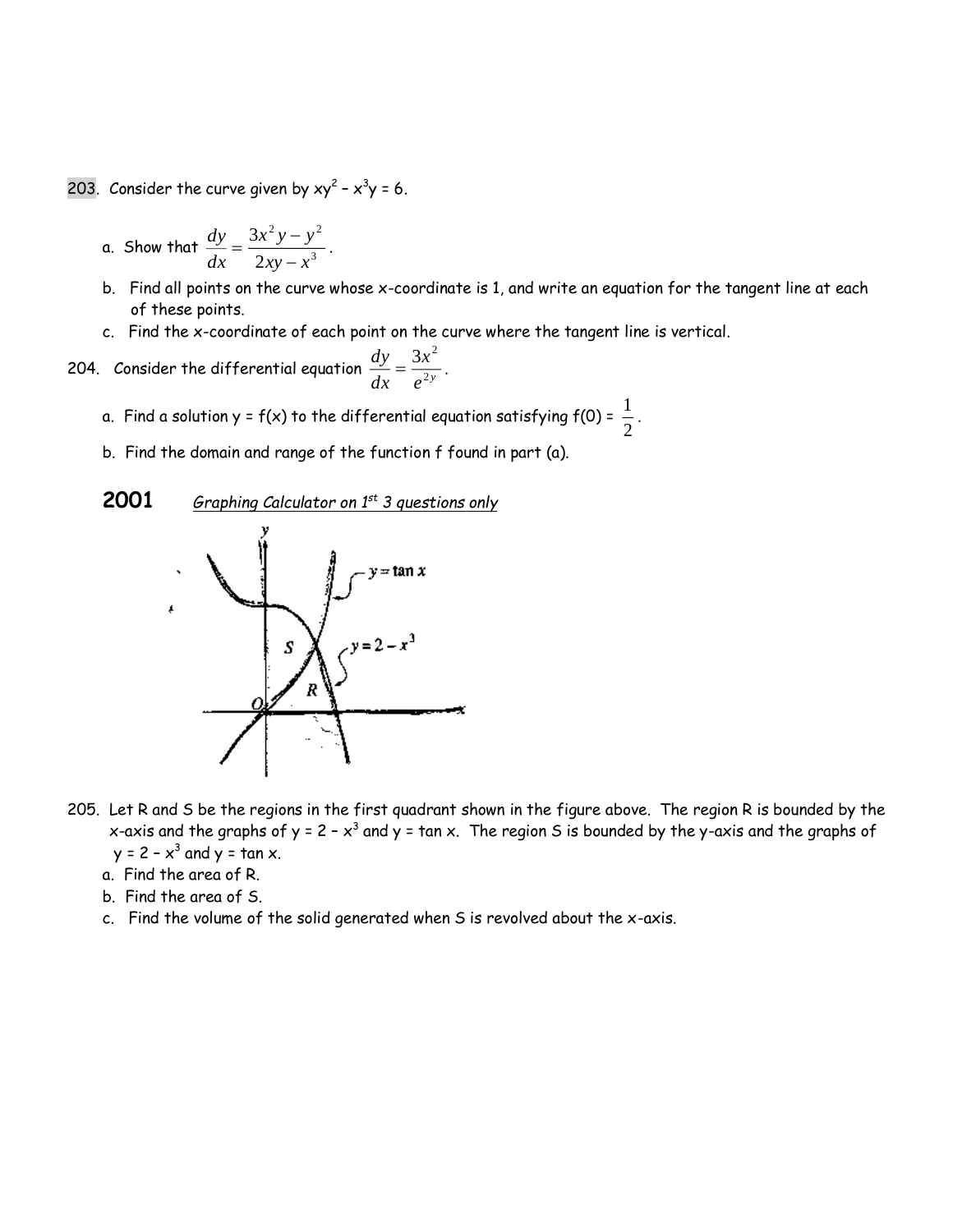|        | $\overline{W(t)}$ |
|--------|-------------------|
| (days) | (°C)              |
| ¢      | 20                |
| 3      | 31                |
| 6      | 28                |
| 9      | 24                |
| 12     | 22                |
| 15     | 21                |
|        |                   |

 $- -$ 

- 206. The temperature, in degrees Celsius ( $°C$ ), of the water in a pond is a differentiable function W of time t. The table above shows the water temperature as recorded every 3 days over a 15-day period.
	- a. Use data from the table to find an approximation for W(12). Show the computations that lead to your answer. Indicate units of measure.
	- b. Approximate the average temperature, in degrees Celsius, of the water over the time interval  $0 \le t \le 15$  days by using a trapezoidal approximation with subintervals of length  $\Delta t = 3$  days.
	- c. A student proposes the function P, given by  $P(t) = 20 + 10te^{(-t/3)}$ , as a model for the temperature of the water in the pond at time t, where t is measured in days and P(t) is measured in degrees Celsius. Find P'(12). Using appropriate units, explain the meaning of your answer in terms of water temperature.
	- d. Use the function P defined in part c to find the average value, in degrees Celsius, of P(t) over the time interval 0 < t < 15 days.



- 207. A car traveling on a straight road with velocity 55 ft/sec at time  $t = 0$ . For  $0 \le t \le 18$  seconds, the car's acceleration a(t), in  $ft/sec^2$ , is the piecewise linear function defined by the graph above.
	- a. Is the velocity of the car increasing at  $t = 2$  seconds? Why or why not?
	- b. At what time in the interval  $0 \le t \le 18$ , other than  $t = 0$ , is the velocity of the car 55 ft/sec? Why?
	- c. On the time interval  $0 \le t \le 18$ , what is the car's absolute maximum velocity, in ft/sec, and at what time does it occur? Justify your answer.
	- d. At what times in the interval 0 < t < 18, if any, is the car's velocity equal to zero? Justify your answer.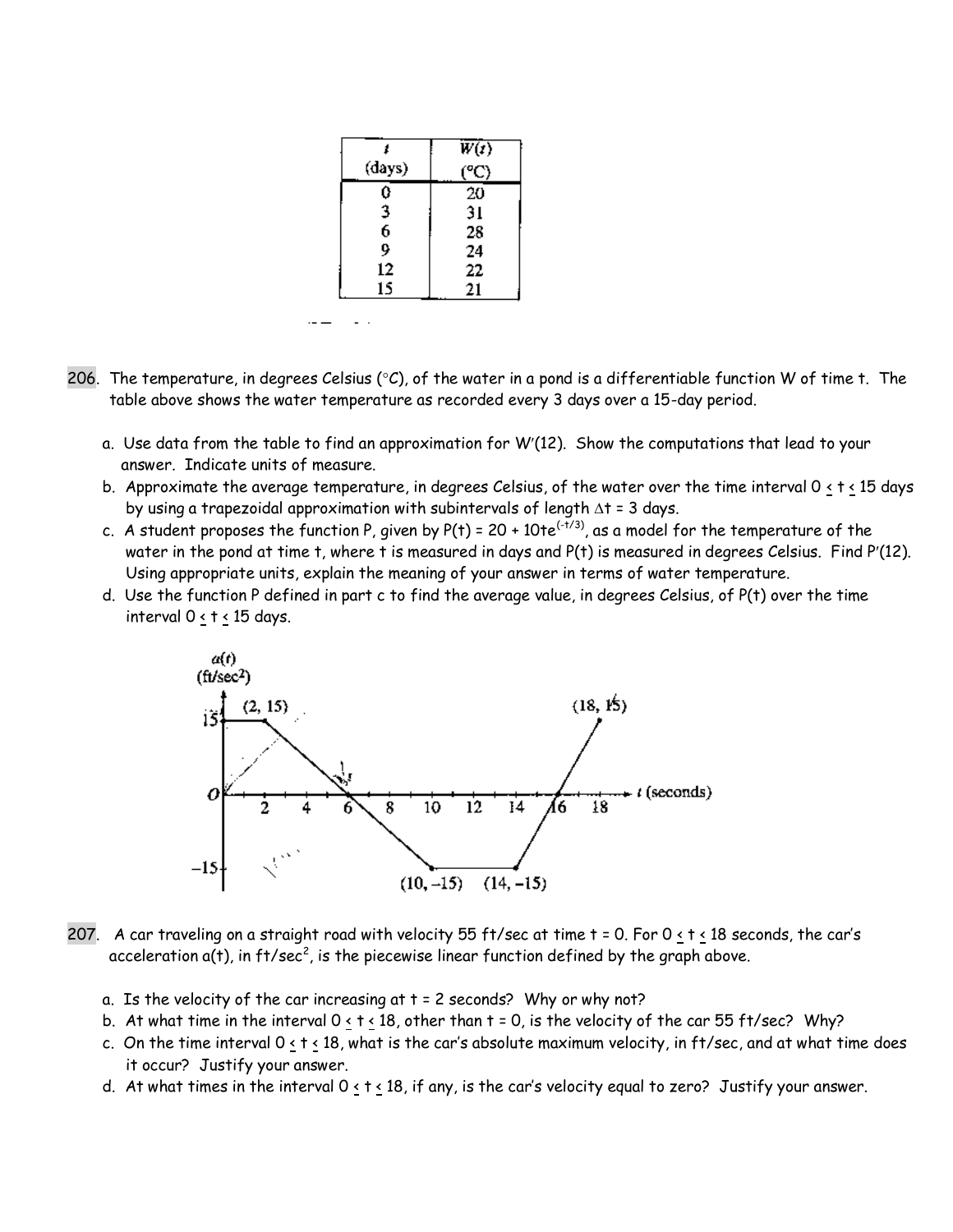208. Let h be a function defined for all  $x \ne 0$  such that h(4) = -3 and the derivative of h is given by

$$
h'(x) = \frac{x^2 - 2}{x}
$$
 for all  $x \ne 0$ .

- a. Find all values of x for which the graph of h has a horizontal tangent, and determine whether h has a local maximum, a local minimum, or neither at each of these values. Justify your answers.
- b. On what intervals, if any, is the graph of h concave up? Justify your answer.
- c. Write an equation for the line tangent to the graph of h at  $x = 4$ .
- d. Does the line tangent to the graph of h at  $x = 4$  lie above or below the graph of h for  $x > 4$ ? Why?
- 209. A cubic polynomial function f is defined by  $f(x) = 4x^3 + ax^2 + bx + k$  where a, b, and k are constants. The function f has a local minimum at  $x = -1$ , and the graph of f has a point of inflection at  $x = -2$ .
	- a. Find the values of a and b.
	- b. If  $\int_0^1 f(x) dx =$  $\int_{0}^{1} f(x) dx = 32$  , what is the value of k? 0

210. The function f is differentiable for all real numbers. The point (3,  $\frac{1}{\tau}$ 4 ) is on the graph of  $y = f(x)$ , and the

slope at each point (x,y) on the graph is given by  $\frac{dy}{dx}$  $\frac{dy}{dx}$  = y<sup>2</sup>(6 - 2x).

a. Find  $\frac{d^2y}{dx^2}$ *dx* 2  $\frac{y}{z}$  and evaluate it at the point (3,  $\frac{1}{4}$ –<br>4<br>

b. Find y = f(x) by solving the differential equation  $\frac{dy}{dx}$  $\frac{dy}{dx}$  = y<sup>2</sup>(6 – 2x) with the initial condition  $f(3) = \frac{1}{1}$ .

$$
4\overline{4}
$$

2002*Graphing Calculator on 1st 3 questions only*

211. Let f and g be the functions given by  $f(x) = e^x$  and  $g(x) = \ln x$ .

- a. Find the area of the region enclosed by the graphs of f and g between  $x = \frac{1}{2}$  and  $x = 1$ .
- b. Find the volume of the solid generated when the region enclosed by the graphs of f and g between  $x = \frac{1}{2}$ and  $x = 1$  is revolved about the line  $y = 4$ .
- c. Let *h* be the function given by  $h(x) = f(x) g(x)$ . Find the absolute minimum value of  $h(x)$  on the closed interval  $\frac{1}{2} \le x \le 1$ , and find the absolute maximum value of  $h(x)$  on the closed interval  $\frac{1}{2} \le x \le 1$ . Show the analysis that leads to your answers.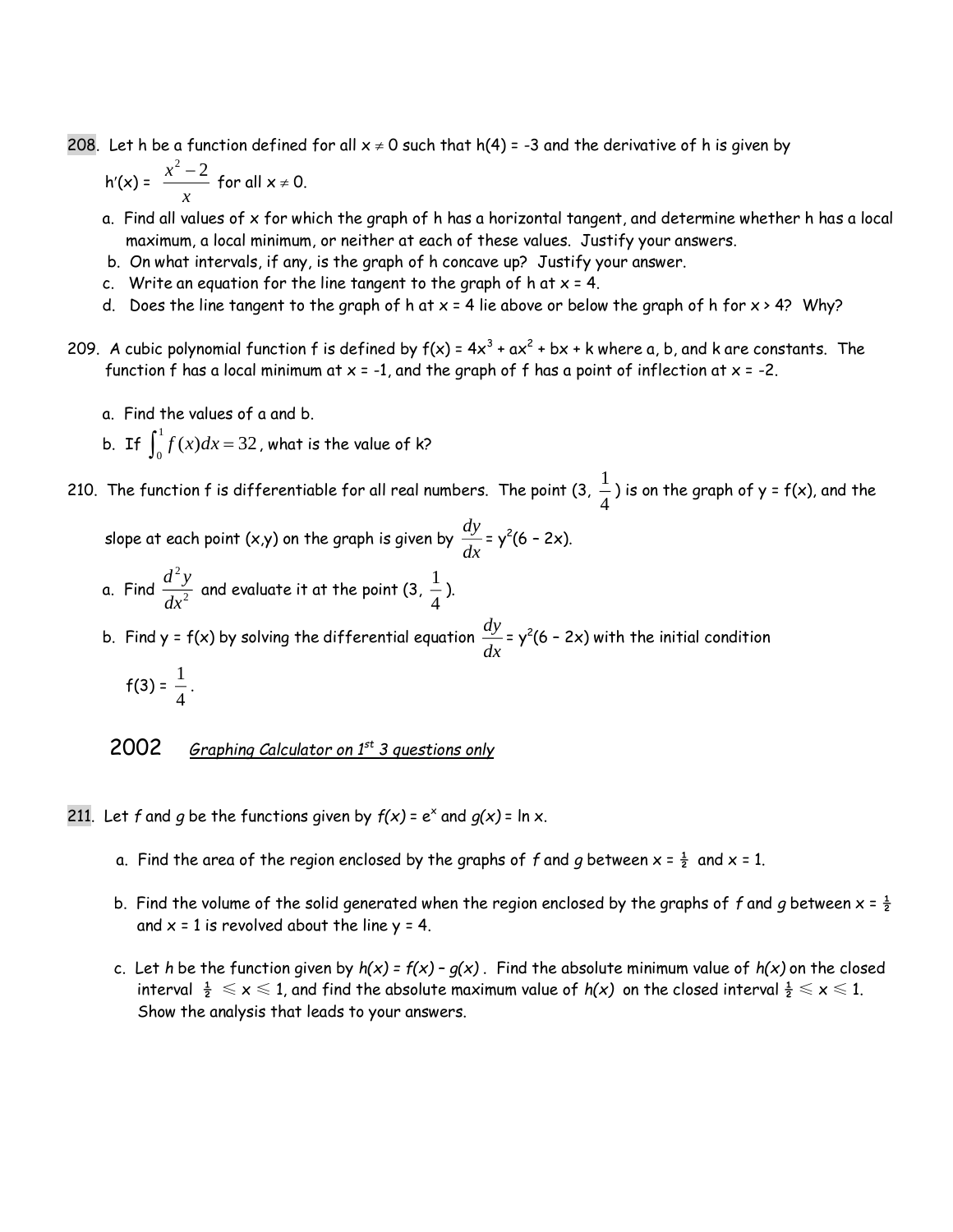212. The rate at which people enter an amusement park on a given day is modeled by the function *E* defined by

$$
E(t) = \frac{15600}{(t^2 - 24t + 160)}
$$

.

 The rate at which people leave the same amusement park on the same day is modeled by the function *L* defined by

$$
L(t) = \frac{9890}{(t^2 - 38t + 370)}.
$$

 Both *E(t)* and *L(t*) are measured in people per hour and time t is measured in hours after midnight. These functions are valid for  $9 \le t \le 23$ , the hours during which the park is open. At time t =9, there are no people in the park.

- a. How many people have entered the park by 5:00 P.M. (t = 17)? Round your answer to the nearest whole number.
- b. The price of admission to the park is \$15 until 5:00 P.M. ( t = 17). After 5:00 P.M., the price of admission to the park is \$11. How many dollars are collected from admissions to the park on the given day? Round your answer to the nearest whole number.
- c. Let *H(t)* = Ξ  $\int\limits_9^t (E(x)-L(x))dx$  for 9  $\leqslant$  t  $\leqslant$  23. The value of *H*(17) to the nearest whole number is 3725.

 Find the value of *H'*(17), and explain the meaning of *H*(17) and *H'*(17) in the context of the amusement park.

- d. At what time t, for  $9 \le t \le 23$ , does the model predict that the number of people in the park is a maximum?
- 213. An object moves along the x-axis with initial position  $x(0)$  = 2. The velocity of the object at time  $t \ge 0$ is given by  $v(t)$  =  $\sin\left(\frac{u}{3}t\right)$ I  $\left(\frac{\pi}{t}\right)$ l  $\left(\frac{\pi}{3}t\right)$  $\frac{\pi}{t}$ .
	- a. What is the acceleration of the object at time  $t = 4$ ?
	- b. Consider the following two statements.

Statement I: For  $3 \times x \times 4.5$ , the velocity of the object is decreasing. Statement II: For  $3 \times x \times 4.5$ , the speed of the object is increasing.

 Are either or both of these statements correct? For each statement provide a reason why it is correct or not correct.

- c. What is the total distance traveled by the object over the time interval  $0 \leq t \leq 4$ ?
- d. What is the position of the object at time  $t = 4$ ?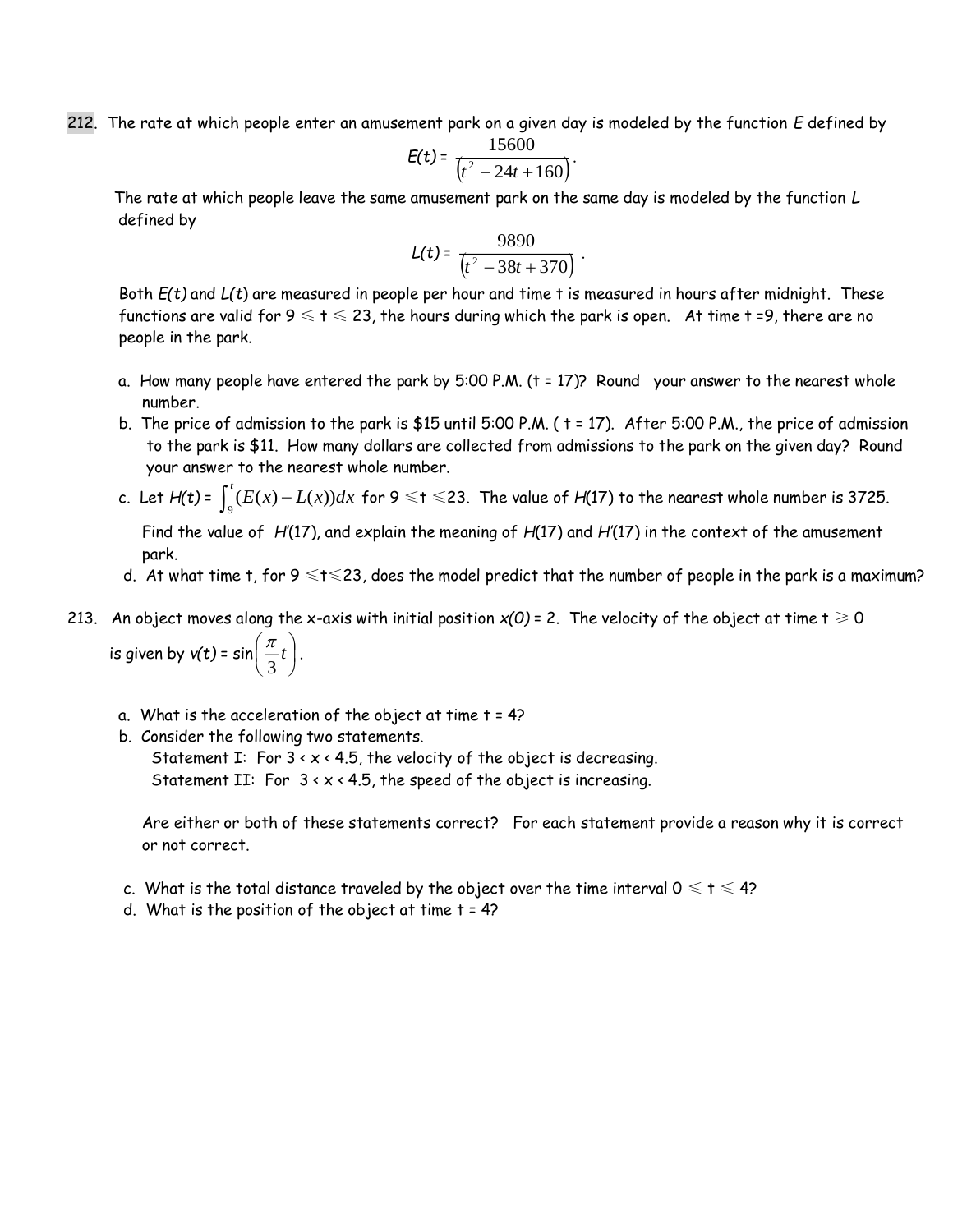

- 214. The graph of the function *f* shown above consists of two line segments. Let *g* be the function given by  $g(x) = \int_0^x f(t) dt$ .
	- a. Find *g*(-1), *g*'(-1), and *g*"(-1).
	- b. For what values of  $x$  in the open interval (-2,2) is q increasing? Explain your reasoning.
	- c. For what values of x in the open interval (-2, 2) is the graph of g concave down? Explain your reasoning.
	- d. Sketch the graph of g on the closed interval [-2, 2].



215. A container has the shape of an open right circular cone, as shown in the figure above. The height of the container is 10 cm and the diameter of the opening is 10 cm. Water in the container is evaporating so that

its depth h is changing at the constant rate of  $\frac{1}{10}$  $\frac{-3}{2}$  cm/hr.

(NOTE: The volume of a cone of height h and radius r is given by V =  $\frac{1}{3}$  $\frac{1}{2} \pi r^2 h$ .)

- a. Find the volume V of water in the container when h = 5 cm. Indicate units of measure.
- b. Find the rate of change of the volume of water in the container, with respect to time, when h = 5 cm. Indicate units of measure.
- c. Show that the rate of change of the volume of water in the container due to evaporation is directly proportional to the exposed surface area of the water. What is the constant of proportionality?